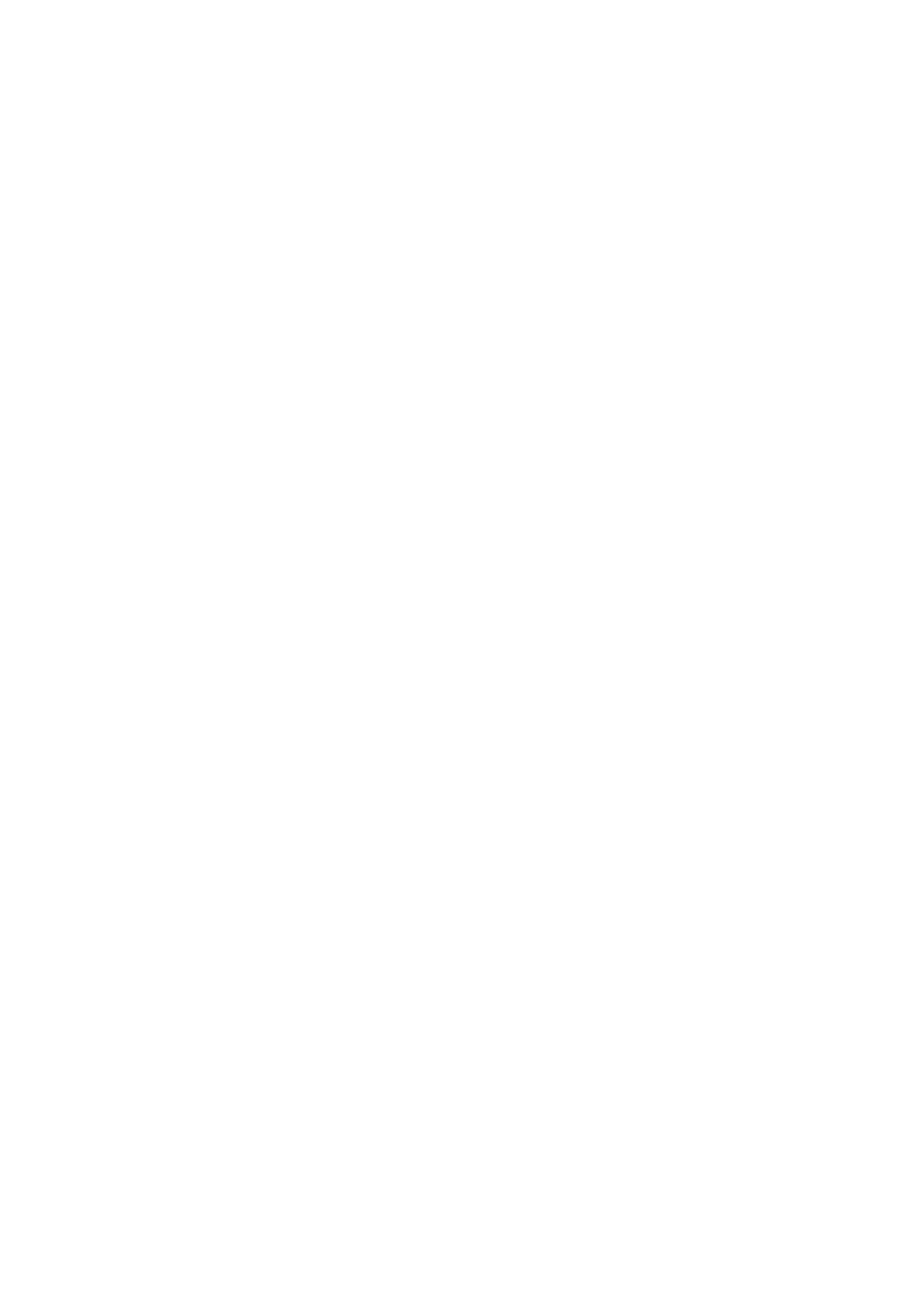# **CONTENTS**

| 4. Transboundary Water Agreements before and after        |  |
|-----------------------------------------------------------|--|
|                                                           |  |
|                                                           |  |
|                                                           |  |
| 6. Recommendations for further development of cooperation |  |
|                                                           |  |
|                                                           |  |
|                                                           |  |
|                                                           |  |
| Institutional and administrative arrangements for         |  |
|                                                           |  |
|                                                           |  |
|                                                           |  |
|                                                           |  |
| 6.7 Recommendations for development                       |  |
|                                                           |  |

# **ANNEXES**

| Annex 3. Bilateral and multilateral agreements in the NIS |  |
|-----------------------------------------------------------|--|
|                                                           |  |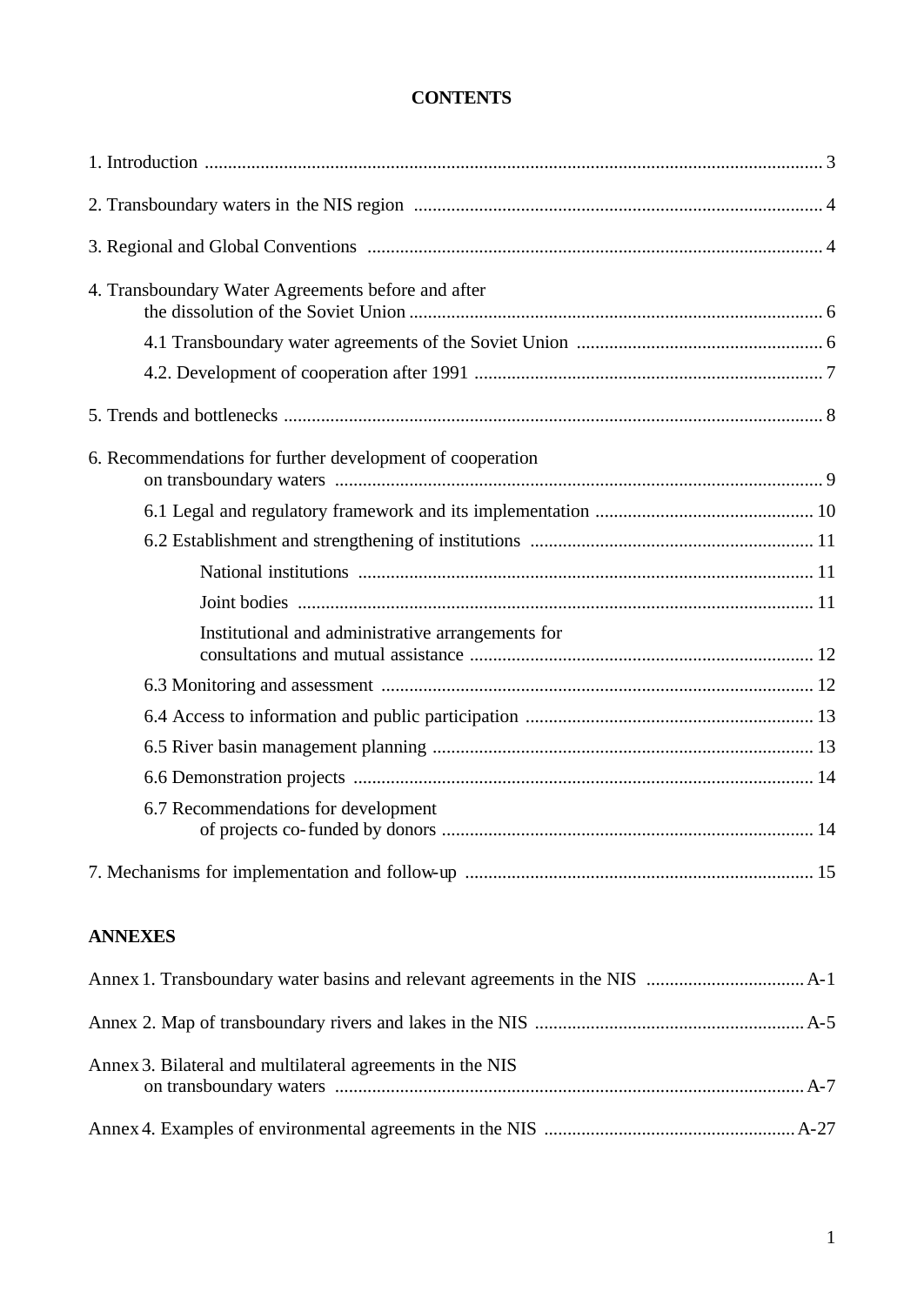| Annex 5. Examples of draft agreements proposed or |  |         |  |  |  |  |  |  |
|---------------------------------------------------|--|---------|--|--|--|--|--|--|
| Annex 6. Participation of NIS in UNECE            |  |         |  |  |  |  |  |  |
|                                                   |  |         |  |  |  |  |  |  |
|                                                   |  |         |  |  |  |  |  |  |
|                                                   |  | $*$ * * |  |  |  |  |  |  |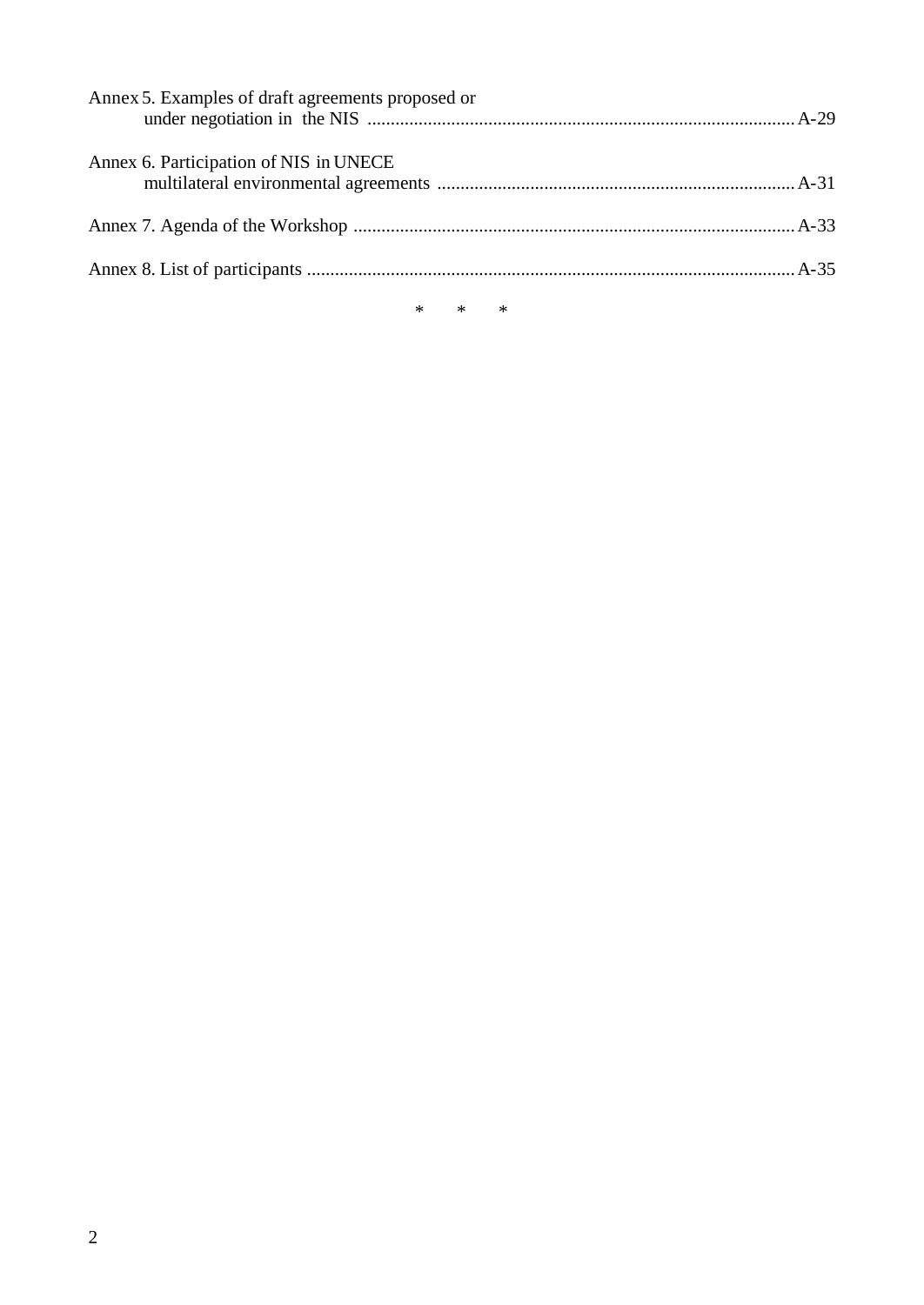# **1. Introduction**

The project "Transboundary Water Cooperation in the newly independent States (NIS)" aims at examining approaches to, establishing the status of and proposing measures for strengthening, bilateral and multilateral cooperation in a specific sub-region of the United Nations Economic Commission for Europe (UNECE).

The sub-region in the focus include the following 12 countries: Armenia, Azerbaijan, Belarus, Georgia, Kazakhstan, Kyrgyzstan, Republic of Moldova, Russian Federation, Tajikistan, Turkmenistan, Ukraine, and Uzbekistan. This group of countries will be referred hereinafter as to as the sub-region of newly independent States or NIS region.  $1$ 

Partners in the implementation and funding of the project are the United Nations Economic Commission for Europe (UNECE), the United Nations Environment Programme, Regional Office for Europe (UNEP/ROE), the Ministry for Natural Resources of the Russian Federation (RF MNR), the Swedish Environmental Protection Agency, and the Agency For Environmental Assessments "Ecoterra".

This document and its annexes are the major output of this project. It builds on and develops further conclusions from the High Level Meeting on the Strategic Partnership on Water for Sustainable Development in Moscow, 5-6 March 2003 (see below). It aims to define the status, trends and further needs with regard to the transboundary water cooperation in the NIS, and between NIS and other neighbouring countries. The analysis and recommendations of the document will provide a basis for future actions and projects on the development of cooperation in the NIS on transboundary waters, in particular within the work programme of the UNECE Convention on the Protection and Use of Transboundary Watercourses and International Lakes (Water Convention) and the Strategic Partnership on Water for Sustainable Development.

A draft of the document was discussed during the workshop "Transboundary Water Cooperation in the newly independent States" (Moscow, 31 March - 1 April 2003), organized within the framework of the project (Annex 7). The Centre for International Projects (CIP) was responsible for the practical arrangements of the workshop.

Representatives of 15 countries of the UNECE region (Armenia, Azerbaijan, Finland, Georgia, Kazakhstan, Kyrgyzstan, Latvia, Republic of Moldova, Russian Federation, Sweden, Tajikistan, Turkmenistan, Ukraine, United Kingdom and Uzbekistan,), as well as the United Nations Economic Commission for Europe (UNECE), the United Nations Environment Programme, Global International Waters Assessment (UNEP/GIWA) and representatives of NGOs (Agency "ECOTERRA" and Peipsi Center for Transboundary Cooperation) took part in the Workshop (Annex 8).

The document has been finalised and agreed upon by the project partners on the basis of the discussions during the Workshop. Responsible for drafting have been Nikolay Grishin, Director of Agency "ECOTERRA", as UNEP consultant, and Francesca Bernardini, Rainer Enderlein and Bo Libert from the UNECE Secretariat. The document will be made available during the Fifth Ministerial Conference "Environment for Europe" (Kiev, Ukraine, 21-23 May 2003) and presented to the 3rd Meeting of the Parties to the UNECE Water Convention (Madrid, Spain, 26-28 November 2003).

 $\,1\,$ All of these countries are members of the Commonwealth of Independent States (CIS).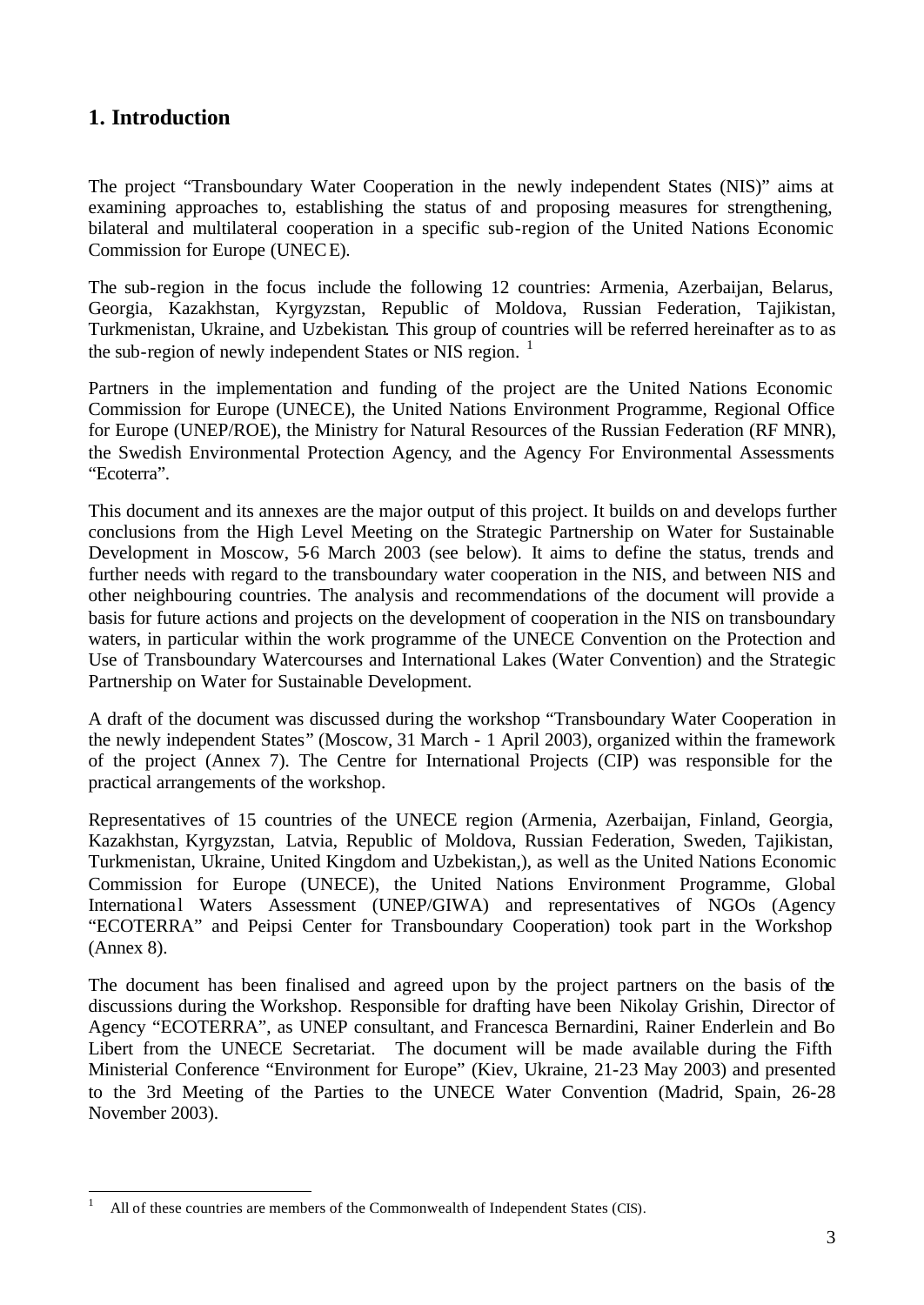The project has been developed within the work programme of the UNECE Water Convention and the preparation to the Ministerial Conference in Kiev. It contributes to the following two initiatives that will be presented at the Ministerial Conference:

- $\checkmark$  Ministries of Ukraine and Georgia have taken the initiative to develop an Environmental Strategy for Countries of Eastern Europe, Caucasus and Central Asia. One of the issues that will be approached in the strategy is integrated water resources management in transboundary river basins;
- $\checkmark$  In parallel to the development of the Environmental Strategy, the European Union, at the World Summit on Sustainable Development (WSSD) (Johannesburg, September 2002) has formally launched the global "Water Initiative: Water for Life - Health, livelihoods, economic development and security (EUWI)". As part of the EUWI, a partnership was established in Johannesburg between EU and Ministers of the NIS: the "Strategic Partnership on Water for Sustainable Development". An important component of the Partnership involves transboundary water cooperation in the NIS. The development of the Environmental Strategy and the EU Strategic Partnership in the NIS is a coordinated effort.

# **2. Transboundary waters in the NIS region**

In Annex 1, the major transboundary rivers and lakes shared by the NIS, and the relevant existing agreements, are listed  $2$ . There is a considerable inter-dependence between countries with regard to water resources. In particular in Central Asia, cooperation between countries sharing rivers such as Syr Daria and Amu Daria is crucial for life, economy and political stability. The reliance of Azerbaijan on drinking water from the transboundary river Kura is another example.

Many water allocation and pollution problems that were previously national issues within the Soviet Union are now transboundary issues. This requires a new and negotiated legal and regulatory framework for water resources management between sovereign States, which will take some time to achieve. There is generally a positive attitude towards establishing good cooperation on transboundary water issues in the NIS, and a lot has been achieved since the dissolution of the Soviet Union. However, examples can be found where there are difficulties in establishing a good cooperation. In some cases agreements have not yet been established between countries. If there are agreements, these are not always fully implemented, and may not be effective tools to tackle the relevant issues, nor address social, economic and environmental aspects.

# **3. Regional and Global Conventions**

The NIS sub-region is part of the UNECE region, the only region where a unique legal environmental framework has been put in place. These legal documents provide a basis for the establishment of cooperation on specific rivers and lakes.

The *Convention on the Protection and Use of Transboundary Watercourses and International Lakes* was signed in Helsinki (17 March 1992). This Convention was developed under the auspices of UNECE, and entered into force on 6 October 1996. It plays an important role in the development of transboundary water cooperation in many parts of the UNECE region. Its Protocol on Water and Health addresses the prevention, control and reduction of water-related diseases.

A decade has passed since the signing of the Convention, and there are issues that were not fully dealt with during the negotiations and which need to be further developed. Landscape protection,

<sup>&</sup>lt;sup>2</sup> At this stage no inventory of shared groundwater resources has been made.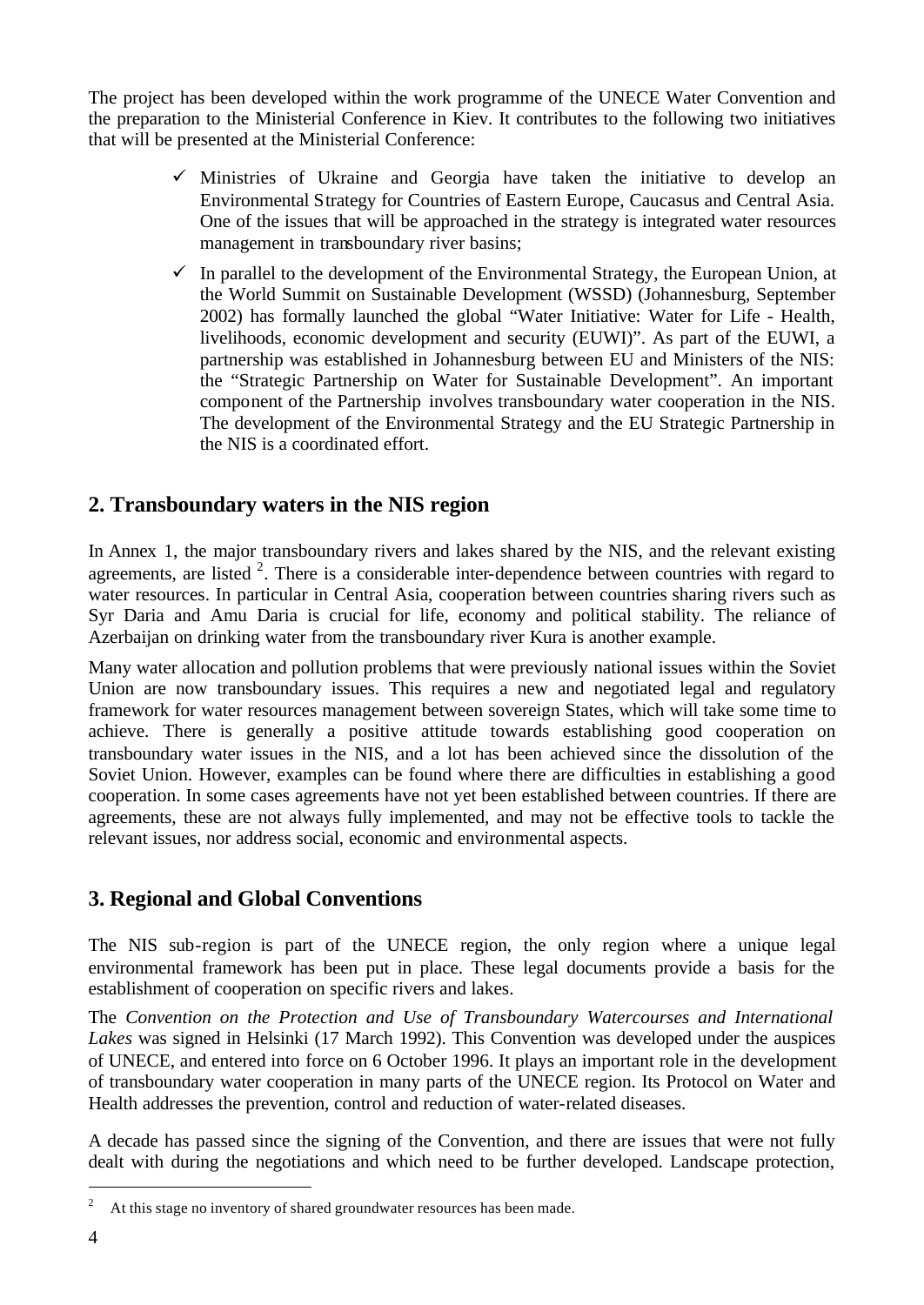ecosystem approach, flood protection and water allocation are a few examples. Future work under the Convention could deal with these issues as well as with the possibility to extend the Convention's scope outside the UNECE region, as it is already the case for several UNECE protocols.

Two other regional Conventions and their future protocols are also of importance for the cooperation on transboundary waters: the UNECE *Convention on the Transboundary Effects of Industrial Accidents* and the UNECE *Convention on Environmental Impact Assessment in a Transboundary Context*.

These regional Conventions are complementary and have provisions dealing with such important issues as public participation, environmental impact assessment, activity of joint bodies, etc.

The legal framework is developing and at the Ministerial Conference in Kiev a Protocol on Civil Liability and Compensation for Damage Caused by the Transboundary Effects of Industrial Accidents on Transboundary Waters to the 1992 Convention on the Protection and Use of Transboundary Watercourses and International Lakes and to the 1992 Convention on the Transboundary Effects of Industrial Accidents, as well as a Protocol on Strategic Environmental Assessment to the Convention on Environmental Impact Assessment in a Transboundary Context will be open for signature.

The NIS have been active at the international level, participating in the negotiations of UNECE environmental conventions, ratifying many environmental conventions and protocols and developing sub-regional cooperation on the basis of various bilateral and multilateral agreements. An inventory of agreements on transboundary rivers and lakes in the NIS is presented in Annex 3. Annex 4 lists some examples of environmental agreements in force in the NIS. In Annex 5 is given a list of examples of draft agreements proposed or under negotiation. The situation with regard to ratification of the UNECE Environmental Conventions is found in Annex 6.

There are four borders between NIS that are Parties to the Convention, where provisions of the Convention for the respective basins should be followed: the borders between the Republic of Moldova and Ukraine, Ukraine and the Russian Federation, the Russian Federation and Azerbaijan, and the Russian Federation and Kazakhstan.

With regard to borders between NIS and other Parties to the UNECE Water Convention, there are eight other borders, where provisions of the Convention should be kept: the borders between the Russian Federation and Finland (Party to the Convention from 21.02.1996); the Russian Federation and Estonia (16.06.1995); the Russian Federation and Latvia (10.12.1996); the Russian Federation (Kaliningrad region) and Lithuania (28.04.2000); the Russian Federation (Kaliningrad region) and Poland (15.03.2000); Ukraine and Poland; Ukraine and Hungary (02.09.1994); Ukraine and Romania (31.05.1995); and the Republic of Moldova and Romania.

Belarus intends to become a Party to the Convention, which is important as then there will be a continuous space from the north coast of the Baltic Sea (Finland) to Kazakhstan through the Russian Federation - Estonia - Latvia - Lithuania - the Russian Federation (Kaliningrad region) - Belarus - Poland - Ukraine - Hungary - Romania - Republic of Moldova - Ukraine - the Russian Federation - Kazakhstan, where provisions of the Water Convention will be in force.

Some countries in the Caucasian sub-region (Armenia, Georgia) and in Central Asia (Uzbekistan, Tajikistan, Kyrgyzstan, and Turkmenistan) have not yet ratified the Convention.

The Water Convention is essentially made up of two main parts. Part I contains provisions relating to all Parties, whereas Part II sets out provisions relating to Parties that are riparian to a given transboundary watercourse.

Important provisions of the UNECE Water Convention for the development of water cooperation in the NIS are found in Part II of the Convention. There are provisions concerning Bilateral and Multilateral Cooperation (Article 9), Consultations (Article 10), Joint Monitoring and Assessment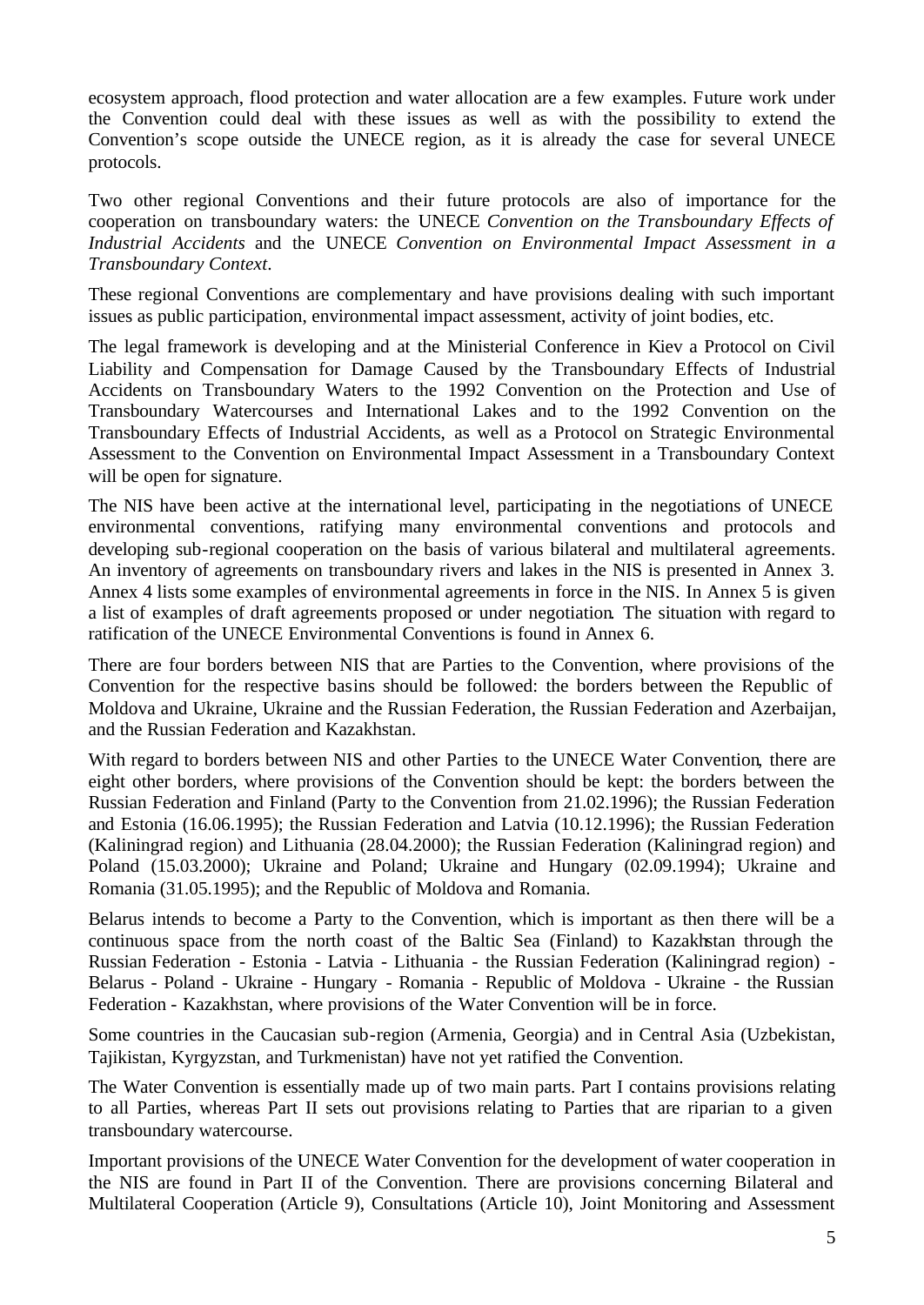(Article 11), Common Research and Development (Article 12), Exchange of Information between Riparian Countries (Article 13), Warning and Alarm Systems (Article 14), Mutual Assistance (Article 15) and Public Information (Article16). Some of these provisions will be discussed in this document.

The number of NIS that becomes Parties to different UNECE international treaties is increasing from year to year (Annex 6). The role of the UNECE environmental legislation, and in particular of the UNECE Water Convention, is increasing in the NIS. This trend is positive, also as the UNECE Environmental Conventions may contribute to the harmonization of legislation between the EU and the NIS.

The EU Water Framework Directive  $3$  is an important addition to the legal framework even if it is not legally binding for the NIS. It can be seen as a sub-regional response to implement the Water Convention, and it will foster the development of transboundary cooperation on shared water basins inside and on the borders with the European Union. The EU Water Framework Directive will have a significant and broad effect on the development of integrated water resource management and water cooperation also in NIS, one reason being the linkage that is already being made between the Directive and assistance provided by the EU. In general the Directive has become a reference for most NIS countries which are aligning their national legislations towards it, especially those countries that are aiming to become EU members.

The UN Convention on the Law of the Non Navigational Uses of International Watercourses (1997) is a global convention providing a framework for cooperation on shared water resources. This Convention is focussing more on water allocation but is in other parts "softer" than the Water Convention, for example with regard to the obligation of concluding river basin agreements. It has been discussed as an alternative for a framework for transboundary cooperation in Central Asia. None of the NIS has yet ratified this Convention.

# **4. Transboundary Water Agreements before and after the dissolution of the Soviet Union**

# *4.1 Transboundary water agreements of the Soviet Union*

The Soviet Union signed some agreements dealing with transboundary waters regulating different aspects of use and protection of these waters. Examples of such agreements are found in some earlier UNECE publications <sup>4</sup> and in Annex 3.

In some cases Joint Commissions were established under the agreements. Joint Commissions have been set up between Armenia and Turkey as well as Georgia and Turkey according to the Turkey-Soviet Agreement of 1927; Joint Commissions between Poland and Belarus, Poland and Lithuania, Poland and the Russian Federation, Poland and Ukraine were established according to the Polish-Soviet Agreement of 1964. On the other hand, no commission was established under the Norwegian-Soviet Agreement of 1957. Commissioners appointed by the relevant Ministers of the Contracting Parties worked together under the Norwegian-Soviet Agreement of 1959.

Some of these agreements were prolonged after the dissolution of the Soviet Union, as they had been working successfully for decades. For example, the Governments of Finland and the Russian Federation developed the Protocol concerning inventory making of legislative background bilateral

 $\overline{3}$ <sup>3</sup> Directive 2000/60/EC of 23.10.2000, published in the Official Journal L 327 ?f 22/12/2000.

<sup>&</sup>lt;sup>4</sup> Bilateral and multilateral agreements and other arrangements in Europe and North America on the protection and use of transboundary waters (ECE/ENVWA/32, ECE/ENVWA/32/Add.1 and ECE/ENVWA/32/Add.2).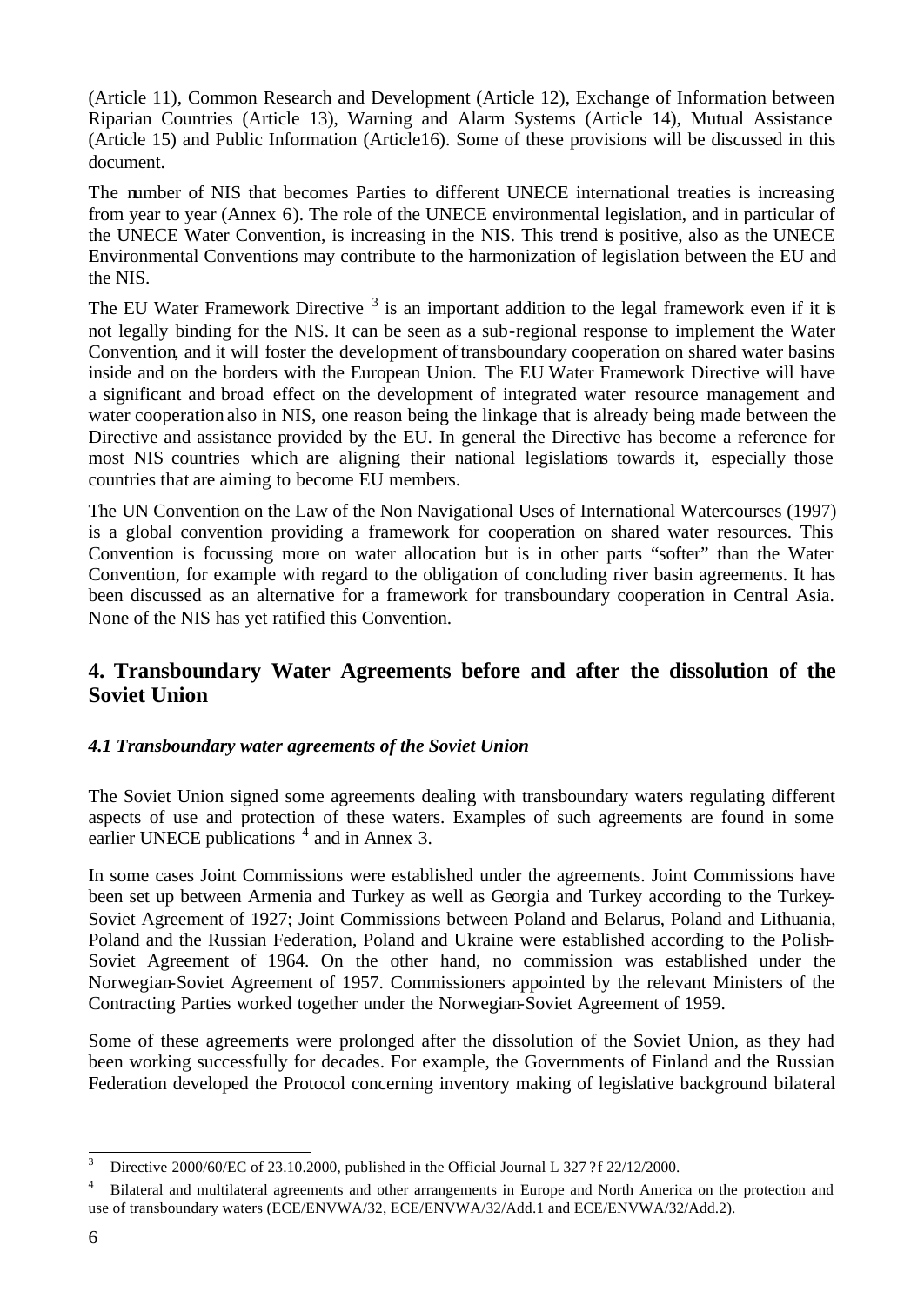Russian-Finnish relations. This Protocol, in which some transboundary water agreements were prolonged <sup>5</sup>, was signed on 11 July 1992, in Helsinki.

#### *4.2. Development of cooperation after 1991*

There has been a certain activity with regard to negotiating and signing water basin agreements during the past years. In many cases these agreements have followed the principles of the Water Convention. New agreements were concluded between the Russian Federation and Estonia on the Lake Peipsi/Chudskoe - River Narva basin, between the Russian Federation and Belarus, Russian Federation and Kazakhstan and between Kyrgyzstan and Kazakhstan on the rivers Chu and Talas. The agreement of 1992 between the States in Central Asia to continue the cooperation on and allocation of water in the Syr Darya and Amu Darya basins according to practices and quantities employed during Soviet times, and its implementation have been very important for a region where access to water is restricted. <sup>6</sup>

The first international multilateral agreement on transboundary waters in the NIS region - the Agreement between the Republic of Kazakhstan, the Kyrgyz Republic, the Republic of Uzbekistan, the Republic of Tajikistan and Turkmenistan on Cooperation in Joint Management of Use and Protection of Water Resources of Interstate Sources<sup>7</sup> was signed in Almaty (Kazakhstan), on 18 February 1992. Under this agreement the Inter-State Commission for Water Coordination (ICWC) <sup>8</sup> of Central Asia was established. ICWC is responsible for the development of watermanagement policy in the region, taking into account needs of all branches of industry and economy, rational use of water resources, and perspective programme of water supply for the regions and measures for its realization (Article 8). Article 9 of the Agreement defines the executive and control bodies of the Commission - the Basin Water-Management Joint Companies "Amu Darya<sup>"9</sup> and "Syr Darya<sup>"10</sup>, responsible for activities in these two main rivers of the region.

A Memorandum of Understanding was concluded between the Ministry of Environment of Georgia and the State Committee for Ecology and Natural Resources of the Azerbaijani Republic on collaboration in the development and implementation of the pilot project on monitoring and assessment in the Mtkvari / Kura river basin<sup>11</sup>. However, further progress has not been made for other parts of the catchment area (i.e. the area shared by Azerbaijan, Armenia and Iran, the subbasin of the river Araks).

The agreement on General Principles of Interaction in Rational Use and Protection of Transboundary Water-bodies of the CIS Member States was signed in Moscow in 1998<sup>12</sup>, and it entered into force on 6 June 2002. There are three Parties to this CIS Transboundary Water Agreement (CIS TWA): Belarus (from 06.11.1998), the Russian Federation (06.06.2002) and Tajikistan (16.01.2001). The Agreement is based on provisions from the UNECE Water Convention (Preamble of the Agreement), but also deals with other important problems.

 $5$  Annex 3, Agreements 4, 7, 14.

<sup>6</sup> Annex 3, Agreement 15.

<sup>7</sup> Annex 3, Agreement 15.

<sup>8</sup> Other sub-regional organizations involved in cooperation on water and environment are the International Fund for Saving the Aral Sea (IFAS) and the Interstate Commission for Sustainable Development (ICSD).

Annex 3, Agreement 16.

<sup>10</sup> Annex 3, Agreement 17.

 $11$  Annex 3, Agreement 33.

 $12$  Annex 3, Agreement 37.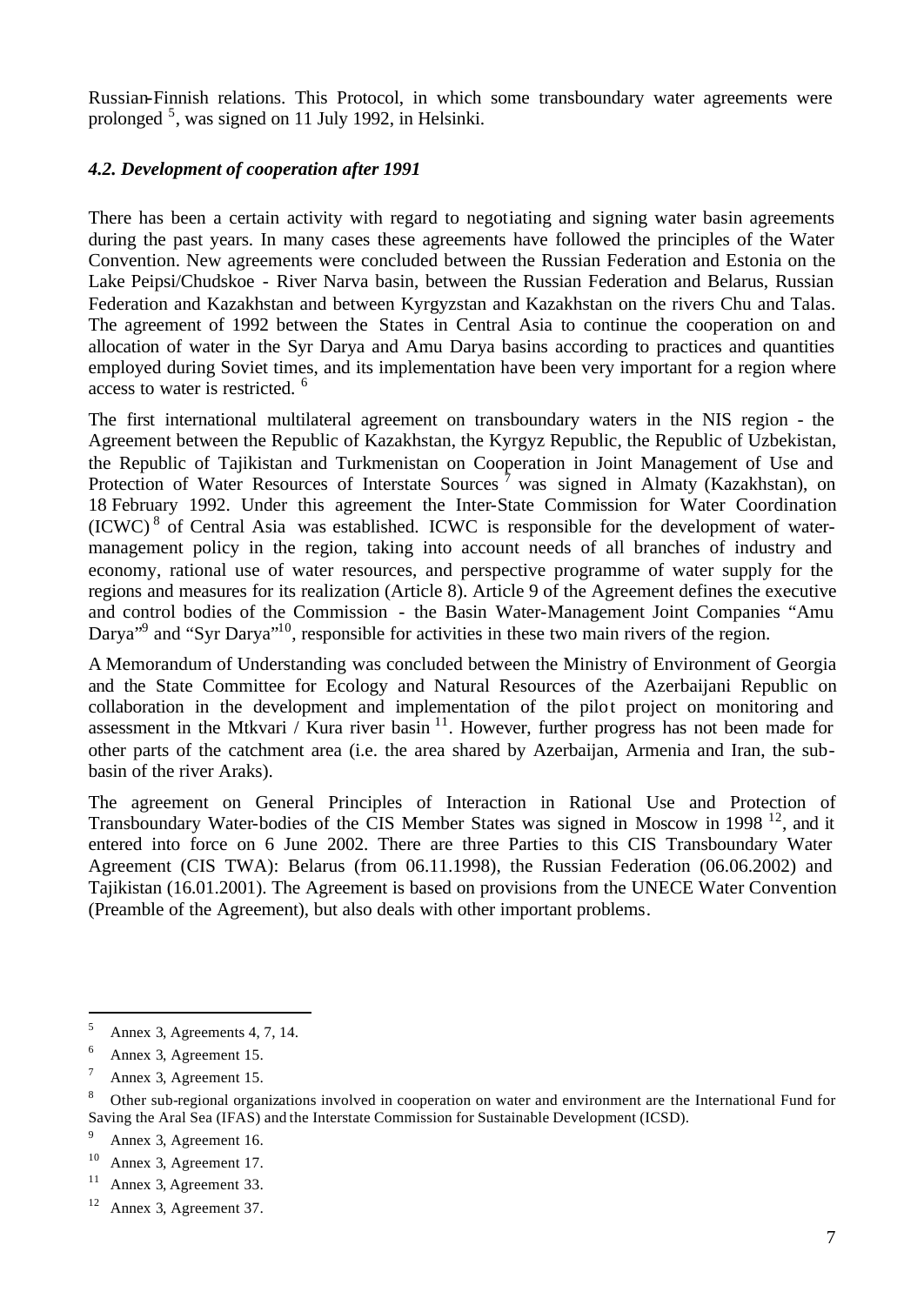In particular, Parties to this Agreement have obligations to (Preamble):

- $\checkmark$  Use common methodological background for assessment of damage for water bodies;
- $\checkmark$  Avoid carrying out water management measures with likely negative effect on water bodies;
- $\checkmark$  Determine general principles of use and distribution of water resources (of transboundary watercourses).

The future application of the CIS TWA is not clear, and may depend on the further development of the cooperation in the Commonwealth of Independent States.

Annex 3 gives a more detailed account of the present situation with regard to transboundary waters agreements.

# **5. Trends and bottlenecks**

It is a general and positive trend that cooperation in many transboundary river basins is developing well in the NIS region. Several new agreements have been concluded and joint commissions have been established (Annex 3).

The increasing influence of the UNECE Water Convention in the development of new transboundary water agreements in the NIS region is one of the main trends. The Convention is directly referred to in the Preamble of several recent agreements and its provisions are used in substantive articles.

Another important trend is the increasing interest of international organizations and donors in the issue of transboundary water cooperation. There are several examples of international projects promoting cooperation on transboundary waters. Pilot projects under the UNECE Water Convention in the NIS on monitoring and assessment of transboundary waters (rivers Kura, Pripyat, Severski Donets and Tobol), are funded by the EU TACIS programme <sup>13</sup>. In Central Asia there are numerous projects funded by different donors aiming to improve cooperation on water issues. The projects under the Aral Sea Basin Programme are just a few examples. The Swedish Environmental Protection Agency funds a programme on transboundary waters discharging into the Baltic Sea.

The overall economic situation makes it at this stage very difficult to finance capital investment for water protection such as building of water treatment installations, or more efficient irrigation systems. It is also difficult to find resources to decrease risks for accidents in hazardous installations, tailing dams, etc. In addition, there are several bottlenecks in the further development of the transboundary water cooperation in the NIS region.

After the dissolution of the Soviet Union, many of the NIS struggle with matching their available administrative resources with the tasks of a sovereign country. In some cases there is a lack of human resources and also of specific expertise of staff involved in the transboundary cooperation.

A fully integrated management of water resources, where the interests of different sectors as well as ecosystems are taken account of and the water basin principle is applied, is gaining ground but is generally not yet the basis for national water policy. Lack of dialogue, of coordinated action and cooperation between different national authorities with regard to water management is a significant problem in the countries, which also has a negative impact on the cooperation between different countries. The lack of cooperation between Ministries responsible for water management and environmental protection in Central Asia is one obvious example.

 $\overline{a}$ 

<sup>&</sup>lt;sup>13</sup> Other pilot projects on the rivers Bug (Belarus, Poland, Ukraine) and Latoriza/Uhz (Slovakia, Ukraine), financed under the TACIS programme, are in their final stage and will be completed by 2003.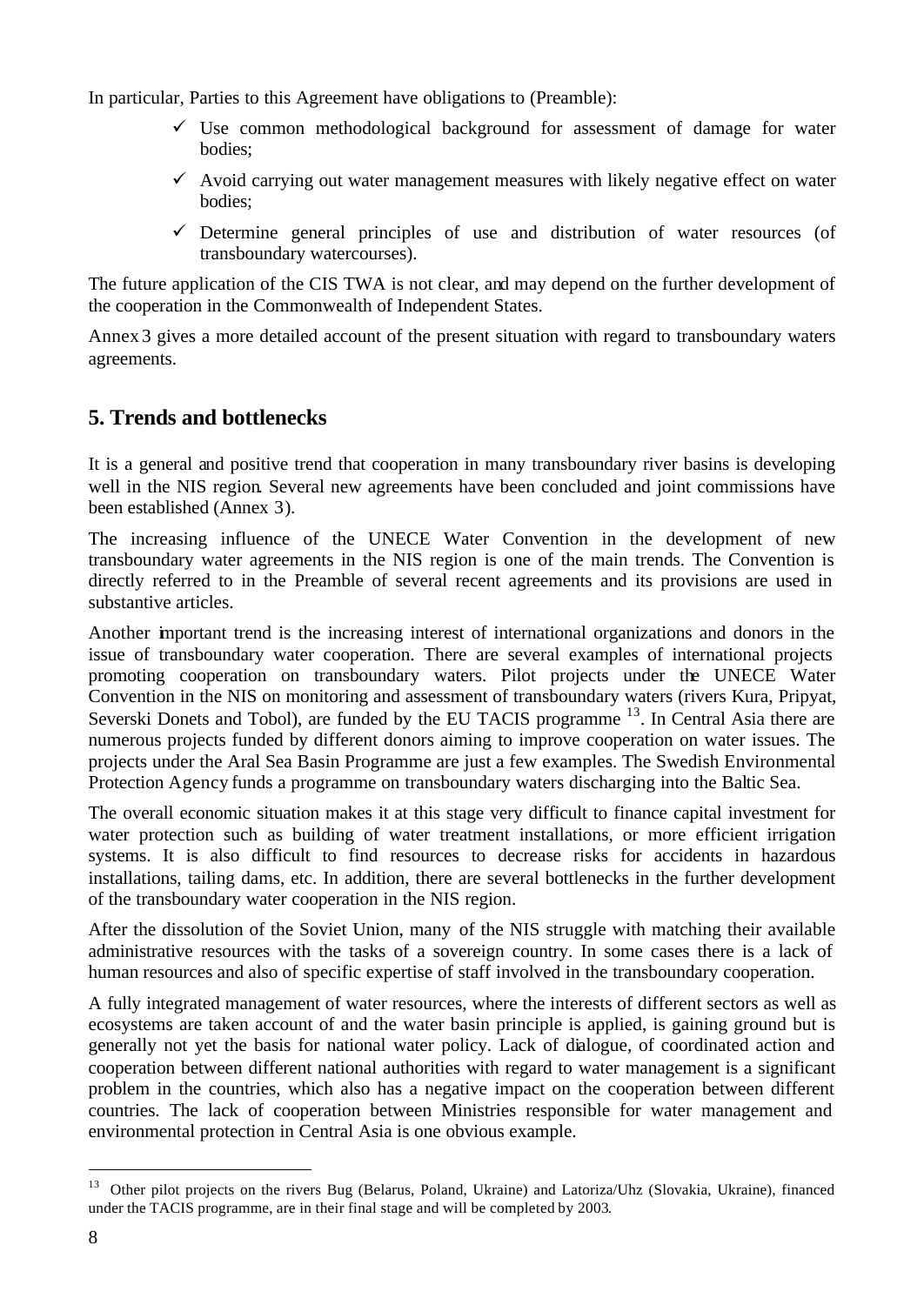In some cases, conflicting situations between countries have a negative impact on the development of cooperation. Competition among water users on how to share water both within countries, and internationally between upstream and downstream countries is in many cases not resolved. In Central Asia, for example, upstream countries may prioritise the use of water for hydroelectricity generation in winter whilst downstream countries mainly use water for irrigation in summer. Reasonable and equitable use of water resources does not seem to be agreed on in river basins such as the Kura basin (shared between Azerbaijan, Georgia, Armenia, Turkey and Iran) or the Samur basin (between the Russian Federation and Azerbaijan). Difficult cooperation is also experienced with countries outside the NIS region, as for instance between the Russian Federation and China or between Georgia and Turkey.

Lack of legal and regulatory framework for bilateral or multilateral cooperation is frequently a bottleneck. It is a demanding process to start and to conclude a negotiation process, in particular when there are significant conflicts that have to be solved underway.

In some cases authorities responsible for management of transboundary waters are not strong enough and/or do not have the mandate to develop a good cooperation.

Monitoring programmes are often a weak point in the water management process. Data available are insufficient, not reliable and not harmonized between countries, impeding the definition of strategies for the improvement of water management.

Shortage of information, and lack of exchange of information between countries and to the public are difficult issues in the present situation. Furthermore, the lack of public participation is a very weak link.

# **6. Recommendations for further development of cooperation on transboundary waters**

Cooperation on transboundary waters cannot be seen as a task separate from other national and international tasks of authorities responsible for water management. In the development and implementation of cooperation on transboundary waters, prioritisation and cost-efficiency are factors that should be taken into account. The allocation of resources should reflect an in-depth analysis and clear, agreed joint targets. There are instances where cooperation on several shared water basins is made within the framework of one agreement (e.g. agreement between the Russian Federation and Kazakhstan), which is one approach towards making cooperation more efficient.

A fully integrated management of water resources, where the interests of different sectors as well as ecosystems are taken account of, should be applied. The water basin should be used as the framework of cooperation.

Experience shows that it is positive to adopt a step-by-step approach in the development of cooperation. This approach contributes to the establishment of mutual confidence, and to an active prioritisation of what would be the most important issues to focus on, within the available resources.

To take advantage of achievements of cooperative work and reach the objective of the regional agreements, it is recommended that NIS as a priority ratify and implement the UNECE Convention on the Protection and Use of Transboundary Watercourses and its Protocols on Water and Health and Civil Liability, the UNECE Convention on the Transboundary Effects of Industrial Accidents, as well as the UNECE Convention on Environmental Impact Assessment in a Transboundary Context. An overview of the ratification status of NIS is given in Annex 6. The ratification of the Conventions and their Protocols is also important to show commitment to international cooperation and build trust in the international community, including donors. In the following the principal components of cooperation on transboundary waters are accounted for. The overall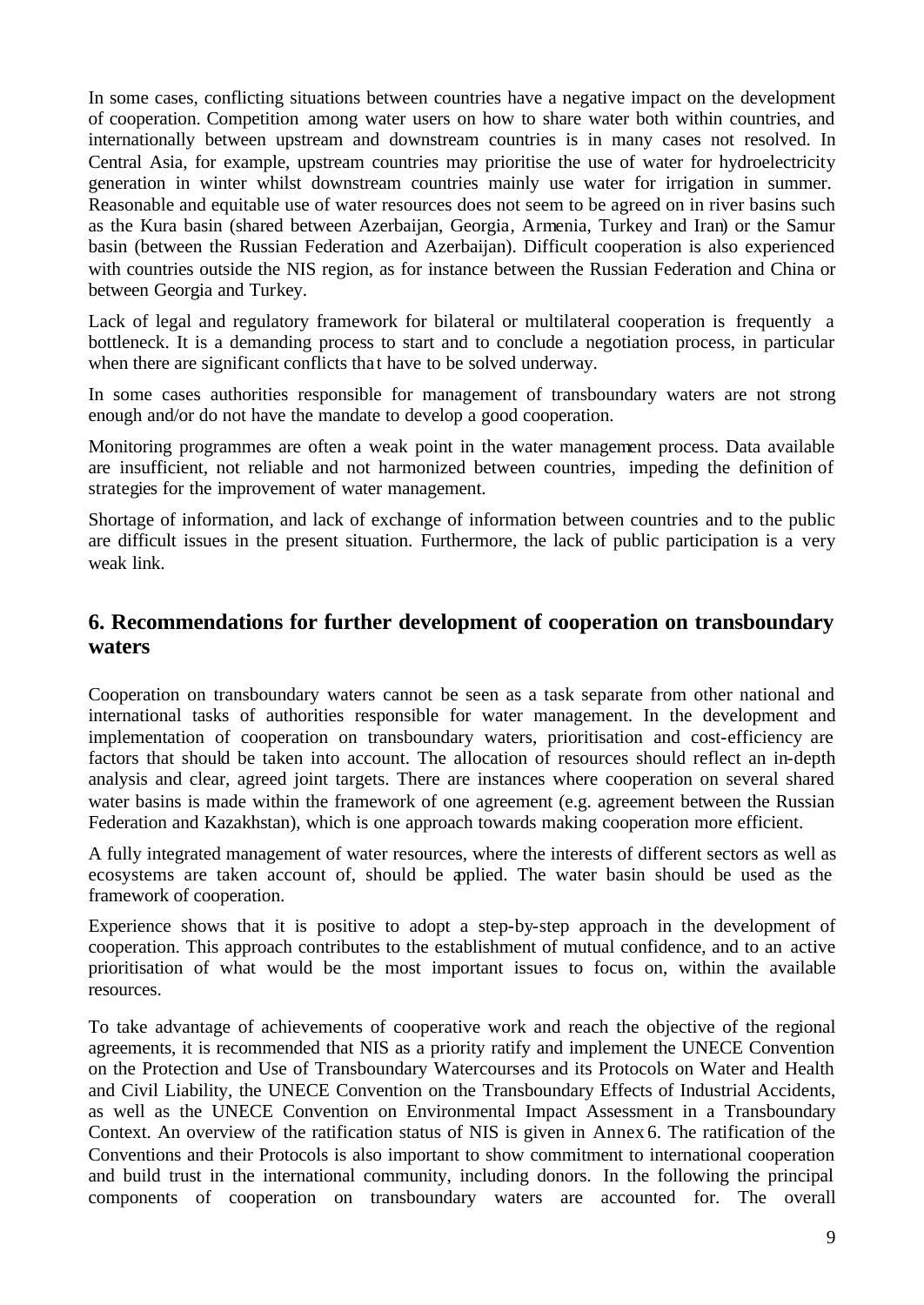recommendation is that all these components, in case they have not yet been developed, should be developed in the river basins that are found in Annex 1. Establishment of River Basin Agreements (6.1) and establishment of Joint Bodies (6.2) should be seen as a first priority.

### *6.1 Legal and regulatory framework and its implementation*

In accordance with the Water Convention and the Protocol on Water and Health, Riparian Parties on the basis of equality and reciprocity - are recommended to draw up bilateral or multilateral river basin agreements or other arrangements, where these do not yet exist, or adapt existing ones, where necessary, to eliminate the contradictions with the basic principles of these legal instruments and to define their mutual relations and conduct regarding the aims of these instruments. It would be appropriate to reflect the relevant obligations of Global and Regional Conventions in the river basin agreements. Where a river basin includes both countries of the NIS region and EU accession countries, the drawing up of the agreements should take into account, as appropriate, the requirements of the EU Water Framework Directive.

Attention should be given to drawing up/developing existing agreements in the following river basins:

- $\checkmark$  Amu Darya, shared by Uzbekistan, Tajikistan, Turkmenistan and Afghanistan;
- $\checkmark$  Syr Darya, shared by Kazakhstan, Kyrgyzstan, Uzbekistan and Tajikistan;
- $\checkmark$  Zeravshan, shared by Uzbekistan and Tajikistan;
- $\checkmark$  Kura, shared by Georgia, Armenia, Azerbaijan, Turkey and Iran;
- $\checkmark$  Samur, shared by Azerbaijan and the Russian Federation;
- $\checkmark$  Psou, shared by the Russian Federation and Georgia;
- $\checkmark$  Bug, shared by Poland, Ukraine and Belarus, no agreement exists between Belarus and Poland;
- $\checkmark$  Daugava/Zapadnaya Dvina, shared by the Russian Federation, Belarus and Latvia, no agreement exists between Belarus and Latvia; and
- $\checkmark$  Nemunas, shared by the Russian Federation, Belarus and Lithuania, no agreement exists between Belarus and Lithuania.

The establishment of river basin conventions on the Dnepr and Dnestr would be of value for the further development of cooperation, also as this might give the cooperation a higher political status.

A dialogue and information exchange should be established between China and the Russian Federation on the Irtysh River.

There is also a need to formalise cooperation of smaller rivers, for example in the Fergana vValley of Central Asia and smaller rivers shared by Turkmenistan and Iran.

It is of particular importance to revise existing water basin agreements in Central Asia, and negotiate and agree on agreement(s) in the Caucasian States. It is a weakness of some existing agreements and cooperation (for example in Central Asia) that water quality and protection of ecosystems is not seen as a central issue, and is frequently not even considered.

All water basin agreements should define mutual relations and conduct of the countries sharing the basin regarding integrated water resources management and water-related diseases. They should define duties of the riparian countries with regard to unilaterally planned water utilization, procedures for transboundary environmental impact assessment and responsibilities in case of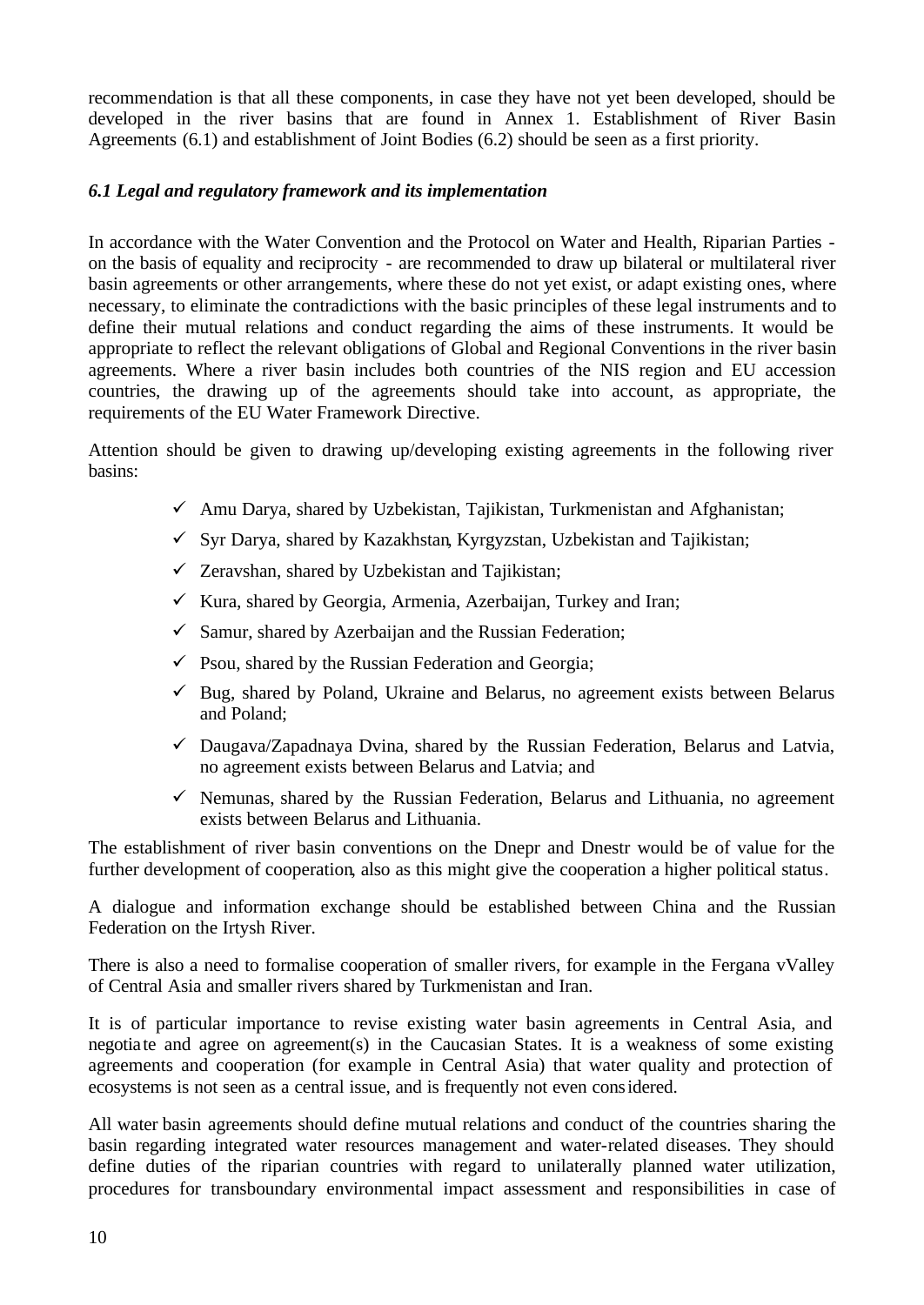floods, drought or emergency situations. It should provide consultation arrangements and operational mechanisms to prevent, control and reduce transboundary impact including identification of pollution sources, water pollution abatement, monitoring of water quality, health risks and water-related disease, public information and participation, liability regime for damage, and dispute settlement. Recommendations and guidelines, adopted by the Parties to the Convention, could provide further guidance on the drawing up of sub-regional agreements and the implementation of regional environmental conventions and protocols.

The establishment of agreements facilitates further development of cooperation. Revision, adaptation and further development of the agreement are made easier if a framework for cooperation and dialogue is in place. The Finnish-Russian agreement  $14$  is a successful example where the scope of cooperation has been progressively extended.

Cooperation should also aim at harmonizing national water policies, and in particular the norms and standards for water in the national legislation between countries sharing water basins. In the longer term, it would be an option for countries to move towards the norms and standards shared by the EU countries.

# *6.2 Establishment and strengthening of institutions*

### *National institutions*

The coordination of different institutions dealing with water management is of outmost importance. Gaps and overlaps in responsibility between institutions should be removed, and proper coordination mechanisms be established.

A specific national authority should have the overall responsibility for the management of transboundary waters. This authority should involve different stakeholders and sectors in the development and implementation of the cooperation. The framework of the bilateral or multilateral cooperation should facilitate local cooperation on water between countries.

To be effective, institutions should have adequate human resources; sufficient financial resources; clear jurisdictional boundaries and appropriate powers; and a broad stakeholder involvement.

#### *Joint bodies*

Agreements or other arrangements shall provide for the establishment of joint bodies. A joint body is any bilateral or multilateral commission or other appropriate institutional arrangements for cooperation between the Riparian Parties, such as meetings of Penipotentiaries. To deal with specific issues of cooperation, working groups could be established under the joint bodies.

In Annex 3, the status with regard to the establishment of joint bodies in the different river basins/lakes is accounted for. There is an immediate need to develop the existing joint bodies (ICWC, BVOs), responsible for the rivers Syr Darya and Amu Darya.

It should be emphasised that, if there are different joint bodies in the same river basin, institutional and administrative arrangements should be made for cooperation between these joint bodies. Similarly, cooperation among joint bodies established for the protection of inland waters and the protection of the marine environment should be established.

Staff of joint bodies should have a broad competence, including inland water and groundwater management, technical and legal issues.

 $14$  Annex 3, Agreement 4.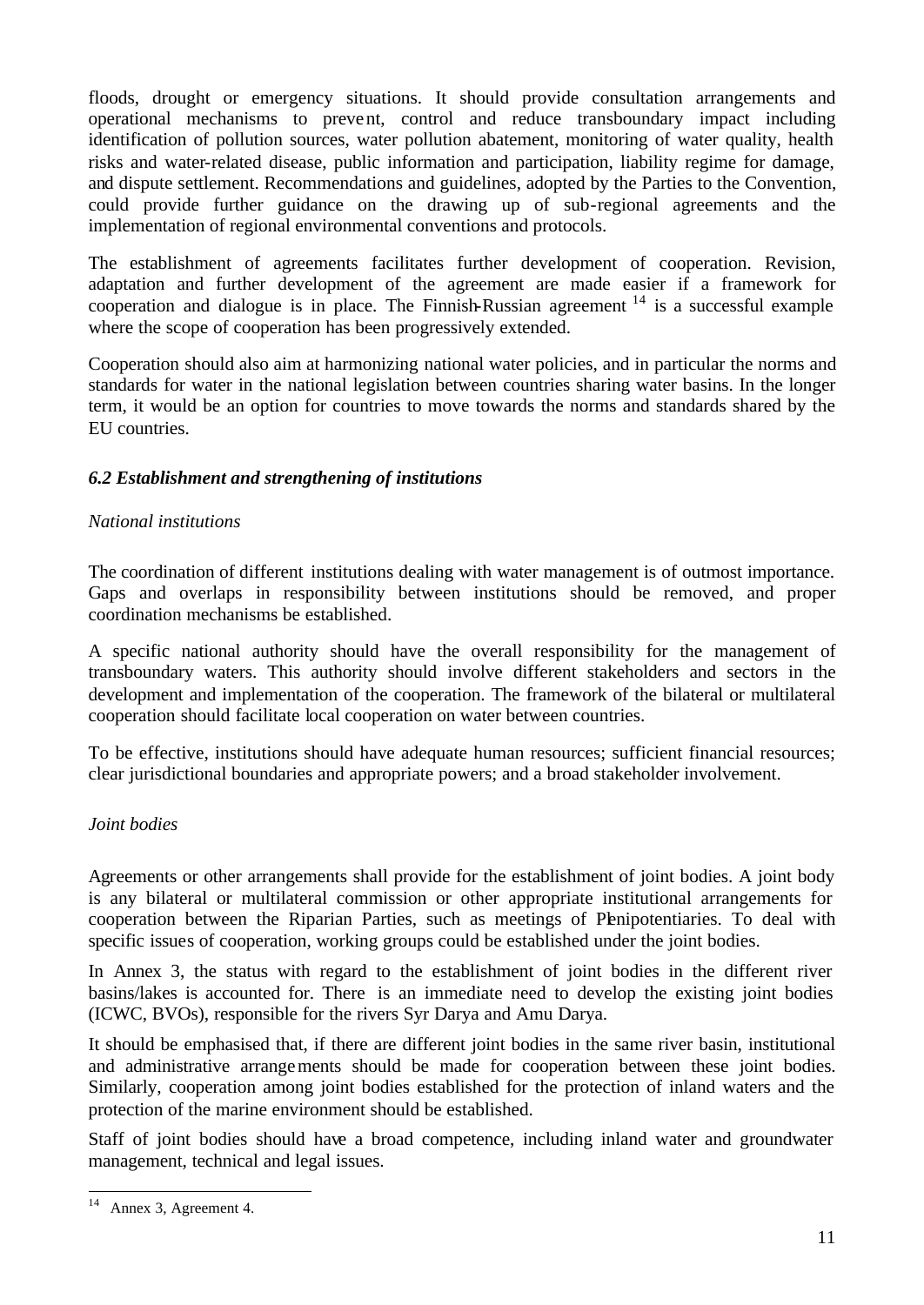There is a need for capacity building and exchange of experience and information between different river basins on issues such as regulatory, scientific, methodological and other aspects of integrated management of transboundary rivers and transboundary cooperation, as well as practical results achieved in this field.

To take advantage of the considerable regional experience and expertise, it is proposed to establish a network of experts and decision makers for the cross-fertilization between the different bodies acting in the region and, at the same time, to allow transfer of capacity from successful institutions from outside the region. <sup>15</sup>

#### *Institutional and administrative arrangements for consultations and mutual assistance*

In critical situations, such as accidental pollution of transboundary waters, floods and droughts, the Riparian Parties should provide mutual assistance upon request. Mutual assistance should also be provided in responding to outbreaks and incidents of water-related disease and significant threats of such outbreaks and incidents, especially from water-pollution incidents or extreme weather events. Consultations shall be held between the countries in the river basin, on the basis of reciprocity, good faith and good-neighbourliness, at the request of any such country. Institutional and administrative arrangements should be made among the riparian countries that are supportive of conducting consultations and providing assistance. These procedures should include:

- $\checkmark$  The direction, control, coordination and supervision of assistance;
- $\checkmark$  Local facilities and services to be rendered by the Party requesting assistance, including, where necessary, the facilitation of border-crossing formalities;
- $\checkmark$  Arrangements for holding harmless, indemnifying and/or compensating the assisting Party and/or its personnel, as well as for transit through territories of third Parties, where necessary;
- $\checkmark$  Reimbursement of assistance services.

Positive experiences from joint management on accidental pollution and flooding can be drawn from the Ukraine-Russian cooperation on the river Severskij Donets.

### *6.3 Monitoring and assessment*

A fundamental feature of transboundary cooperation is the design and establishment of joint monitoring and assessment programmes. This process requires countries to define common information needs on the basis of their water management policies, and thereafter to design and operate monitoring programmes, agree on assessment strategies and review their water management strategies on the basis of the assessment results. Effective monitoring programmes should include exchange of harmonized data and information.

<sup>&</sup>lt;sup>15</sup> This could be achieved through a series of workshops, each focusing on specific aspects of cooperation (e.g. legal, regulatory and institutional framework; joint monitoring and assessment, including exchange of information, information systems, early warning and alarm systems; pollution prevention, control and reduction; allocation of water resources and sustainable use of water; river basin management plans and relation with the EU Water Framework Directive - integrated water resources management including the ecosystem approach, environmental objectives and public participation; relation and policy integration with regional seas; flood prevention and flood protection). During the workshops, the situation in the different river basins and the level and development of cooperation related to the theme should be analyzed, participants be brought to review their approach and propose solutions. As an outcome, general recommendations for the region, as well as specific recommendations for specific river basins should be drawn and deadlines for their implementation set.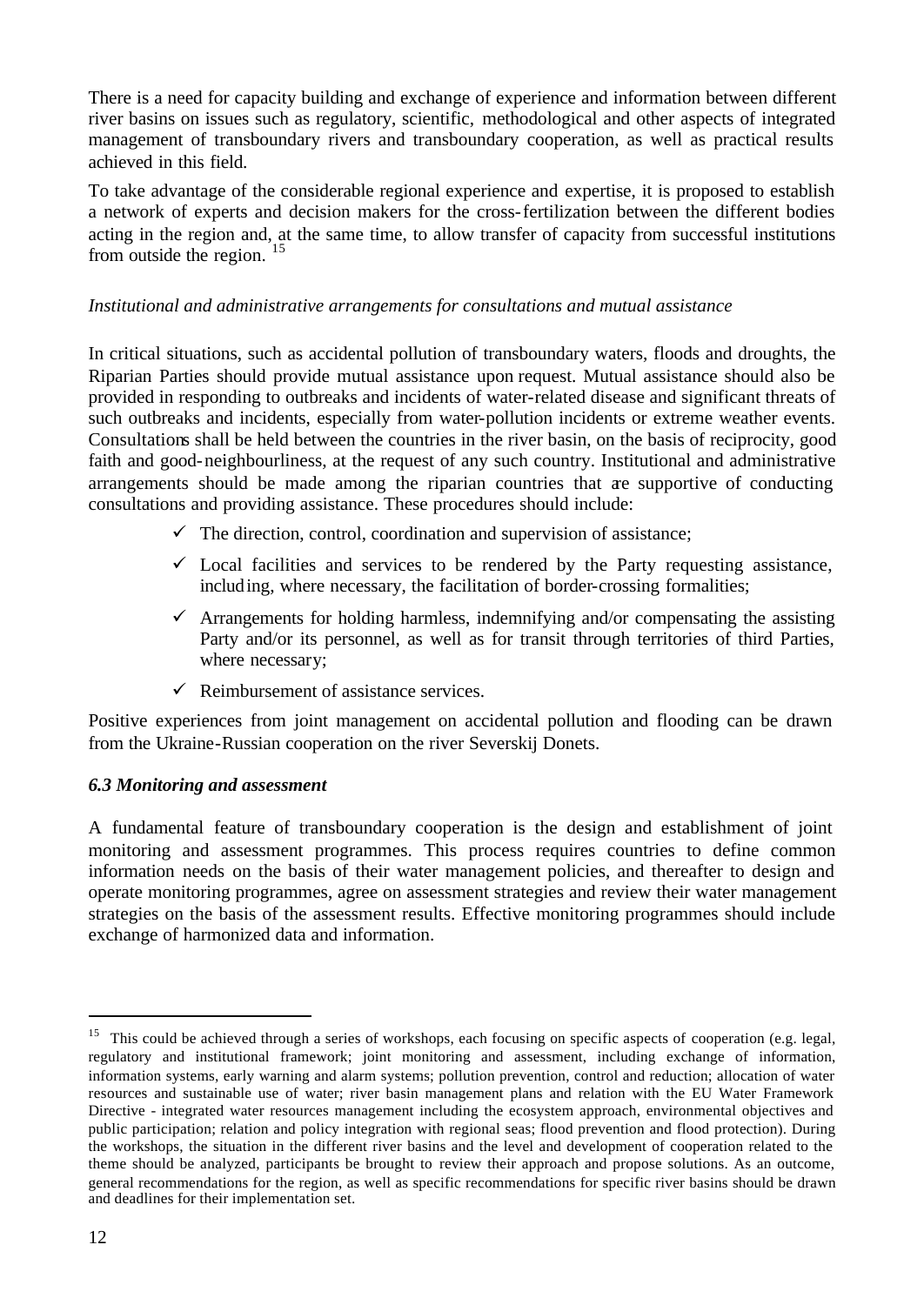In the design of the monitoring programmes the need of integrated assessment should be taken into account. Cost-effectiveness and a stepwise approach are also important.

Experience already available in this field, such as the work developed by the Working Group on Monitoring and Assessment under the UNECE Water Convention<sup>16</sup> or the TACIS funded pilot projects (see footnote 13), should be used.

# *6.4 Access to information and public participation*

With a few exceptions, such as the cooperation between Estonia and the Russian Federation on the Lake Peipsi/Narva basin, on-going cooperation on transboundary waters in the NIS do not take measures to involve the public properly. It is a challenge to significantly improve this situation.

Countries should enhance public participation, also at the transboundary level, by establishing specific procedures, including communication strategies, and by supporting the formation and activities of NGO associations, on the basis of transparent and reasonable criteria. Increased use of Internet would facilitate an efficient distribution of information. An effective means to promote distribution of information on transboundary waters, to the public and to the experts in the field, would be to establish an international journal on transboundary water issues, also available on the Internet.

The involvement of the public should receive particular attention in designing monitoring and assessment programmes, for environmental impact assessments, as well as organization of institutions and promotion of compliance.

Also the development and implementation of international documents (e.g. water management and contingency plans) and response measures should be open to public participation. Riparian States are encouraged to provide for participations of all stakeholders in the preparation and development of agreements, and NGOs should be invited to participate in intergovernmental negotiation meetings and comment on draft texts. Due account should be taken of such input.

Involvement of water users associations and NGOs, e.g. as non-voting participants in meetings and other activities of competent authorities, will enhance the quality and the implementation of policies for sustainable integrated water management.

### *6.5 River basin management planning*

Development of river basin management planning, including decision-support systems and integration of land and water management (concerted action plans), comes at a stage where the cooperation within a river basin has developed significantly. Among issues that should be prioritised at this stage of cooperation are:

- $\checkmark$  Joint targets for the standards and levels of performance that need to be achieved or maintained for a high level of protection against transboundary impact and waterrelated disease;
- $\checkmark$  Joint or coordinated water-management plans for the purpose of preventing, controlling and reducing any transboundary impacts;
- $\checkmark$  Joint or coordinated systems for surveillance and early-warning systems, contingency plans and response capacities as part of, or to complement, the national systems for the purpose of responding to outbreaks and incidents of water-related

 $16\,$ <sup>16</sup> See also the "Guidelines on Monitoring and Assessment of Transboundary Waters" of the UNECE Task Force on Monitoring and Assessment.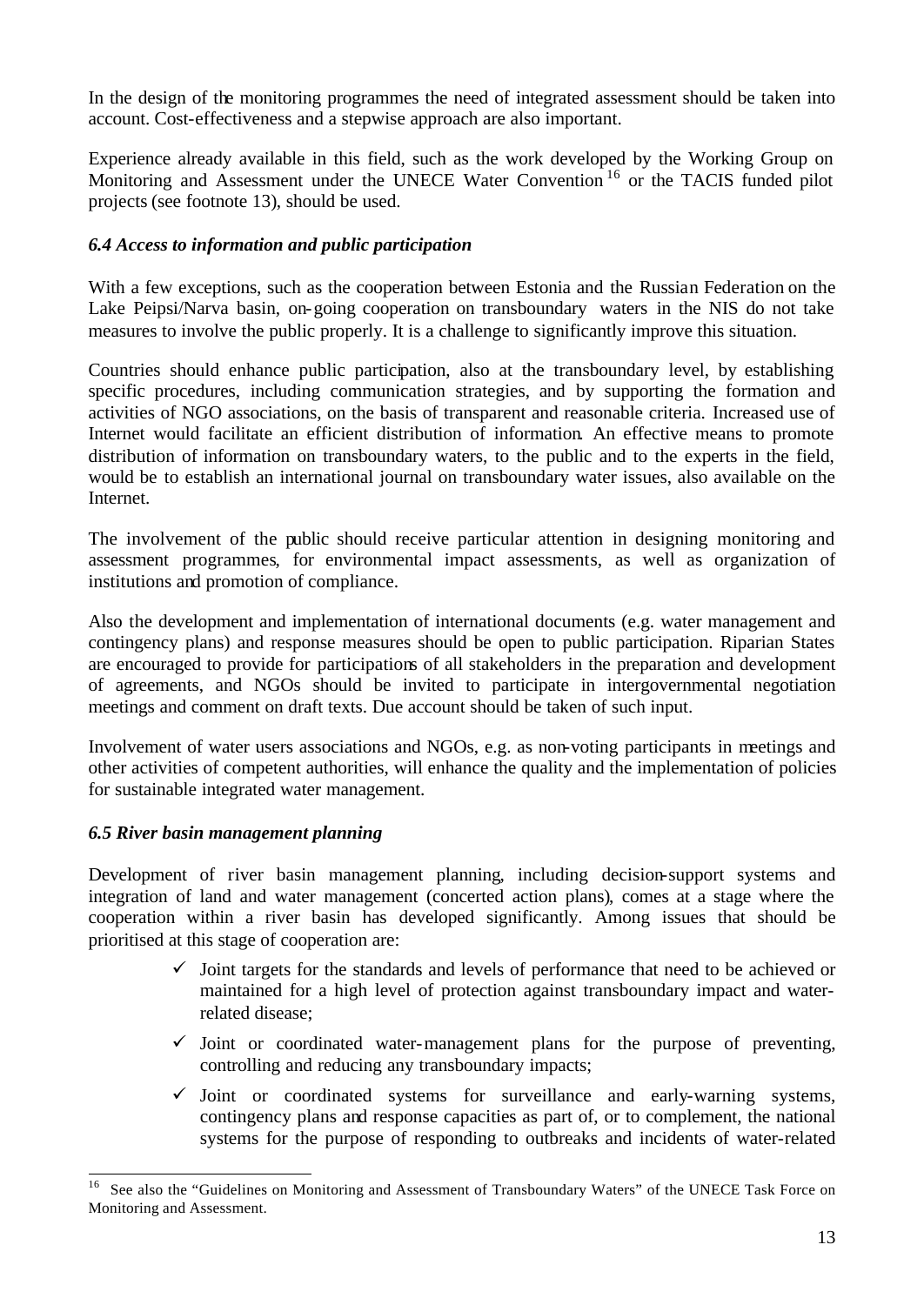disease and significant threats of such outbreaks and incidents, especially from water-pollution incidents or extreme weather events;

 $\checkmark$  Agreed ways and means to jointly carry out environmental impact assessments of different economic development strategies and sectoral policies, plans, programmes and legislative proposals that have an impact on the water environment in river basins.

#### *6.6 Demonstration projects*

In many cases, the most difficult step is initiating the cooperation, establishing a transboundary relation and building mutual trust. A useful tool to establish and strengthen cooperation are specific demonstration projects with clear terms of references, clear implementations responsibilities and time schedule. These projects should be designed to tackle specific common issues, such as flood prevention and flood protection, stress on small transboundary watercourses, etc.

#### *6.7 Recommendations for development of projects co-funded by donors*

In the present economic situation, funding from donors is of significant importance to support development of cooperation on transboundary waters. To improve chances of attracting funding and to make sure that projects funding is used efficiently, receiving countries and donors should consider the following recommendations:

- $\checkmark$  Before initiating any projects to support the transboundary cooperation in a river basin a thorough analysis of the situation in the basin is recommended.
- $\checkmark$  Before starting projects it should be ensured that there is political commitment, clear mandates for the project participants, access to data and a constructive approach towards interagency cooperation among project partners.
- $\checkmark$  In case of political difficulties projects with a more technical focus might be the most efficient to initiate.
- $\checkmark$  External support is often best directed to complement the technical work that the management institution requires to develop policy and provide guidance on specific issues.
- $\checkmark$  Donors must not take over the responsibility for the cooperation, but restrict themselves to providing assistance for initiatives that promote the cooperation.
- $\checkmark$  The countries sharing the water basin should fund basic cooperation on transboundary waters. Outside funding should be focused on the development of the cooperation.
- $\checkmark$  Building capacity is generally of fundamental importance, in particular if there are capacity imbalances among the cooperating partners.
- $\checkmark$  National capacities should be used as much as possible in the implementation of projects.
- $\checkmark$  It could be useful to arrange a meeting of representatives of donors working in the NIS region for coordination of their activities on transboundary water cooperation. If such a meeting would take place the NIS should prepare their priorities in transboundary water cooperation.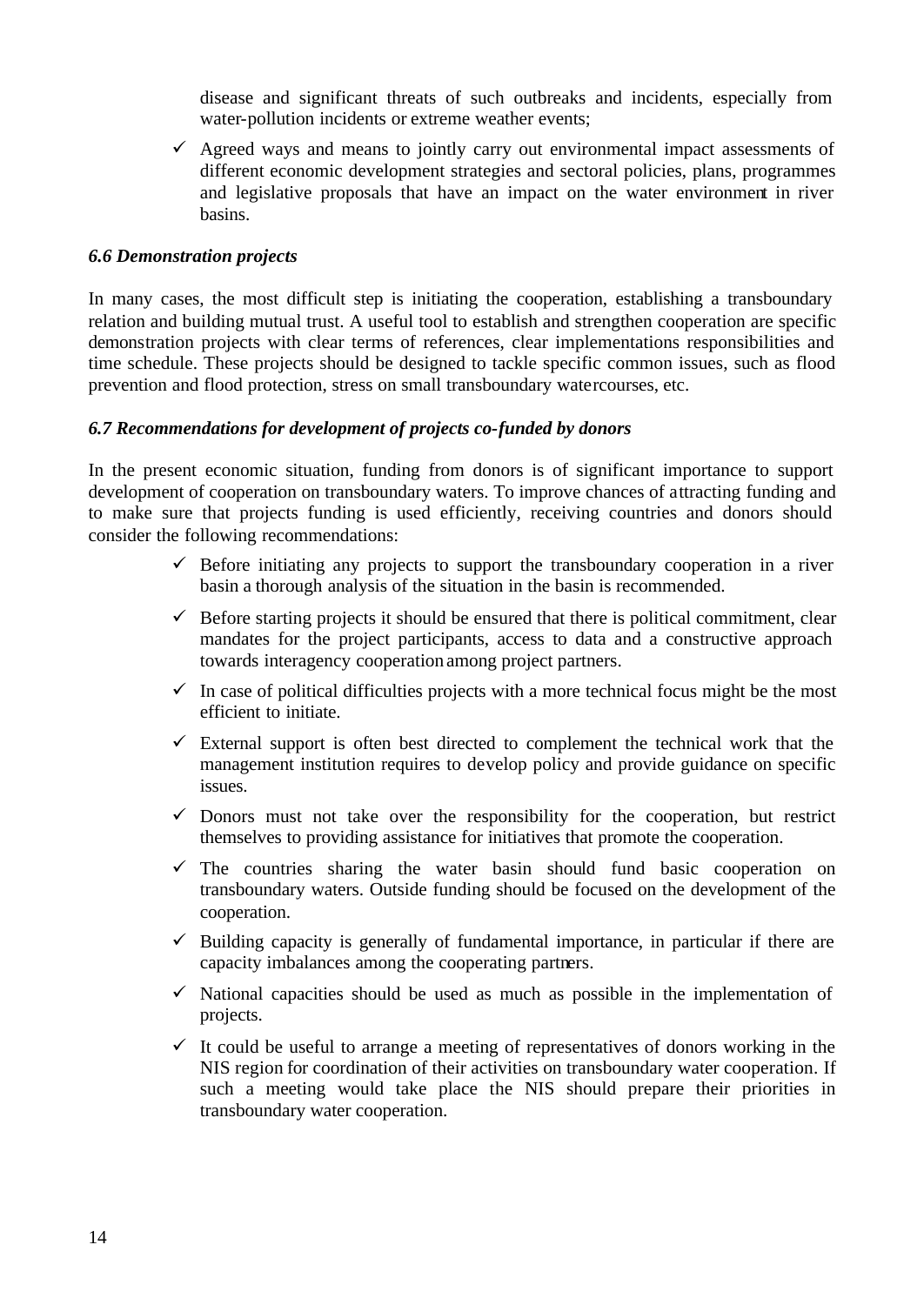# **7. Mechanisms for implementation and follow-up**

This document and additional material from the workshop "Transboundary Water Cooperation in the newly independent States" (Moscow, 31 March - 1 April 2003) will serve as a background for the further work on transboundary waters within the EU Strategic Partnership on Water for Sustainable Development. Donors and NIS are invited to use this material in the development of future activities.

It is proposed that this document and its Annexes 1 and 3 are used to follow the progress in development of cooperation on transboundary rivers. The UNECE and UNEP/ROE Secretariat may update these Annexes, in collaboration with the NIS and report the progress to the fourth Meeting of the Parties to the Water Convention and to the following Ministerial Conference of the Environment for Europe-process.

**\* \* \***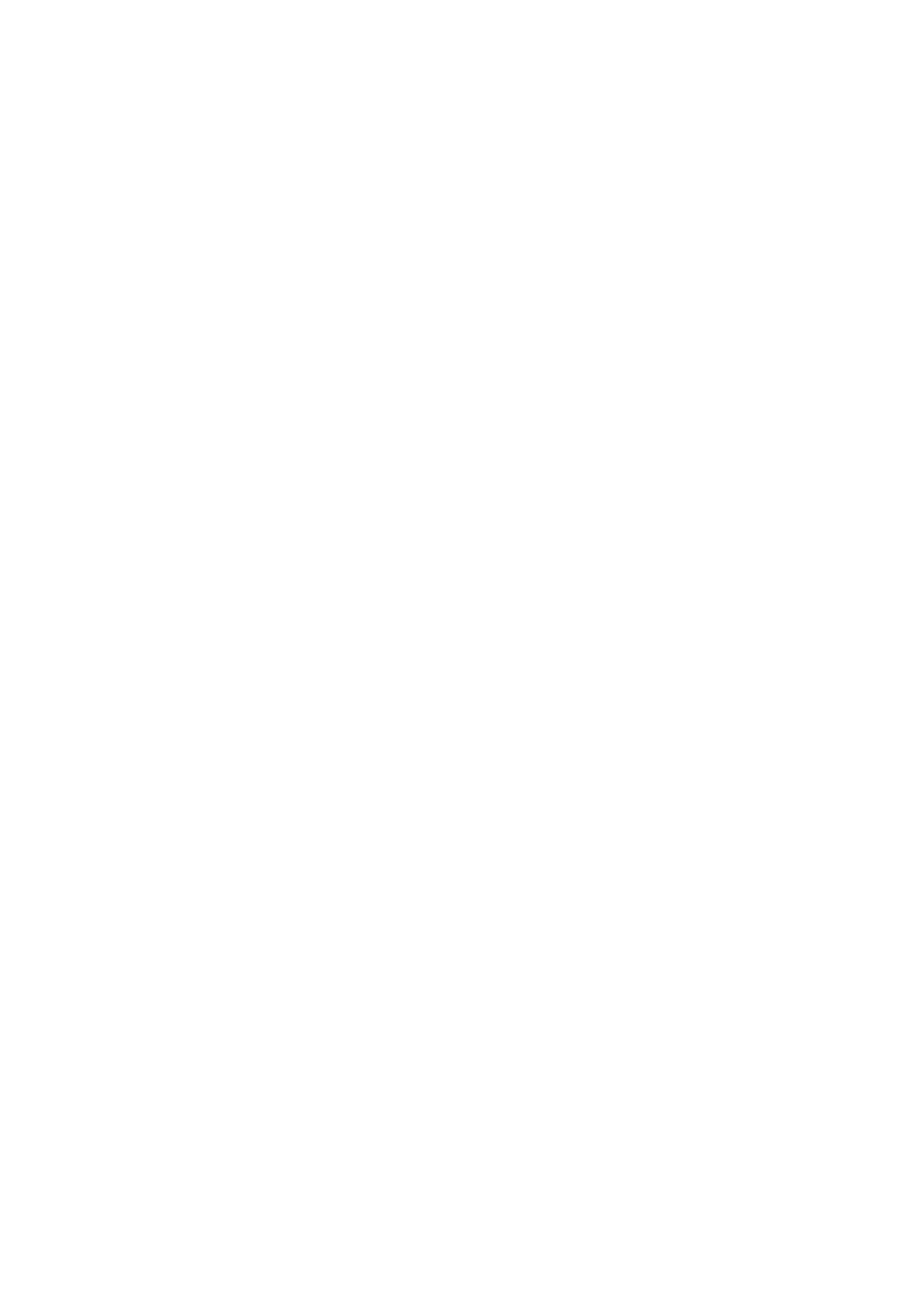| $\mathbf{N}^{\mathbf{0}}$ | <b>Transboundary</b><br>river / lake             | <b>Countries concerned</b>                                                                     | Length of<br>river,<br>km | Area of water<br>basin / lake,<br>$10^3$ km <sup>2</sup> | Water<br>discharge,<br>$m^3/s$ | <b>Reference to</b><br><b>Agreements</b><br>(Annex 3) |
|---------------------------|--------------------------------------------------|------------------------------------------------------------------------------------------------|---------------------------|----------------------------------------------------------|--------------------------------|-------------------------------------------------------|
| $\mathbf{1}$              | <b>River Pasvik</b><br>(Paatsojoki)              | Russian Federation /<br>Norway / Finland                                                       |                           | 18,3                                                     | 172-195                        | 2, 3, 4, 6, 8, 9                                      |
| $\overline{c}$            | River Kem                                        | Russian Federation /<br>Finland                                                                | 191                       | 27,7                                                     | 275                            | $\overline{4}$                                        |
| $\overline{3}$            | River Vuoksa                                     | Russian Federation /<br>Finland                                                                | 156                       | 52,4                                                     | 600                            | 4, 7, 14                                              |
| $\overline{4}$            | River Tulo ma                                    | Russian Federation /<br>Finland                                                                | 64                        | 6,25                                                     | 241                            | $\overline{4}$                                        |
| 5                         | River Narva                                      | Russian Federation /<br>Estonia                                                                | 77                        | 56,2                                                     | 41,5                           | 32                                                    |
| 6                         | Lake system<br>Chudskoje / Pepsi<br>- Pskovskoje | Russian Federation /<br>Estonia                                                                |                           | 3,55                                                     |                                | 32                                                    |
| $\tau$                    | River Neman /<br>Nemunas                         | Russian Federation /<br>Lithuania<br>Belarus / Lithuania                                       | 937                       | 98,2                                                     | 678                            |                                                       |
| 8                         | River Dnepr                                      | Russian Federation /<br><b>Belarus</b><br>Belarus / Ukraine<br>Ukraine / Russian<br>Federation | 2200                      | 504                                                      | 1670                           | 37, 41<br>40<br>19                                    |
| 9                         | <b>River West Dvina</b><br>(Daugava)             | Russian Federation /<br><b>Belarus</b><br>Belarus / Latvia                                     | 1020                      | 87,9                                                     | 700                            | 37, 41                                                |
| 10                        | <b>River Pripjat</b>                             | Belarus / Ukraine                                                                              | 775                       | 11,4                                                     | 460                            | 40                                                    |
| 11                        | River Bug                                        | Belarus / Poland<br>Ukraine / Poland                                                           | 831                       | 73,5                                                     |                                | 29                                                    |
| 12                        | <b>River Tisza</b>                               | Ukraine / Slovakia<br>Ukraine / Hungary                                                        | 966                       | 157                                                      | 810                            | 11, 21, 22<br>11, 22, 36                              |
| 13                        | <b>River Prut</b>                                | Ukraine / Romania<br>Republic of Moldova /<br>Romania<br>Ukraine / Republic of<br>Moldova      | 967                       | 27,5                                                     | 80                             | 22, 34<br>10<br>21, 22                                |
| 14                        | <b>River Dnestr</b>                              | Ukraine / Republic of<br>Moldova                                                               | 1352                      | 72,1                                                     | 310                            | 22, 23                                                |

# **ANNEX 1. Transboundary water basins and relevant agreements in the NIS**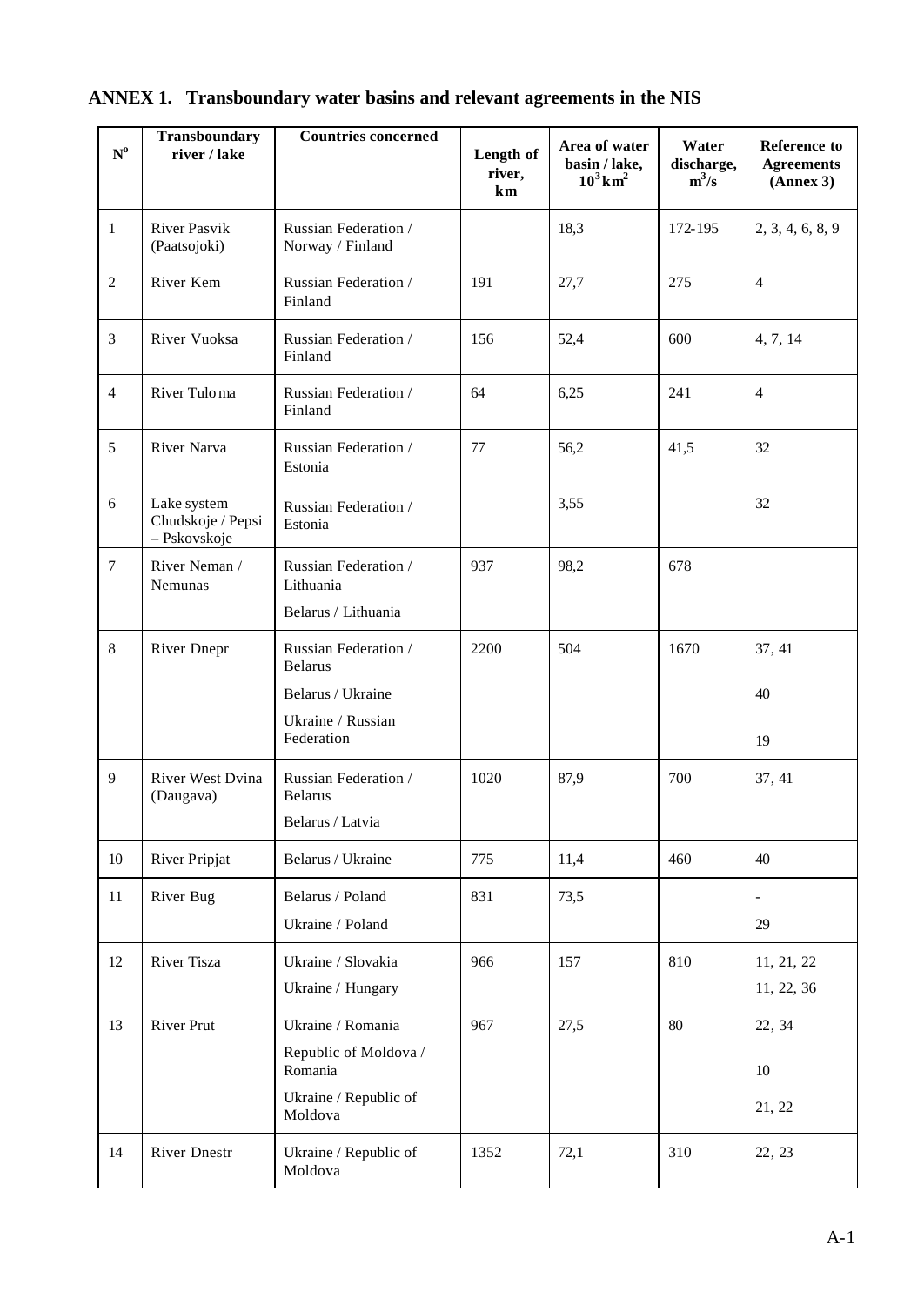| $\mathbf{N}^0$ | <b>Transboundary</b><br>river / lake | <b>Countries concerned</b>               | Length of<br>river,<br>km | Area of water<br>basin / lake,<br>$10^3$ km <sup>2</sup> | Water<br>discharge,<br>$m^3/s$ | <b>Reference to</b><br><b>Agreements</b><br>(Annex 3) |
|----------------|--------------------------------------|------------------------------------------|---------------------------|----------------------------------------------------------|--------------------------------|-------------------------------------------------------|
| 15             | River Danube                         | Ukraine / Hungary                        | 2850                      | 817                                                      | 6430                           | 22, 36                                                |
|                |                                      | Ukraine / Republic of<br>Moldova         |                           |                                                          |                                | 22, 23                                                |
| 16             | <b>River Seversky</b><br>Donets      | Ukraine / Russian<br>Federation          | 1053                      | 98,9                                                     | 190                            | 19                                                    |
| 17             | <b>River Psou</b>                    | Russian Federation /<br>Georgia          |                           | 0,42                                                     | 17,3                           |                                                       |
| 18             | River Alazani                        | Georgia / Azerbaijan                     | 351                       | 10,8                                                     | 98                             |                                                       |
| 19             | River Iori                           | Georgia / Azerbaijan                     | 320                       | 4,65                                                     |                                |                                                       |
| 20             | River Kura                           | Georgia / Azerbaijan<br>Georgia / Turkey | 1364                      | 188                                                      | 575                            | $33^{1}$                                              |
| 21             | <b>River Choroh</b><br>(Choroki)     | Georgia / Turkey                         | 438                       | 22                                                       | 285                            | $\mathbf{1}$                                          |
| 22             | <b>River Samur</b>                   | Azerbaijan / Russian<br>Federation       | 213                       | 7,33                                                     | 75                             |                                                       |
| 23             | <b>River Araks</b>                   | Azerbaijan / Iran                        | 1072                      | 102                                                      | 285                            | 1                                                     |
|                |                                      | Armenia / Turkey                         |                           |                                                          |                                | 1                                                     |
| 24             | River Bolshoy<br>Uzen'               | Russian Federation /<br>Kazakhstan       | 650                       | 15,6                                                     |                                | 18                                                    |
| 25             | <b>River Maliy</b><br>Uzen'          | Russian Federation /<br>Kazakhstan       | 638                       | 18,2                                                     |                                | 18                                                    |
| 26             | River Irtish                         | Russian Federation /<br>Kazakhstan       | 4248                      | 1643                                                     | 2830                           | 18                                                    |
| 27             | River Ural                           | Russian Federation /<br>Kazakhstan       | 248                       | 231                                                      | 400                            | 18, 27                                                |
| 28             | River Tobol                          | Russian Federation /<br>Kazakhstan       | 1591                      | 426                                                      | 805                            | 18, 28                                                |
| 29             | River Ishim                          | Russian Federation /<br>Kazakhstan       | 2450                      | 177                                                      | 56,3                           | 18, 31                                                |
| 30             | River Volga <sup>2</sup>             | Russian Federation /<br>Kazakhstan       | $\ast$                    | $\ast$                                                   | $\ast$                         | 18                                                    |
| 31             | River Chu                            | Kazakhstan / Kyrgyzstan                  | 1067                      | 6265                                                     | 70                             | 38                                                    |
| 32             | <b>River Talas</b>                   | Kazakhstan / Kyrgyzstan                  | 661                       | 52,7                                                     |                                | 38                                                    |

<sup>&</sup>lt;sup>1</sup> Memorandum of Understanding (1997): only monitoring and assessment.

 $2^{\circ}$  Only east branches of Volga delta.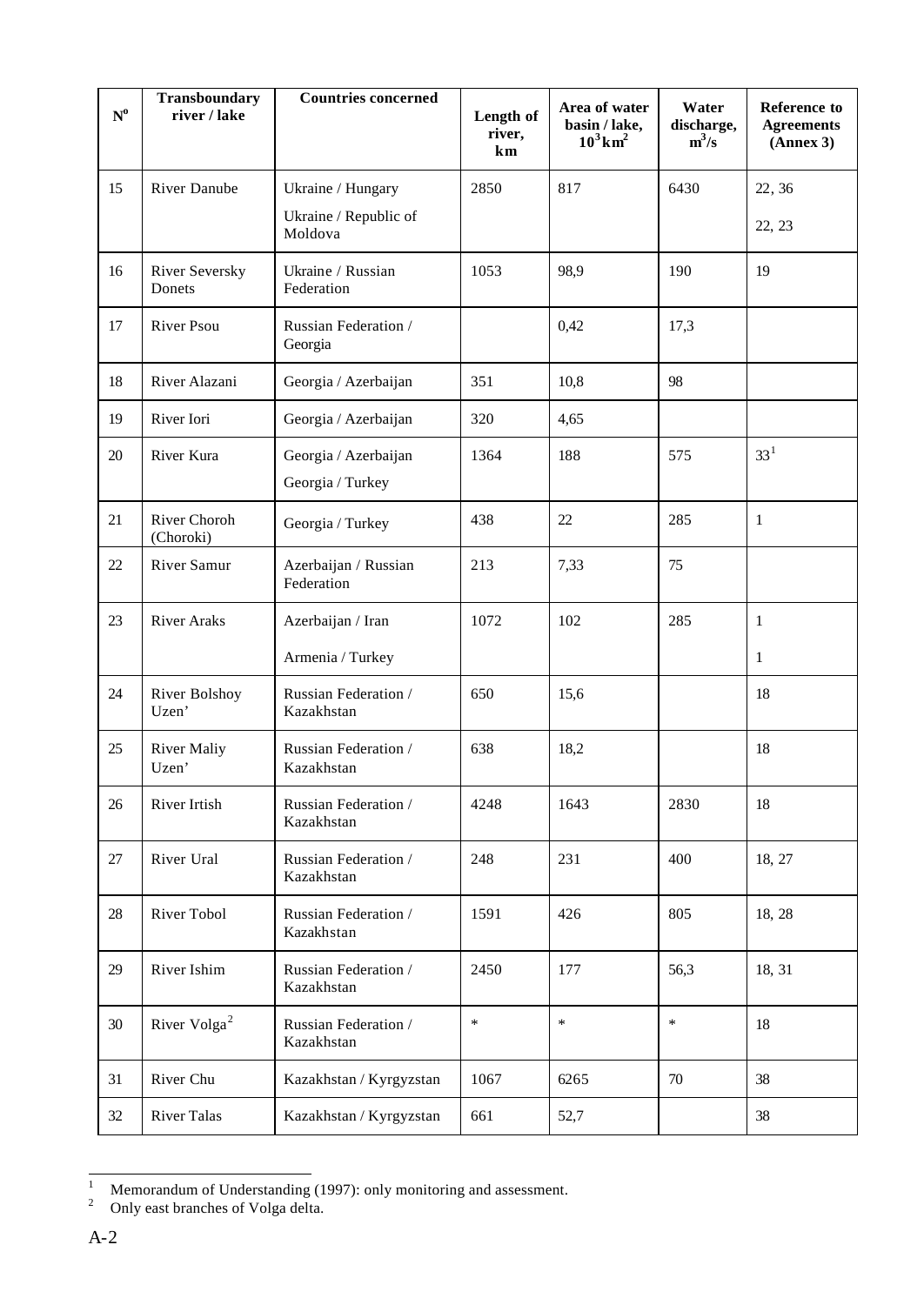| $N^0$ | Transboundary<br>river / lake                   | <b>Countries concerned</b>                                                                          | Length of<br>river,<br>km | Area of water<br>basin / lake,<br>$10^3$ km <sup>2</sup> | Water<br>discharge,<br>$m^3/s$ | <b>Reference to</b><br><b>Agreements</b><br>(Annex 3) |
|-------|-------------------------------------------------|-----------------------------------------------------------------------------------------------------|---------------------------|----------------------------------------------------------|--------------------------------|-------------------------------------------------------|
| 33    | River Syr Darya                                 | Kazakhstan /<br>Kyrgyzstan / Uzbekistan /<br>Tajikistan / Turkmenistan<br>Kyrgyzstan / Uzbekistan   | 2212<br>(3019)            | 219                                                      | 446-703                        | 15, 16<br>30                                          |
| 34    | River Amu Darya                                 | Kazakhstan /<br>Kyrgyzstan / Uzbekistan /<br>Tajikistan / Turkmenistan<br>Uzbekistan / Turkmenistan | 1415                      | 309                                                      | 2000(?)                        | 15, 17<br>25                                          |
| 35    | River Zerafshan                                 | Uzbekistan / Tajikistan                                                                             | 877                       | 1767                                                     | $*^3$                          | 15                                                    |
| 36    | River Murgab                                    | Turkmenistan /<br>Afghanistan                                                                       | 978                       | 46,9                                                     | 52                             |                                                       |
| 37    | <b>River Atrek</b>                              | Turkmenistan / Iran                                                                                 | 669                       | 27,3                                                     |                                |                                                       |
| 38    | River Tejen<br>(Gerirud)                        | Turkmenistan / Iran                                                                                 | 1150                      | 70,6                                                     | 30 <sup>4</sup>                |                                                       |
| 39    | River Pjanj                                     | Tajikistan / Afghanistan                                                                            | 971                       | 114                                                      | 1000                           |                                                       |
| 40    | River Black Irtish<br>(Irtish)                  | Kazakhstan / China                                                                                  |                           |                                                          |                                | 39                                                    |
| 41    | River Ili                                       | Kazakhstan / China                                                                                  | 1001                      | 140                                                      | 329                            | 39                                                    |
| 42    | River Selenga                                   | Russian Federation /<br>Mongolia                                                                    | 1024                      | 447                                                      | > 900                          | 24                                                    |
| 43    | River Amur                                      | Russian Federation / China                                                                          | 2824<br>$(4480)^5$        | 1855                                                     | 10900                          | 13, 20, 35                                            |
| 44    | River Argun'                                    | Russian Federation / China                                                                          | 1620                      | 164                                                      | 340                            | 13                                                    |
| 45    | River Ussury                                    | Russian Federation / China                                                                          | 897                       | 193                                                      | 1200                           | 20                                                    |
| 46    | Lake Khanka                                     | Russian Federation / China                                                                          |                           | 4,19                                                     |                                | 26                                                    |
| 47    | River Tumannaya<br>(Tumin'tszjan /<br>Tumangan) | Russian Federation /<br>Korean People's<br>Democratic Republic                                      | 521                       | 41,2                                                     |                                |                                                       |

 $\frac{1}{3}$ Total discharge used for irrigation.

<sup>4</sup> Near Polekhatum.

<sup>5</sup> From river head of Argun'.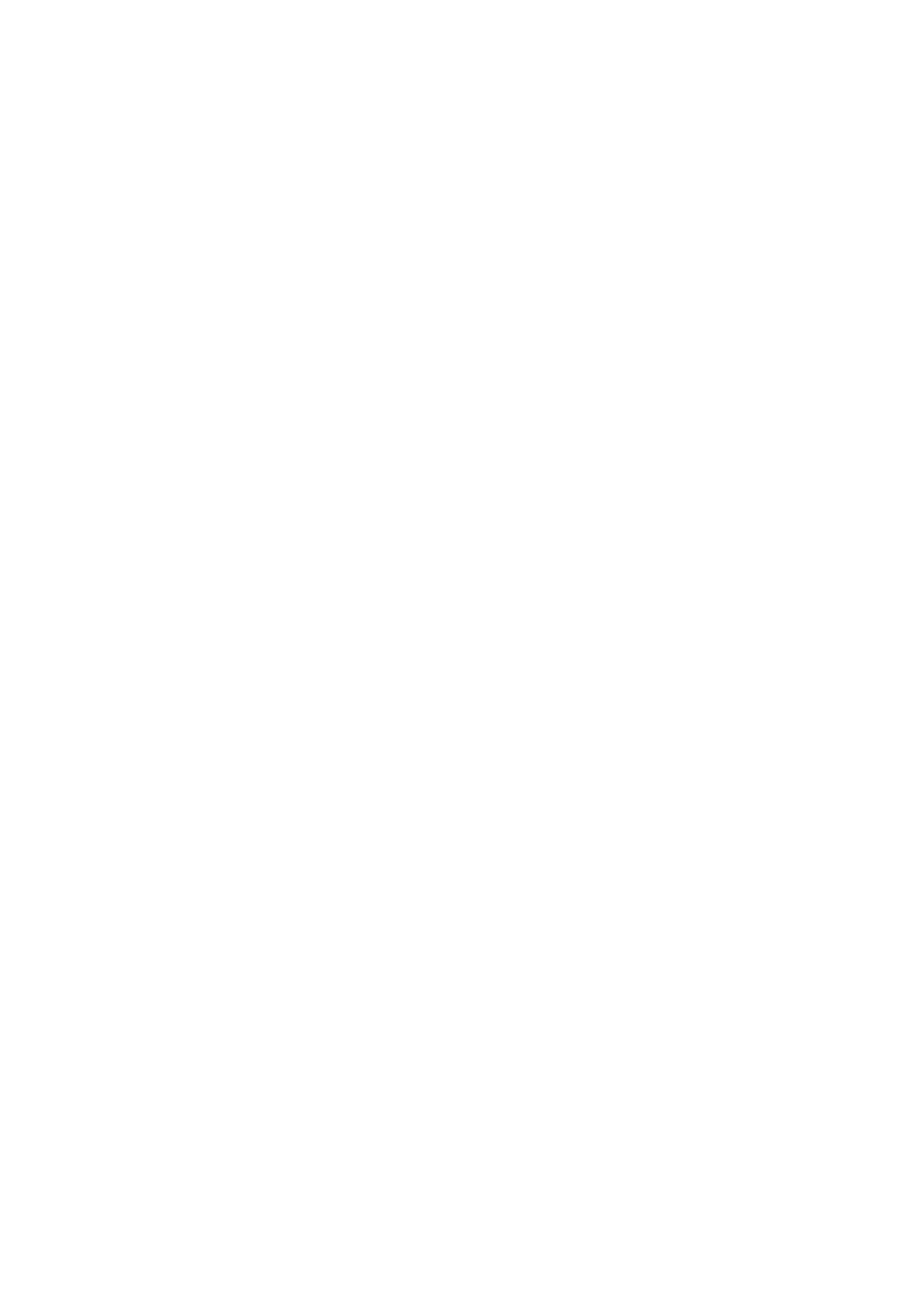Annex 2: Map of transboundary rivers and lakes in the Newly Independent States (NIS) Приложение 2. Трансграничные реки и озера в Новых Независимых Государствах (ННГ)

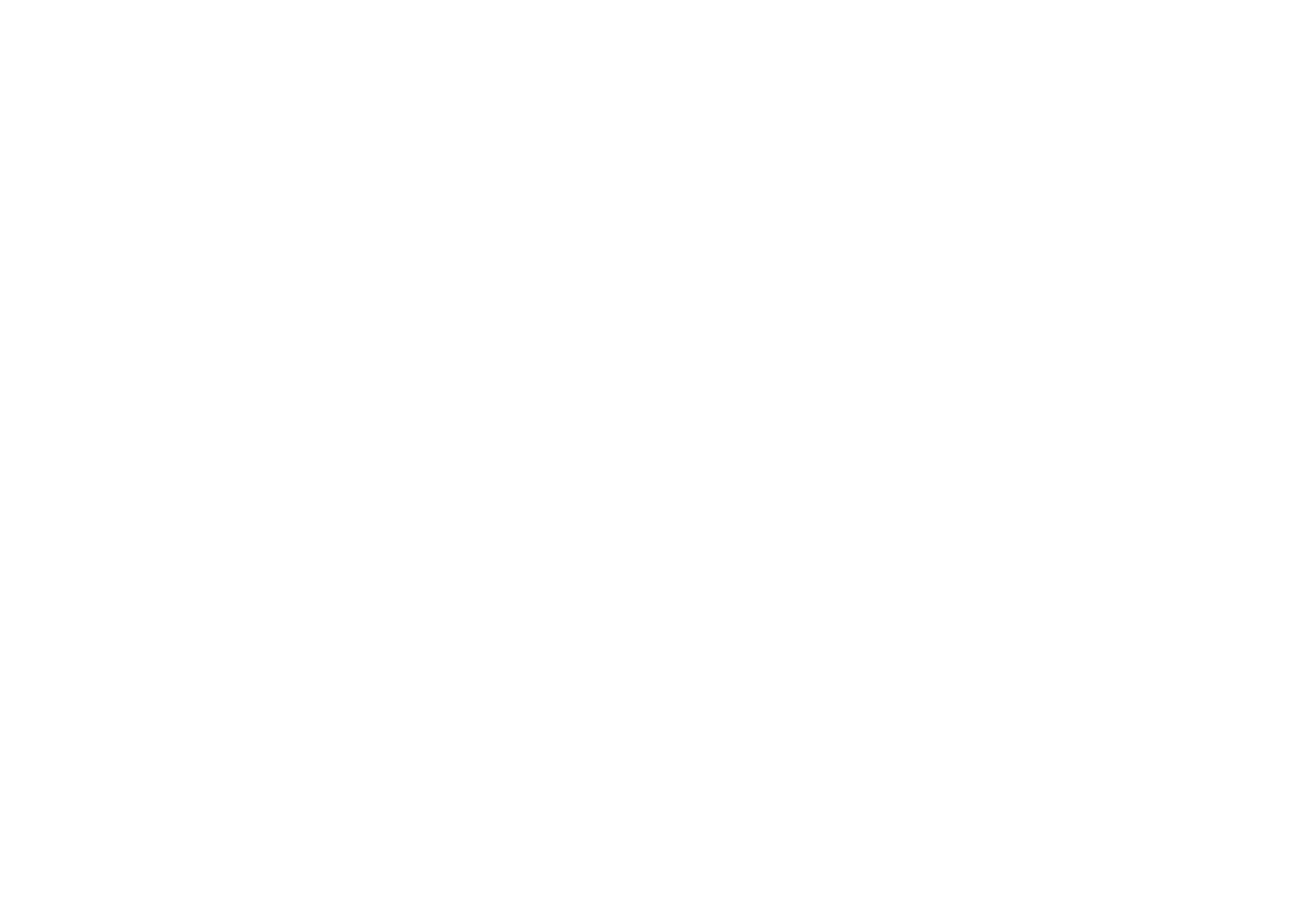# **ANNEX 3. Bilateral and multilateral agreements in the NIS on transboundary waters**

| $\mathbf{N}^{\mathrm{o}}$ | Title of agreement                                                                                                                                                           | <b>Field of</b><br>application          | <b>River basin</b>   | Area of application                                                                                                                       | <b>Signatories</b><br>and/or<br>Contracting<br><b>Parties</b>        | Date of<br>agreement<br>and place<br>of signature                                      | Joint body                                                                                                                      | Source of<br>information |
|---------------------------|------------------------------------------------------------------------------------------------------------------------------------------------------------------------------|-----------------------------------------|----------------------|-------------------------------------------------------------------------------------------------------------------------------------------|----------------------------------------------------------------------|----------------------------------------------------------------------------------------|---------------------------------------------------------------------------------------------------------------------------------|--------------------------|
|                           | <b>CONVENTION BETWEEN</b><br>THE REPUBLIC OF<br>TURKEY AND THE UNION<br>OF SOVIET SOCIALIST<br>REPUBLICS CONCERNING<br>WATER USE OF<br><b>TRANSBOUNDARY</b><br><b>WATERS</b> | Irrigation, water<br>supply, regulating | Kura-Araks,<br>Coruh | Surface waters<br>which form or cross<br>the frontiers<br>between Armenia<br>and Turkey as well<br>as Georgia and<br>Turkey, respectively | Armenia<br>(USSR), Turkey<br>as well as<br>Georgia (USSR),<br>Turkey | Signed<br>08.01.1927<br>at Kars:<br>entered into<br>force<br>$26.06.1928$ <sup>1</sup> | <b>Joint Commissions</b><br>are being set up<br>between Armenia<br>and Turkey as well<br>as Georgia and<br>Turkey, respectively | ECE/<br>ENVWA/32         |
| $\overline{c}$            | <b>AGREEMENT BETWEEN</b><br>NORWAY AND THE UNION<br>OF SOVIET SOCIALIST<br><b>REPUBLICS ON THE</b><br>UTILIZATION OF WATER<br><b>POWER ON THE PASVIK</b><br>(PAATSO) RIVER   | Hydropower<br>production                | Pasvik               | River Pasvik in the<br>area of the State<br>frontier                                                                                      | Norway, Russian<br>Federation<br>(USSR)                              | Signed<br>18.12.1957<br>at Oslo;<br>entered into<br>force<br>27.06.1958                | No commission<br>established                                                                                                    | ECE/<br>ENVWA/32         |

<sup>&</sup>lt;sup>1</sup> Three protocols concerning detailed implementation of the convention signed 01.09.1953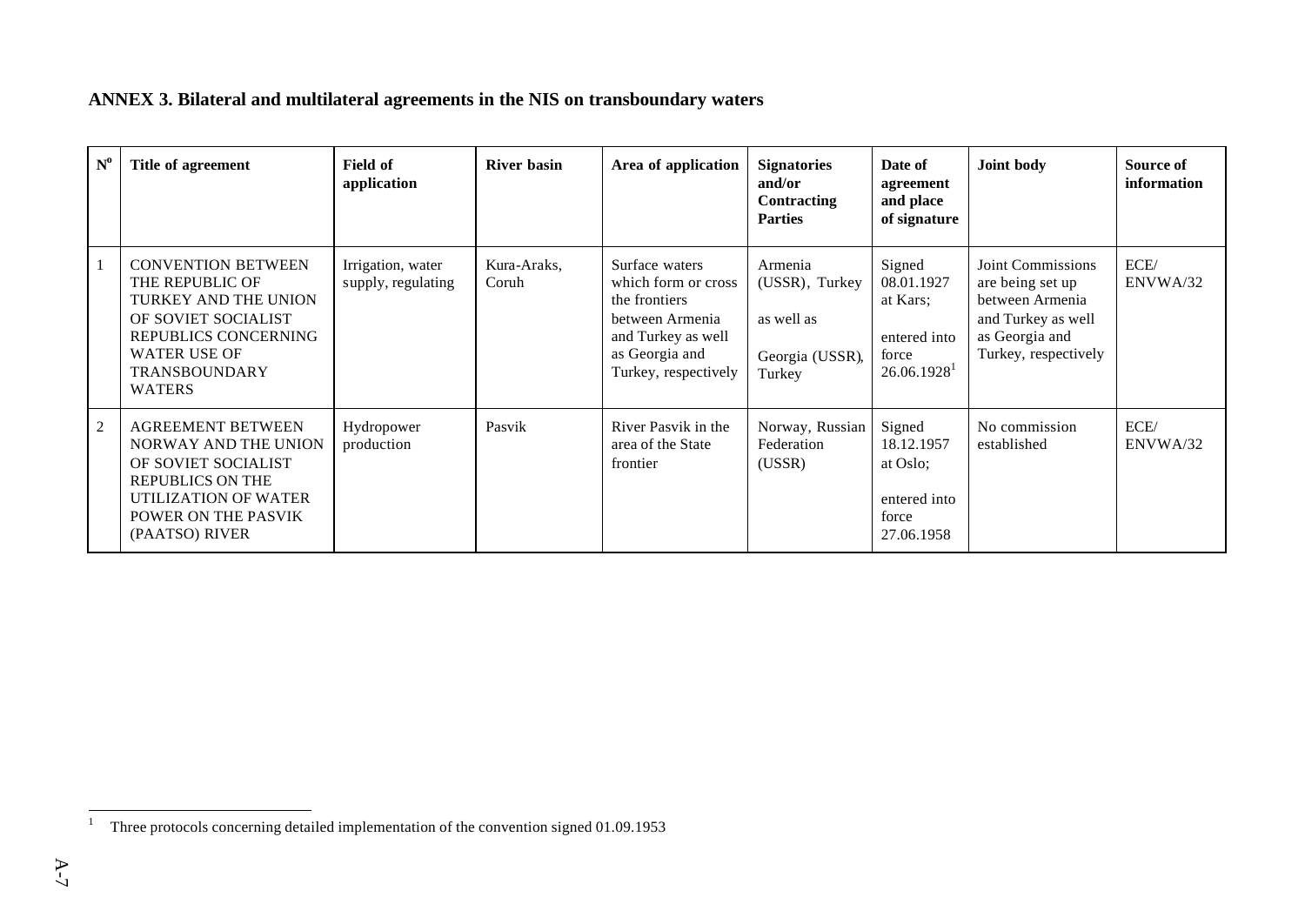| $N^0$          | Title of agreement                                                                                                                                                                                                                                                                                                  | <b>Field of</b><br>application                                                                                                | <b>River basin</b>                               | Area of application                                           | <b>Signatories</b><br>and/or<br>Contracting<br><b>Parties</b> | Date of<br>agreement<br>and place<br>of signature                            | Joint body                                                                                | Source of<br>information           |
|----------------|---------------------------------------------------------------------------------------------------------------------------------------------------------------------------------------------------------------------------------------------------------------------------------------------------------------------|-------------------------------------------------------------------------------------------------------------------------------|--------------------------------------------------|---------------------------------------------------------------|---------------------------------------------------------------|------------------------------------------------------------------------------|-------------------------------------------------------------------------------------------|------------------------------------|
| $\overline{3}$ | <b>AGREEMENT BETWEEN</b><br>THE GOVERNMENT OF<br>THE UNION OF SOVIET<br>SOCIALIST REPUBLICS,<br>THE GOVERNMENT OF<br>NORWAY AND THE<br><b>GOVERNMENT OF</b><br>FINLAND CONCERNING<br>THE REGULATING THE<br><b>LAKE INARY BY MEANS</b><br>OF THE KAITAKOSKI<br><b>HYDRO-ELECTRIC POWER</b><br><b>STATION AND DAM</b> | Regulating; water<br>supply; hydropower<br>production                                                                         | Pasvik<br>(Paatsojoki)                           | Lake Inary, River<br>Pasvik (Paatsojoki)                      | Russian<br>Federation<br>$(USSR)$ ,<br>Norway, Finland        | Signed<br>29.041959<br>in Moscow;<br>entered into<br>force the<br>same date  | Commissioners<br>appointed by the<br>relevant ministries<br>of the Contracting<br>Parties | ECE/<br><b>ENVWA/32 /</b><br>Add.1 |
| $\overline{4}$ | <b>AGREEMENT BETWEEN</b><br>THE UNION OF SOVIET<br><b>SOCIALIST REPUBLICS</b><br>AND THE REPUBLIC OF<br>FINLAND CONCERNING<br><b>FRONTIER WATER</b><br>SYSTEMS <sup>2</sup>                                                                                                                                         | Qualitative and<br>quantitative<br>protection of water<br>resources; water<br>supply, regulating,<br>hydraulic<br>development | Pasvik, Tuloma,<br>Kem', Olanga,<br>Oulu, Vuoksa | All frontier waters,<br>including lakes,<br>rivers and brooks | Russian<br>Federation<br>(USSR), Finland                      | Signed<br>24.04.1964,<br>at Helsinki:<br>entered into<br>force<br>06.05.1965 | Joint Commission<br>on the Utilization of<br><b>Frontier Waters</b>                       | Russian<br>Federation              |

 $\sqrt{2}$ Agreement is in force due to the Protocol between the Government of the Russian Federation and the Government of the Republic of Finland concerning inventory making of legislative background bilateral Russian-Finnish relations (Helsinki, 11.07.1992, item 40 of Annex I to the Protocol)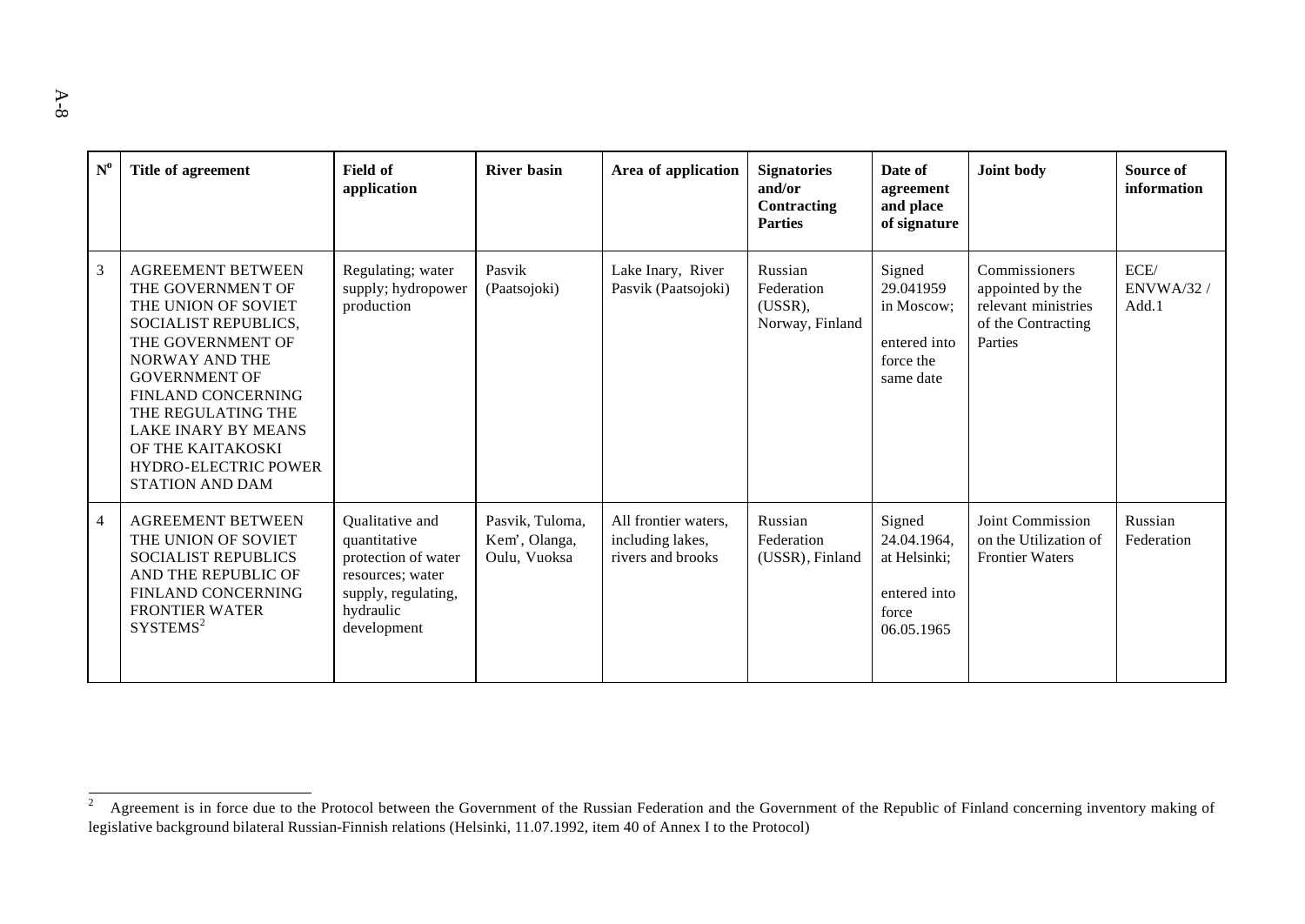| $N^0$ | Title of agreement                                                                                                                                                                                                                                           | <b>Field of</b><br>application                                                                                                                                            | <b>River basin</b>         | Area of application                                                                                                                                    | <b>Signatories</b><br>and/or<br>Contracting<br><b>Parties</b>                           | Date of<br>agreement<br>and place<br>of signature                       | Joint body                                                                                                                                                                | Source of<br>information |
|-------|--------------------------------------------------------------------------------------------------------------------------------------------------------------------------------------------------------------------------------------------------------------|---------------------------------------------------------------------------------------------------------------------------------------------------------------------------|----------------------------|--------------------------------------------------------------------------------------------------------------------------------------------------------|-----------------------------------------------------------------------------------------|-------------------------------------------------------------------------|---------------------------------------------------------------------------------------------------------------------------------------------------------------------------|--------------------------|
| 5     | <b>AGREEMENT BETWEEN</b><br>THE GOVERNMENT OF<br>THE POLISH PEOPLE'S<br><b>REPUBLIC AND THE</b><br><b>GOVERNMENT OF THE</b><br>UNION OF SOVIET<br><b>SOCIALIST REPUBLICS</b><br>CONCERNING THE USE OF<br><b>WATER RESOURCES IN</b><br><b>FROMTIER WATERS</b> | Qualitative and<br>quantitative<br>protection of water<br>resources,<br>regulating,<br>hydraulic<br>development, water<br>supply, flood,<br>irrigation erosion<br>control | Neman,<br>Pregel,<br>Wisla | All transboundary<br>waters which form<br>or cross the frontiers<br>between USSR<br>(Belarus, Lithuania,<br>Russian Federation,<br>Ukraine) and Poland | <b>USSR</b> (Belarus,<br>Lithuania,<br>Russian<br>Federation,<br>Ukraine) and<br>Poland | Signed<br>17.07.1964<br>at Warsaw;<br>enter into<br>force<br>16.02.1965 | Joint Commissions<br>are being set up<br>between Belarus and<br>Poland, Lithuania<br>and Poland, Russian<br>Federation and<br>Poland, Ukraine and<br>Poland, respectively | ECE/<br>ENVWA/32         |
| 6     | <b>AGREEMENT</b><br><b>REGULATING THE</b><br>FISHING AND CONSEVING<br>THE FISH STOCKS IN THE<br><b>GREENSE JAKOB RIVER</b><br>(VORIEMA) AND PASVIK<br>RIVER (PATSOJOKI)                                                                                      | Fishery                                                                                                                                                                   | Jakobs, Pasvik             | River Jakobs<br>(Voriema), River<br>Pasvik (Paatsojoki)                                                                                                | Norway, USSR<br>(Russian)<br>Federation)                                                | Signed<br>07.12.1971<br>at Oslo                                         |                                                                                                                                                                           | ECE/<br>ENVWA/32         |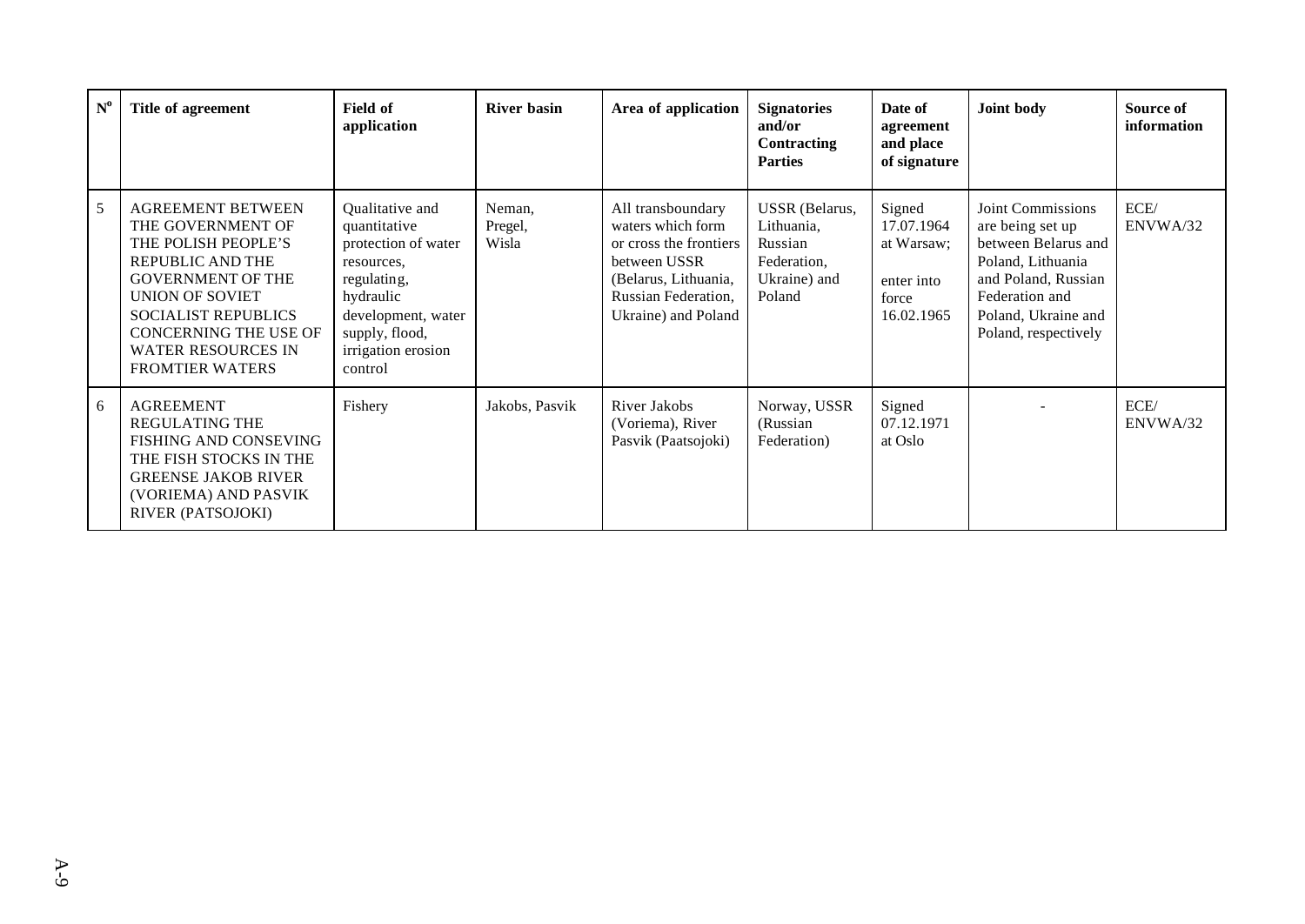| $N^{\rm o}$ | Title of agreement                                                                                                                                                                                                                                                                                                                                              | Field of<br>application  | <b>River basin</b> | Area of application                                                                                             | <b>Signatories</b><br>and/or<br>Contracting<br><b>Parties</b> | Date of<br>agreement<br>and place<br>of signature                                       | Joint body       | Source of<br>information |
|-------------|-----------------------------------------------------------------------------------------------------------------------------------------------------------------------------------------------------------------------------------------------------------------------------------------------------------------------------------------------------------------|--------------------------|--------------------|-----------------------------------------------------------------------------------------------------------------|---------------------------------------------------------------|-----------------------------------------------------------------------------------------|------------------|--------------------------|
| $\tau$      | <b>AGREEMENT BETWEEN</b><br>THE GOVERNMENT OF<br>THE UNION OF SOVIET<br><b>SOCIALIST REPUBLICS</b><br>AND THE GOVERNMENT<br>OF REPUBLIC OF FINLAND<br><b>CONCERNING THE</b><br>PRODUCTION OF<br>ELECTRIC POWER IN THE<br>PART OF THE VUOKSA<br>RIVER BOUNDED BY THE<br><b>IMATRA AND</b><br><b>SVETLOGORSK</b><br><b>HYDROELECTRIC</b><br>STATIONS <sup>3</sup> | Hydropower<br>production | Vuoksa             | Sub-basin of the<br>River Vuoksa<br>between the<br>hydroelectric power<br>stations of Imatra<br>and Svetlogorsk | Russian<br>Federation<br>$(USSR)$ ,<br>Finland                | Signed<br>12.07.1972,<br>at Helsinki;<br>enter into<br>force<br>07.02.1973 <sup>4</sup> | Joint Commission | Russian<br>Federation    |

 $3\sigma$  Agreement is in force due to the Protocol between the Government of the Russian Federation and the Government of the Republic of Finland concerning inventory making of legislative background bilateral Russian-Finnish relations (Helsinki, 11.07.1992, item 43 of Annex I to the Protocol).

Amendment signed  $07.09.1983$ .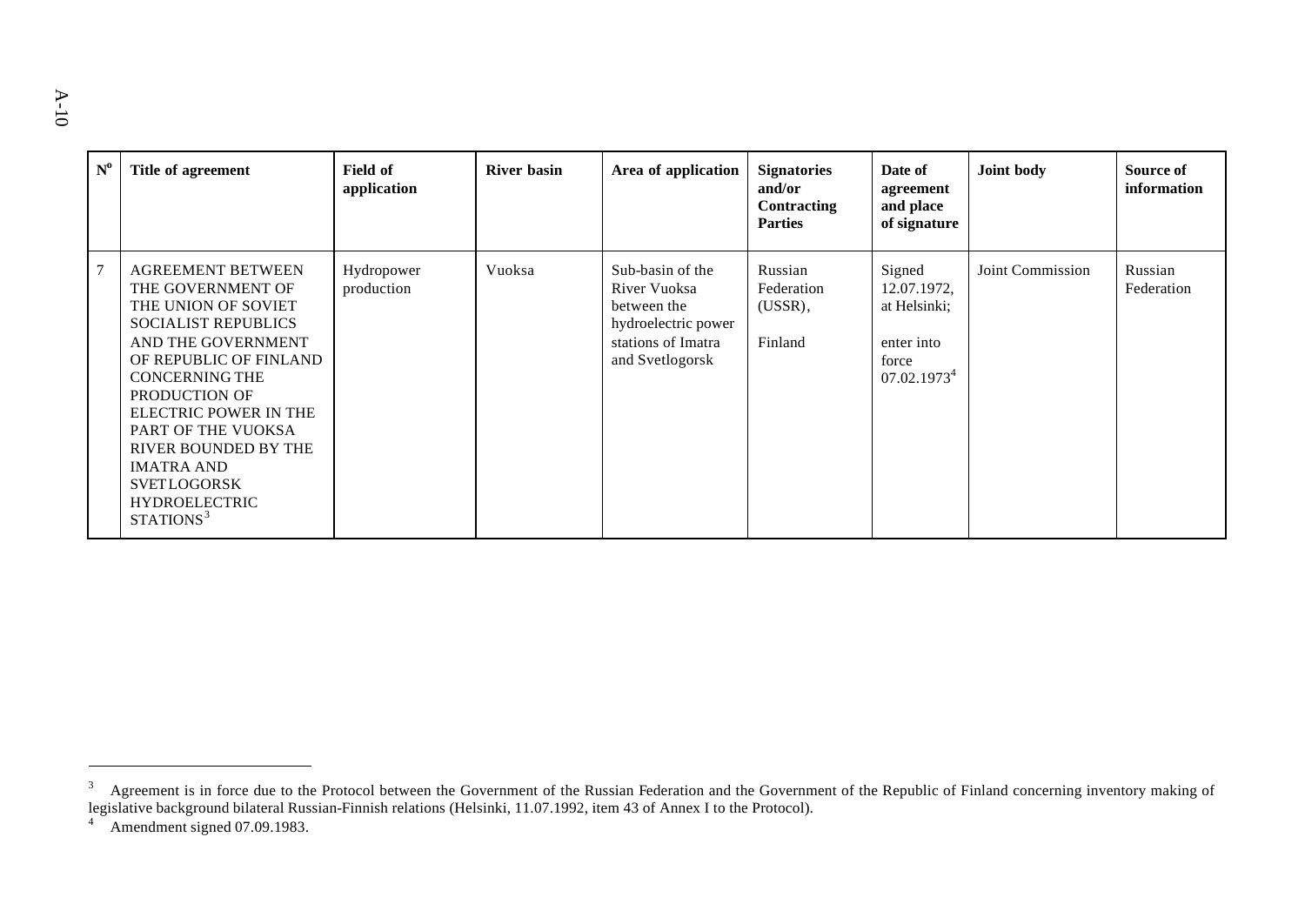| $N^0$ | Title of agreement                                                                                                                                                                                                                                                                                                                                               | Field of<br>application | <b>River basin</b> | Area of application                                                         | <b>Signatories</b><br>and/or<br>Contracting<br><b>Parties</b> | Date of<br>agreement<br>and place<br>of signature | Joint body                   | <b>Source of</b><br>information |
|-------|------------------------------------------------------------------------------------------------------------------------------------------------------------------------------------------------------------------------------------------------------------------------------------------------------------------------------------------------------------------|-------------------------|--------------------|-----------------------------------------------------------------------------|---------------------------------------------------------------|---------------------------------------------------|------------------------------|---------------------------------|
| 8     | <b>AGREEMENT BETWEEN</b><br>THE GOVERNMENT OF<br>THE KINGDOM OF<br>NORWAY AND THE<br><b>GOVERNMENT OF THE</b><br><b>UNION OF SOVIET</b><br><b>SOCIALIST REPUBLICS</b><br><b>CONCERNING WATER</b><br><b>ABSTRACTION BY</b><br>NORWAY FROM THE<br>UPPER RESERVOIR OF THE<br><b>BORISOGLEBSK</b><br>HYDROPOWER PLANT AT<br>THE TRANSBOUNDARY<br><b>RIVER PASVIK</b> | Water supply            | Pasvik             | Reservoir of the<br>Borisoglebsk<br>Hydropower Plant<br>on the River Pasvik | Norway,<br><b>USSR</b> (Russian<br>Federation)                | Signed and<br>enter into<br>force<br>20.05.1976   | No commission<br>established | ECE/<br>ENVWA/32                |
| 9     | PROTOCOL BETWEEN THE<br><b>GOVERNMENT OF</b><br><b>FINLAND AND THE</b><br><b>GOVERNMENT OF THE</b><br><b>UNION OF SOVIET</b><br>SOCIALIST REPUBLICS ON<br>THE PARTICIPATION OF<br>SOVIET ORGANIZATIONS<br>IN PISCICULTURE<br>MEASURES IN ORDER TO<br>PRESERVE THE FISH<br>STOCS IN LAKE INARY                                                                    | Fishery                 | Pasvik             | Lake Inary                                                                  | Finland,<br><b>USSR</b> (Russian<br>Federation)               | Signed<br>14.12.1983<br>in Moscow                 |                              | ECE/<br>ENVWA/32                |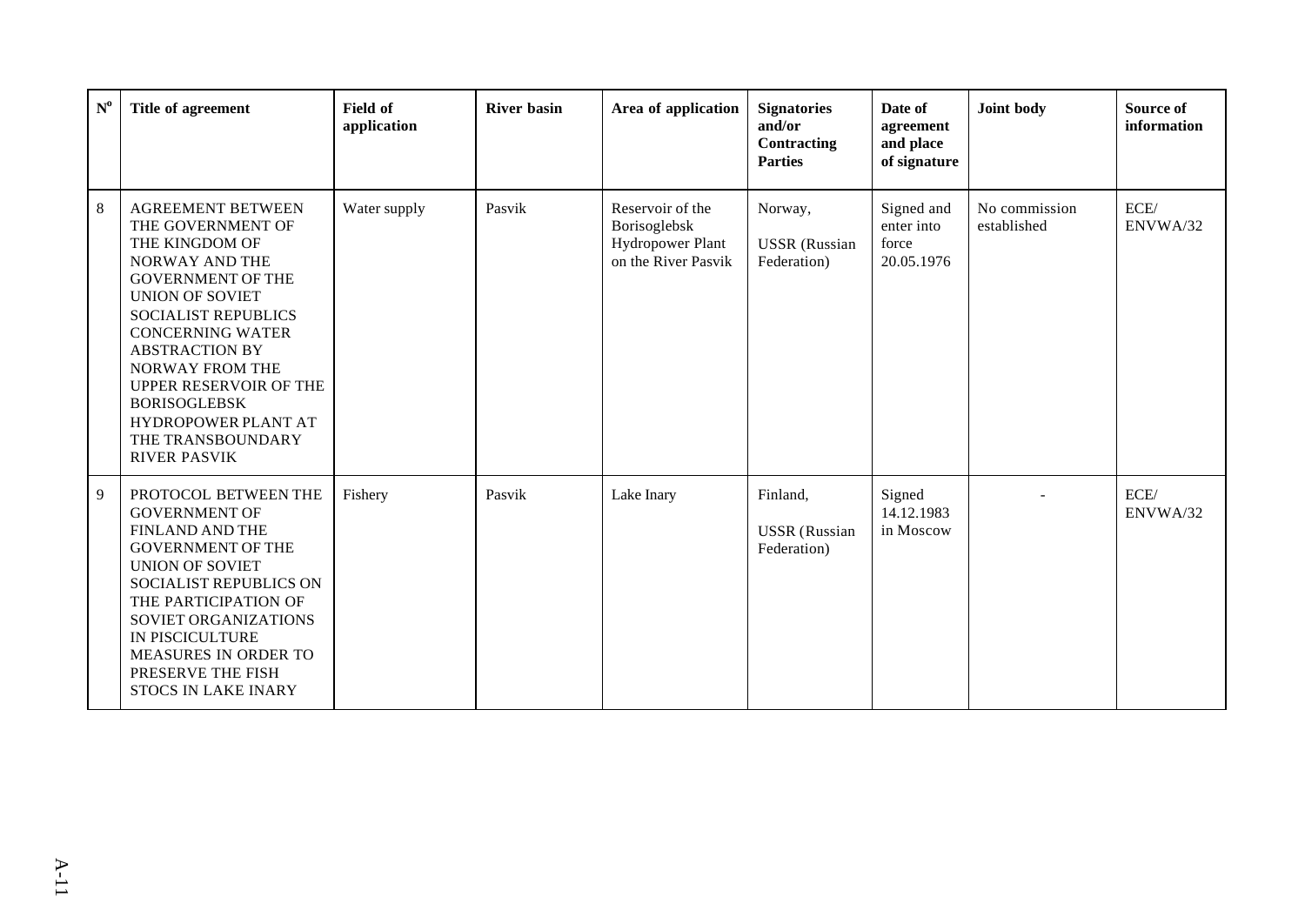| $\mathbf{N}^{\mathrm{o}}$ | Title of agreement                                                                                                                                                                                                                            | <b>Field of</b><br>application                                                                          | <b>River basin</b> | Area of application                                                                                                                               | <b>Signatories</b><br>and/or<br>Contracting<br><b>Parties</b>                            | Date of<br>agreement<br>and place<br>of signature | Joint body                                                                                                                           | Source of<br>information |
|---------------------------|-----------------------------------------------------------------------------------------------------------------------------------------------------------------------------------------------------------------------------------------------|---------------------------------------------------------------------------------------------------------|--------------------|---------------------------------------------------------------------------------------------------------------------------------------------------|------------------------------------------------------------------------------------------|---------------------------------------------------|--------------------------------------------------------------------------------------------------------------------------------------|--------------------------|
| 10                        | <b>AGREEMENT BETWEEN</b><br>THE GOVERNMENT OF<br>THE UNION OF SOVIET<br><b>SOCIALIST REPUBLICS</b><br>AND THE GOVERNMENT<br>OF ROMANIA<br><b>CONCERNING</b><br><b>COOPERATION IN THE</b><br>FIELD OF<br><b>TRANSBOUNDARY</b><br><b>WATERS</b> | Qualitative and<br>quantitative<br>protection of water<br>resources, flood,<br>hydropower<br>production | Danube             | River Prut and its<br>tributaries and<br>transboundary<br>watercourses and<br>drain into the<br>catchment area of<br>River Tisza.<br>respectively | <b>USSR</b><br>(Moldova,<br>Ukraine),<br>Romania                                         | Signed<br>09.04.1986<br>in Moscow                 | Joint Commissions<br>are being set up<br>between Moldova<br>and Romania as well<br>as between Ukraine<br>and Romania<br>respectively | ECE/<br>ENVWA/32         |
| 11                        | <b>AGREEMENT</b><br><b>CONCERNING THE</b><br>PROTECTION OF THE<br><b>RIVER TISZA AND ITS</b><br>TRIBUTARIES AGAINST<br><b>POLLUTION</b>                                                                                                       | Qualitative and<br>quantitative<br>protection of water<br>resources                                     | Danube             | River Tisza and its<br>tributaries                                                                                                                | Hungary,<br>Romania,<br>USSR (Ukraine),<br><b>ChSSR</b><br>(Slovakia),<br>SFR Yugoslavia | Adopted<br>28.05.1986<br>at Seged                 | International<br>commission is being<br>set up                                                                                       | Russian<br>Federation    |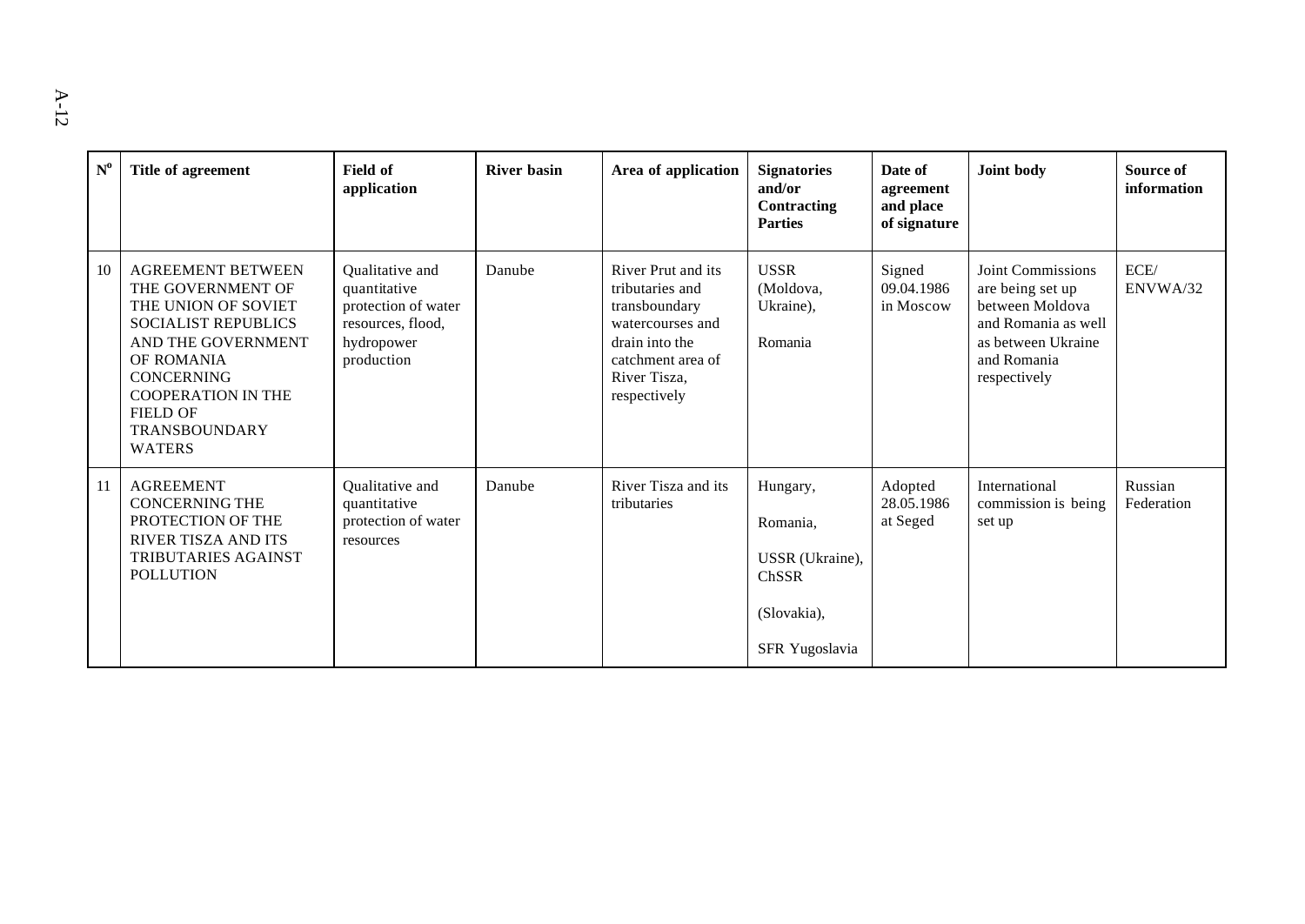| $N^0$ | Title of agreement                                                                                                                                                                                                                                      | <b>Field of</b><br>application                                | <b>River basin</b> | Area of application                                                                                              | <b>Signatories</b><br>and/or<br>Contracting<br><b>Parties</b> | Date of<br>agreement<br>and place<br>of signature          | Joint body                          | Source of<br>information   |
|-------|---------------------------------------------------------------------------------------------------------------------------------------------------------------------------------------------------------------------------------------------------------|---------------------------------------------------------------|--------------------|------------------------------------------------------------------------------------------------------------------|---------------------------------------------------------------|------------------------------------------------------------|-------------------------------------|----------------------------|
| 12    | <b>TREATY BETWEEN THE</b><br><b>GOVERNMENT OF THE</b><br>HUNGARIAN PEOPLE'S<br>REPUBLIC AND THE<br><b>GOVERNMENT OF THE</b><br><b>UNION OF SOVIET</b><br>SOCIALIST REPUBLICS ON<br><b>WATER MANAGEMENT</b><br>PROBLEMS IN THE<br><b>FROMTIER REGION</b> | Regulating, water<br>management of<br>transboundary<br>waters | Danube             | All surface waters<br>which form or cross<br>the frontiers<br>between the two<br><b>States</b>                   | Hungary,<br>USSR (Ukraine)                                    | Signed<br>22.06.1986;<br>Enter into<br>force<br>20.11.1986 | Joint commission is<br>being set up | ECE/<br>ENVWA/32           |
| 13    | <b>AGREEMENT BETWEEN</b><br>THE GOVERNMENT OF<br>THE UNION OF SOVIET<br><b>SOCIALIST REPUBLICS</b><br>AND THE GOVERNM ENT<br>OF THE PEOPLE'S<br>REPUBLIC OF CHINA ON<br>WATER MANAGEMENT OF<br><b>TRANSBOUNDARY</b><br><b>WATERS</b>                    | Management of<br>transboundary<br>waters                      | Amur               | Rivers Amur and<br>Argun' upstream of<br>Khabarovsk where<br>they form the<br>frontier between the<br>two States | Russian<br>Federation,<br>People's<br>Republic of<br>China    | Signed<br>23.10.1986                                       | Government<br>Plenipotentiaries     | ECE/<br>ENVWA/32<br>/Add.1 |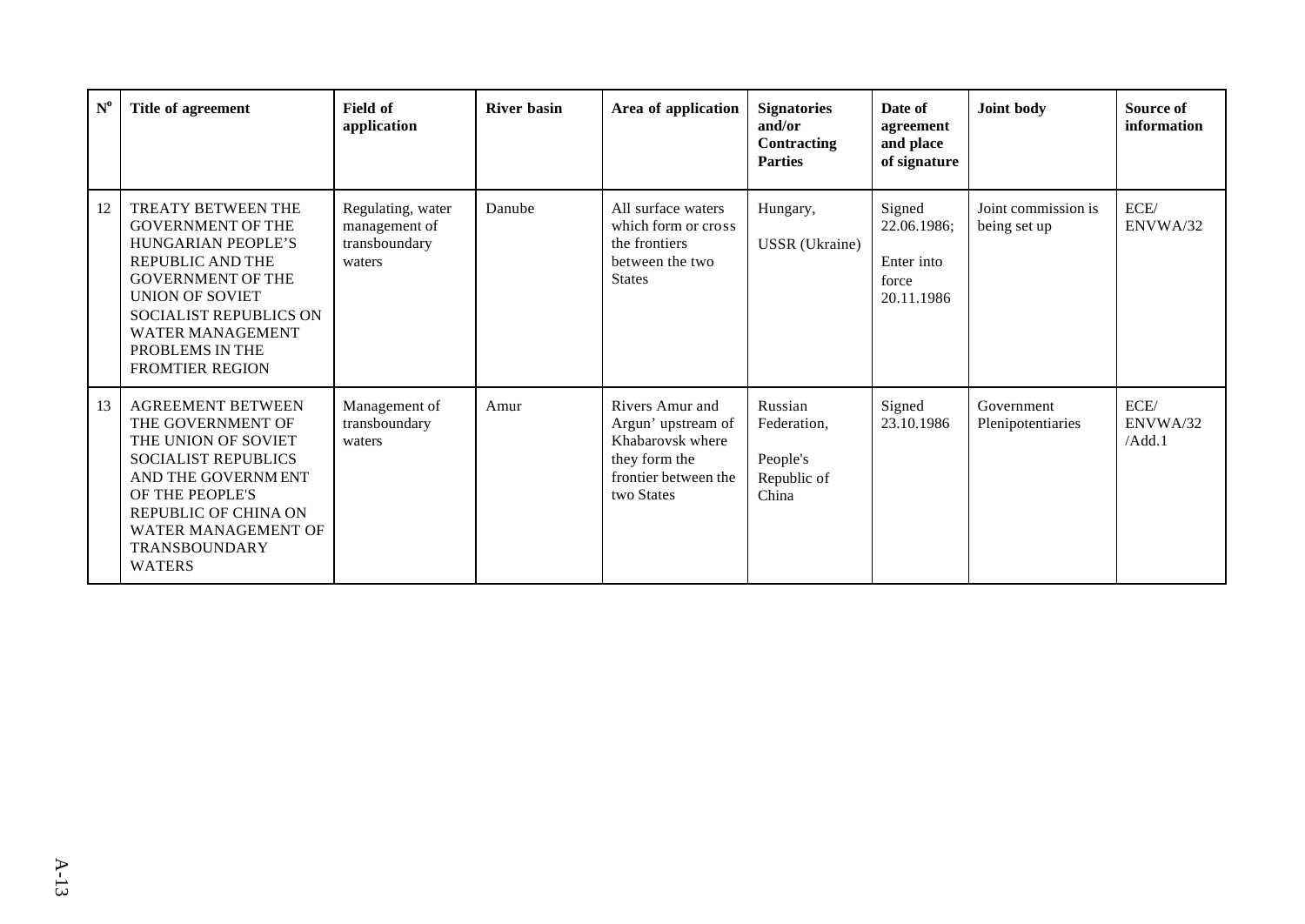| $\mathbf{N}^{\mathbf{o}}$ | Title of agreement                                                                                                                                                                                                                                                                                                        | <b>Field of</b><br>application                                                                                   | <b>River basin</b>                                           | Area of application                                                                                             | <b>Signatories</b><br>and/or<br>Contracting<br><b>Parties</b>            | Date of<br>agreement<br>and place<br>of signature                                | Joint body                                                     | Source of<br>information |
|---------------------------|---------------------------------------------------------------------------------------------------------------------------------------------------------------------------------------------------------------------------------------------------------------------------------------------------------------------------|------------------------------------------------------------------------------------------------------------------|--------------------------------------------------------------|-----------------------------------------------------------------------------------------------------------------|--------------------------------------------------------------------------|----------------------------------------------------------------------------------|----------------------------------------------------------------|--------------------------|
| 14                        | <b>AGREEMENT BETWEEN</b><br>THE GOVERNMENT OF<br>THE UNION OF SOVIET<br><b>SOCIALIST REPUBLICS</b><br>AND THE GOVERNMENT<br>OF THE REPUBLIC OF<br>FINLAND ON THE RULES<br>OF REGULATING THE<br>LAKE SAIMAA AND THE<br>VUOKSA RIVER <sup>5</sup>                                                                           | Regulating                                                                                                       | Vuoksa                                                       | River Vuoksa, Lake<br>Saimaa                                                                                    | Russian<br>Federation<br>$(USSR)$ ,<br>Finland,                          | Signed<br>26.10.1989<br>at Helsinki;                                             | Joint Commission                                               | Russian<br>Federation    |
| 15                        | <b>AGREEMENT BETWEEN</b><br>THE REPUBLIC OF<br>KAZAKHSTAN, THE<br>KYRGYZ REPUBLIC,<br><b>REPUBLIC OF</b><br>UZBEKISTAN, REPUBLIC<br>OF TAJIKISTAN AND<br><b>TURKMENISTAN ON</b><br><b>COOPERATION IN JOINT</b><br><b>MANAGEMENT OF USE</b><br>AND PROTECTION OF<br><b>WATER RESOURCES OF</b><br><b>INTERSTATE SOURCES</b> | Regulating;<br>qualitative and<br>quantitative<br>protection of water<br>resources; water<br>supply, irrigation; | <b>Basins of Rivers</b><br>Amu Darya, Sir<br>Darya, Aral Sea | All transboundary<br>watercourses and<br>lakes between<br>Parties of the<br>Agreement, basin of<br>the Aral Sea | Kazakhstan;<br>Kyrgyzstan;<br>Uzbekistan;<br>Tajikistan;<br>Turkmenistan | Signed<br>18.02.1992,<br>at Almaty;<br>entered into<br>force on the<br>same date | Inter-State<br>Coordination Water-<br>management<br>Commission | Tajikistan               |

 $\sqrt{5}$ Agreement is in force due to the Protocol between the Government of the Russian Federation and the Government of the Republic of Finland concerning inventory making of legislative background bilateral Russian-Finnish relations (Helsinki, 11.07.1992, item 49 of Annex I to the Protocol)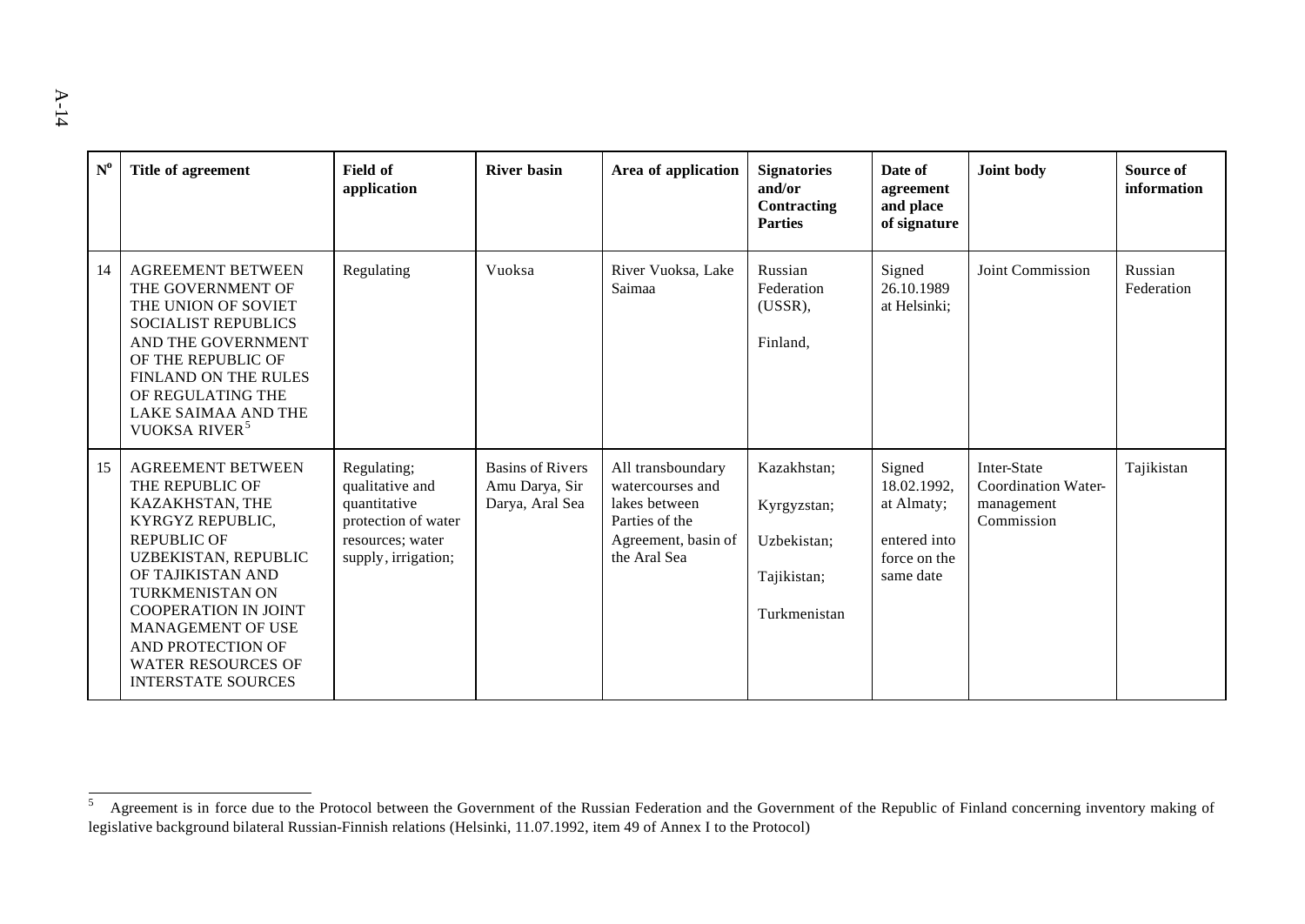| $\mathbf{N}^{\mathrm{o}}$ | Title of agreement                                                             | <b>Field of</b><br>application                                     | <b>River basin</b> | Area of application                                                                                | <b>Signatories</b><br>and/or<br>Contracting<br><b>Parties</b>            | Date of<br>agreement<br>and place<br>of signature                               | Joint body                                                                                                         | Source of<br>information |
|---------------------------|--------------------------------------------------------------------------------|--------------------------------------------------------------------|--------------------|----------------------------------------------------------------------------------------------------|--------------------------------------------------------------------------|---------------------------------------------------------------------------------|--------------------------------------------------------------------------------------------------------------------|--------------------------|
| 16                        | STATUS OF THE BASIN<br>WATER-MANAGEMENT<br><b>JOINT COMPANY "AMU</b><br>DARYA" | Regulating of the<br>use of waters in the<br>basin of Amu<br>Darya | Amu Darya          | Rivers, lakes<br>interstate channels.<br>hydro-technical<br>installations in basin<br>of Amu Darya | Uzbekistan;<br>Turkmenistan<br>Kazakhstan;<br>Kyrgyzstan;<br>Tajikistan  | Signed<br>06.04.1992,<br>at Ashgabat;<br>entered into<br>force the<br>same date | Head of the Joint<br>Company appointed<br>by Inter-State Co-<br>ordination Water-<br>management<br>Commission      | Turkmenistan             |
| 17                        | STATUS OF THE BASIN<br>WATER-MANAGEMENT<br><b>JOINT COMPANY "SYR</b><br>DARYA" | Regulating of the<br>use of waters in the<br>basin of Syr Darya    | Syr Darya          | Rivers, lakes<br>interstate channels,<br>hydro-technical<br>installations in basin<br>of Syr Darya | Uzbekistan;<br>Kazakhstan;<br>Kyrgyzstan;<br>Tajikistan;<br>Turkmenistan | Signed<br>06.04.1992,<br>at Ashgabat;<br>entered into<br>force the<br>same date | Head of the Joint<br>Company appointed<br>by Inter-State<br><b>Coordination Water-</b><br>management<br>Commission | Tajikistan               |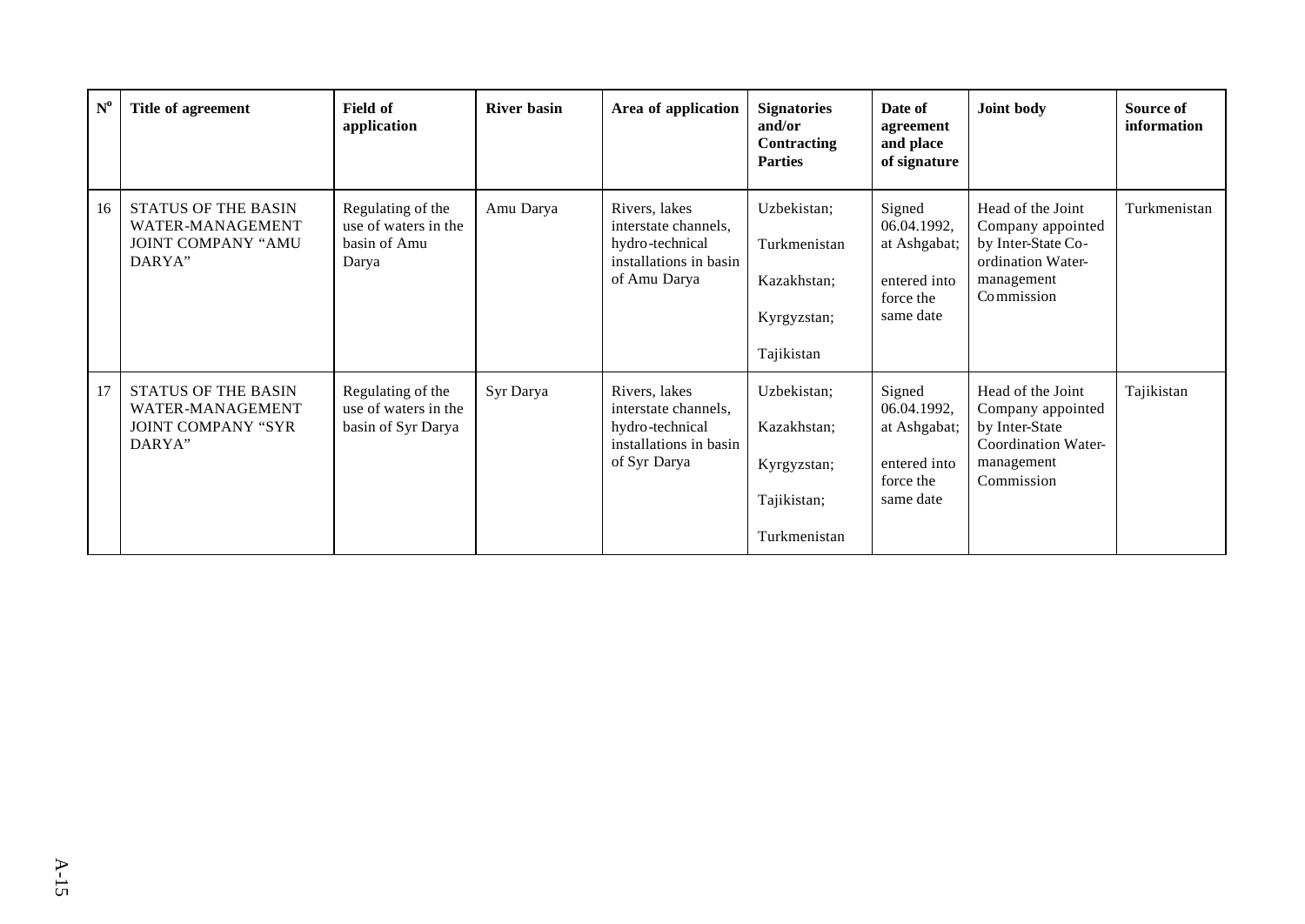| $N^0$ | Title of agreement                                                                                                                                                                                                                                         | <b>Field of</b><br>application                                                                                                                            | <b>River basin</b>    | Area of application                                                                                                                                                                                                                                                   | <b>Signatories</b><br>and/or<br>Contracting<br><b>Parties</b> | Date of<br>agreement<br>and place<br>of signature                              | Joint body                                                               | Source of<br>information |
|-------|------------------------------------------------------------------------------------------------------------------------------------------------------------------------------------------------------------------------------------------------------------|-----------------------------------------------------------------------------------------------------------------------------------------------------------|-----------------------|-----------------------------------------------------------------------------------------------------------------------------------------------------------------------------------------------------------------------------------------------------------------------|---------------------------------------------------------------|--------------------------------------------------------------------------------|--------------------------------------------------------------------------|--------------------------|
| 18    | <b>AGREEMENT BETWEEN</b><br>THE GOVERNMENT OF<br><b>THE RUSSIAN</b><br>FEDERATION AND THE<br><b>GOVERNMENT OF THE</b><br><b>REPUBLIC OF</b><br><b>KAZAKHSTAN</b><br><b>CONCERNING THE USE</b><br>AND PROTECTION OF<br>TRANSBOUNDARY<br>WATERS <sup>6</sup> | Qualitative and<br>quantitative<br>protection of water<br>resources; water<br>supply, irrigation;<br>floods; regulating                                   | Ob.<br>Ural,<br>Volga | All surface waters<br>and groundwaters<br>which form or cross<br>the frontier between<br>the two States,<br>including<br>transboundary<br>waters in the<br>catchment areas of<br>the Rivers Ishim,<br>Irtish, Ural, Tobol<br>and Volga (eastern<br>part of the delta) | Kazakhstan,<br>Russian<br>Federation                          | Signed<br>27.08.1992<br>at Orenburg;<br>entered into<br>force the<br>same date | Joint Russian-<br>Kazakhstan<br>Commission on<br>Transboundary<br>Waters | Russian<br>Federation    |
| 19    | <b>AGREEMENT BETWEEN</b><br>THE GOVERNMENT OF<br><b>UKRAINE AND THE</b><br><b>GOVERNMENT OF THE</b><br><b>RUSSIAN FEDERATION</b><br><b>CONCERNING THE JOINT</b><br>USE AND PROTECTION OF<br><b>TRANSBOUNDARY</b><br><b>WATERS</b>                          | Qualitative and<br>quantitative<br>protection of water<br>resources,<br>regulating, water<br>supply, flood and<br>other water<br>management<br>activities | Dnepr, Don            | Transboundary<br>sections of all<br>surface waters and<br>groundwaters in the<br>catchment area of<br>the River Desna and<br>the River Seversky<br>Donets                                                                                                             | Ukraine, Russian<br>Federation                                | Signed<br>19.10.1992<br>at Kiev;<br>entered into<br>force the<br>same date     | Government<br>Plenipotentiaries                                          | Russian<br>Federation    |

 $6$  Protocol Decision on prolongation of this Agreement was made in Pavlodar on 26.06.1997.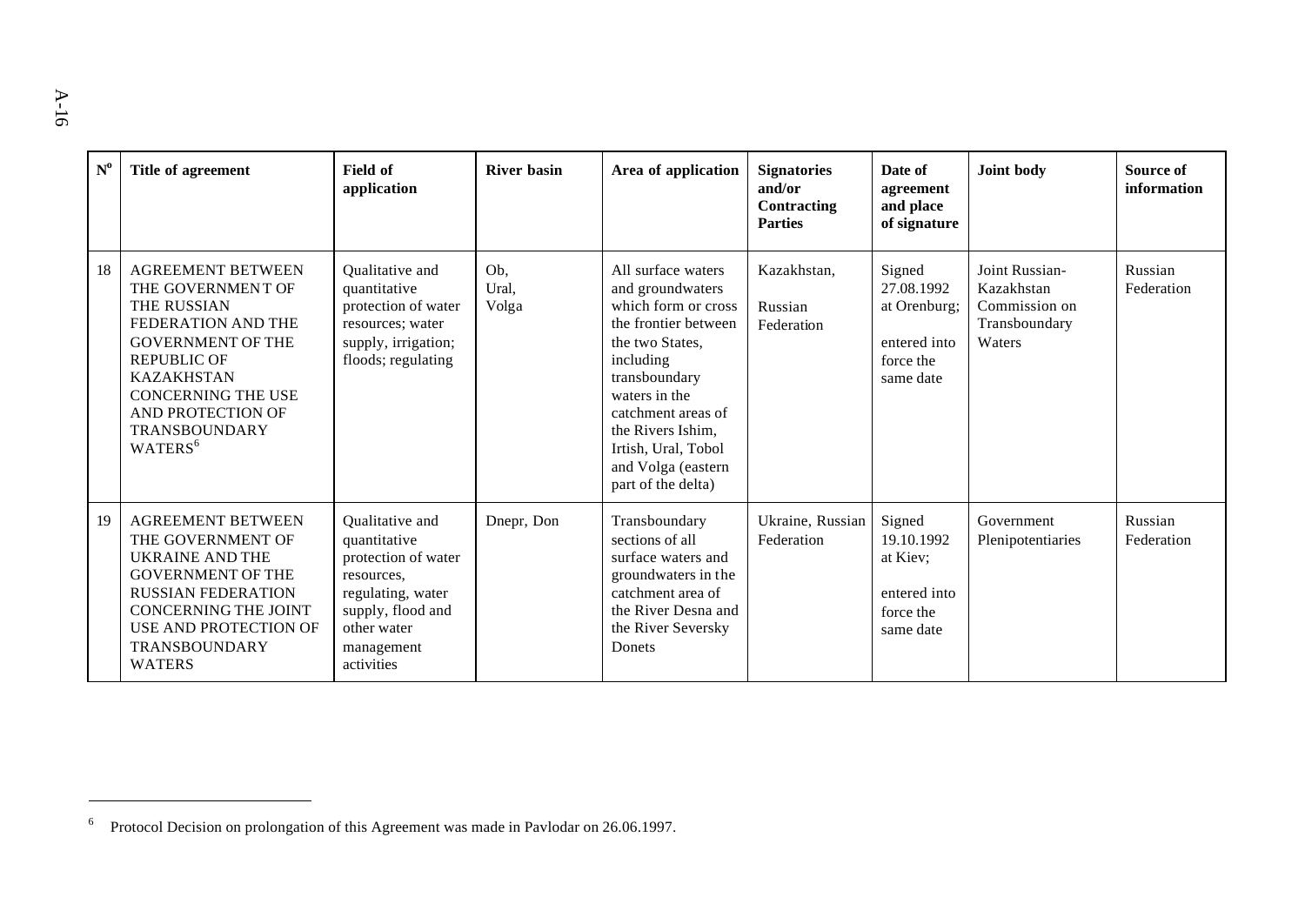| $\mathbf{N}^{\mathrm{o}}$ | Title of agreement                                                                                                                                                                                                                                                                                                                    | <b>Field of</b><br>application             | <b>River basin</b> | Area of application                                                                                                                                                    | <b>Signatories</b><br>and/or<br>Contracting<br><b>Parties</b> | Date of<br>agreement<br>and place<br>of signature | Joint body       | Source of<br>information |
|---------------------------|---------------------------------------------------------------------------------------------------------------------------------------------------------------------------------------------------------------------------------------------------------------------------------------------------------------------------------------|--------------------------------------------|--------------------|------------------------------------------------------------------------------------------------------------------------------------------------------------------------|---------------------------------------------------------------|---------------------------------------------------|------------------|--------------------------|
| 20                        | <b>AGREEMENT BETWEEN</b><br>THE GOVERNMENT OF<br>THE RUSSIAN<br>FEDERATION AND THE<br><b>GOVERNMENT OF THE</b><br>PEOPLE'S REPUBLIC OF<br><b>CHINA CONCERNING</b><br>PROTECTION,<br><b>REGULATION AND</b><br><b>REPRODUCTION OF</b><br><b>LIVING WATER</b><br><b>RESOURCES IN FRONTIER</b><br><b>RIVERS AMUR AND</b><br><b>USSURY</b> | Management of<br>living water<br>resources | Amur, Ussury       | River Amur (lower<br>of confluence of<br>Rivers Argun' and<br>Shilka), River<br>Ussury (lower of<br>confluence with<br>River Sungacha)<br>and surrounded<br>reservoirs | Russian<br>Federation,<br>People's<br>Republic of<br>China    | Signed<br>27.05.1994<br>at Beijing                | Joint Commission | Russian<br>Federation    |
| 21                        | <b>AGREEMENT BETWEEN</b><br>THE GOVERNMENT OF<br>UKRAINE AND THE<br><b>GOVERNMENT OF</b><br><b>SLOVAK REPUBLIC ON</b><br>THE QUESTIONS OF<br>WATER MANAGEMENT IN<br><b>FRONTIER WATERS</b>                                                                                                                                            | Regulating, water<br>supply                | Tisza              | All transboundary<br>waters which form<br>or cross the frontier<br>between the two<br>States, including<br>rivers Uzg and<br>Latoritsa                                 | Ukraine,<br>Slovakia                                          | Signed<br>14.06.1994<br>in Bratislava             | Joint Commission | Ukraine                  |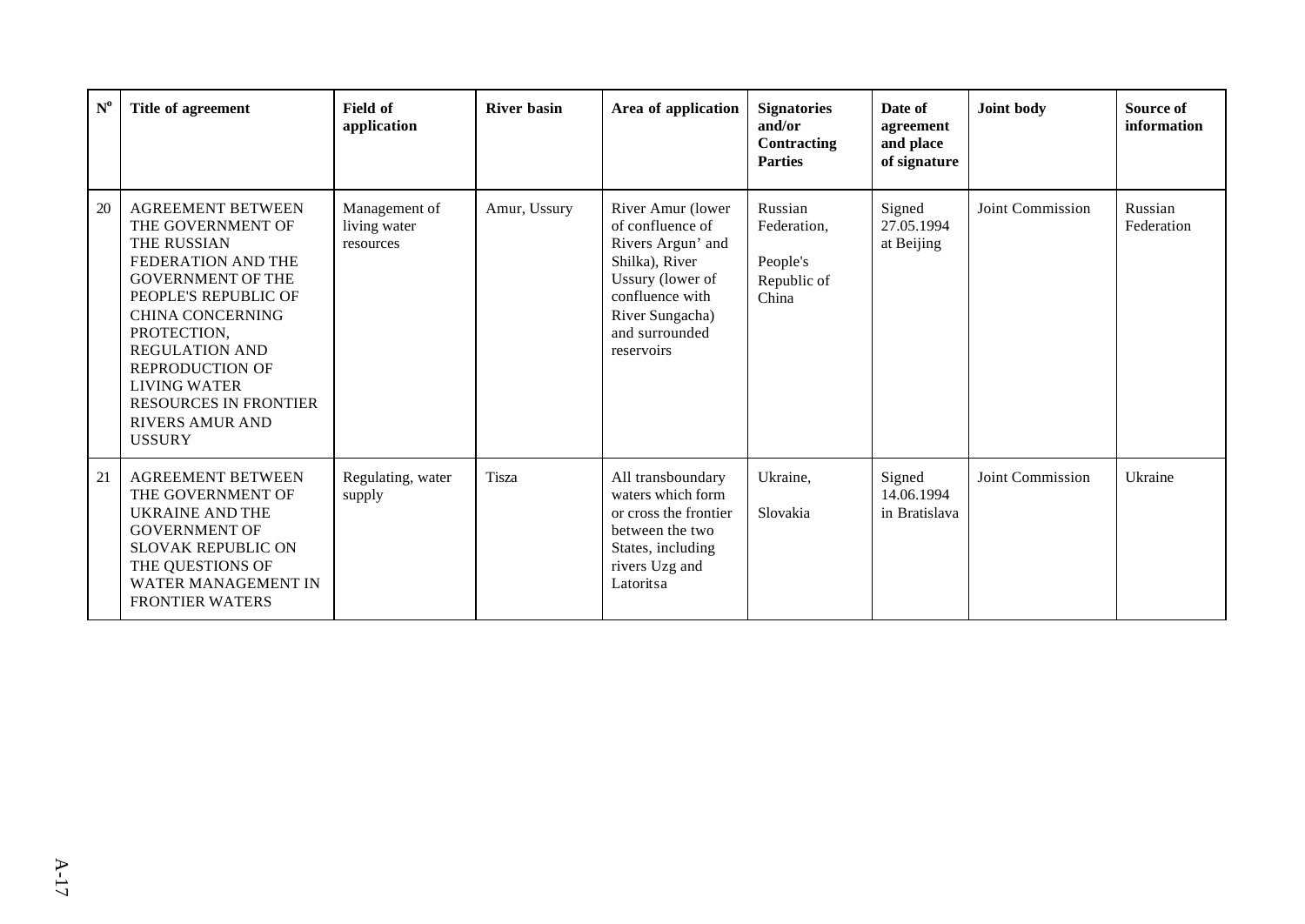| $\mathbf{N}^{\mathrm{o}}$ | Title of agreement                                                                                                                                                                                            | <b>Field of</b><br>application                                                                                                                                                                                                                                 | <b>River basin</b> | Area of application                                                                                                                                                                                                        | <b>Signatories</b><br>and/or<br>Contracting<br><b>Parties</b>                                                                               | Date of<br>agreement<br>and place<br>of signature | Joint body                                                               | Source of<br>information          |
|---------------------------|---------------------------------------------------------------------------------------------------------------------------------------------------------------------------------------------------------------|----------------------------------------------------------------------------------------------------------------------------------------------------------------------------------------------------------------------------------------------------------------|--------------------|----------------------------------------------------------------------------------------------------------------------------------------------------------------------------------------------------------------------------|---------------------------------------------------------------------------------------------------------------------------------------------|---------------------------------------------------|--------------------------------------------------------------------------|-----------------------------------|
| 22                        | <b>CONVENTION ON</b><br><b>COOPERATION FOR THE</b><br>PROTECTION AND<br><b>SUSTAINABLE USE OF THE</b><br><b>RIVER DANUBE</b>                                                                                  | Sustainable and<br>equitable water<br>management,<br>including the<br>conservation,<br>improvement and<br>rational use of<br>waters; reduction of<br>accident hazards;<br>regulating; floods;<br>hydropower<br>production; water<br>transfer and<br>withdrawal | Danube             | Surface waters and<br>groundwaters in the<br>catchment area of<br>the River Danube<br>located in those<br>Danubian States that<br>share at least<br>$2000 \text{ km}^2$ of the<br>total hydrological<br>the catchment area | Austria,<br>Bulgaria,<br>Croatia,<br>Germany,<br>Hungary,<br>Republic of<br>Moldova,<br>Romania,<br>Slovakia,<br>Ukraine,<br>European Union | Signed<br>29.06.1994<br>at Sofia                  | International<br>commission for the<br>Protection of the<br>Danube River | ECE/<br><b>ENVWA/32/</b><br>Add.1 |
| 23                        | <b>AGREEMENT BETWEEN</b><br>THE GOVERNMENT OF<br>THE RESPUBLIC OF<br>MOLDOVA AND THE<br><b>GOVERNMENT OF</b><br><b>UKRAINE ON THE JOINT</b><br>USE AND PROTECTION OF<br><b>TRANSBOUNDARY</b><br><b>WATERS</b> | Qualitative and<br>quantitative<br>protection of water<br>resources,<br>regulating, water<br>supply, flood and<br>other water<br>management<br>activities                                                                                                      | Dnestr, Danube     | All surface waters<br>and groundwaters<br>which form or cross<br>the frontier between<br>the two States                                                                                                                    | Republic of<br>Moldova,<br>Ukraine                                                                                                          | Signed<br>23.11.1994<br>at Kishinev               | Meeting of<br>Government<br>Plenipotentiaries                            | ECE/<br>ENVWA/32 /<br>Add.1       |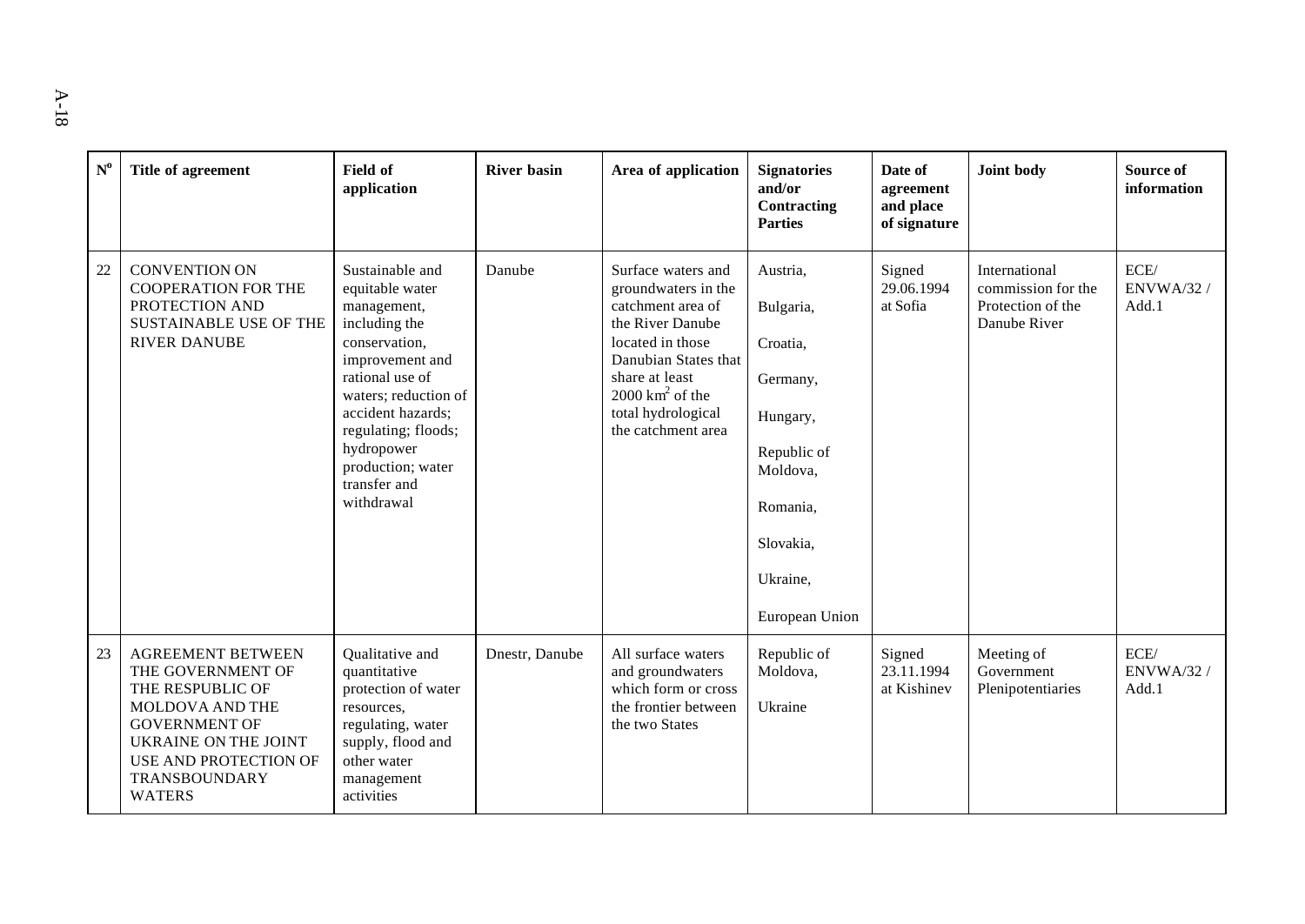| $\mathbf{N}^{\mathrm{o}}$ | Title of agreement                                                                                                                                                                                          | <b>Field of</b><br>application                                                                                                                                                     | <b>River basin</b>             | Area of application                                                                                                                                                                             | <b>Signatories</b><br>and/or<br>Contracting<br><b>Parties</b> | Date of<br>agreement<br>and place<br>of signature | Joint body                                    | Source of<br>information    |
|---------------------------|-------------------------------------------------------------------------------------------------------------------------------------------------------------------------------------------------------------|------------------------------------------------------------------------------------------------------------------------------------------------------------------------------------|--------------------------------|-------------------------------------------------------------------------------------------------------------------------------------------------------------------------------------------------|---------------------------------------------------------------|---------------------------------------------------|-----------------------------------------------|-----------------------------|
| 24                        | <b>AGREEMENT BETWEEN</b><br>THE GOVERNMENT OF<br>THE RUSSIAN<br>FEDERATION AND THE<br><b>GOVERNMENT OF</b><br>MONGOLIA ON THE<br>PROTECTION AND USE OF<br><b>TRANSBOUNDARY</b><br><b>WATERS</b>             | Qualitative and<br>quantitative<br>protection of water<br>resources                                                                                                                | Amur, Jenissey,<br>Lake Baikal | All surface waters<br>and groundwaters<br>which form or cross<br>the frontier between<br>the two States,<br>including Rivers<br>Onon, Selenga and<br>waters draining into<br>the River Jenissey | Russian<br>Federation,<br>Mongolia                            | Signed<br>11.02.1995<br>at Ulan-<br><b>Bator</b>  | Meeting of<br>Government<br>Plenipotentiaries | Russian<br>Federation       |
| 25                        | <b>AGREEMENT BETWEEN</b><br>TURKMENISTAN AND<br><b>REPUBLIC OF</b><br><b>UZBEKISTAN ON</b><br><b>COOPERATION ON</b><br><b>QUESTIONS OF WATER</b><br><b>MANAGEMENT</b>                                       | Regulating of water<br>use                                                                                                                                                         | Amu Darya                      | Basin of river Amu<br>Darya                                                                                                                                                                     | Turkmenistan,<br>Uzbekistan                                   | Signed<br>16.01.1996.<br>in Chartzjou             | <b>BWO</b> Amu Darya                          | Uzbekistan,<br>Turkmenistan |
| 26                        | <b>AGREEMENT BETWEEN</b><br>THE GOVERNMENT OF<br>THE RUSSIAN<br><b>FEDERATION AND THE</b><br><b>GOVERNMENT OF THE</b><br>PEOPLE'S REPUBLIC OF<br><b>CHINA CONCERNING</b><br><b>RESERVE "LAKE</b><br>KHANKA" | Establishment the<br>lake reserve,<br>biodiversity<br>protection, support<br>cooperation in<br>nature management<br>and monitoring of<br>ecosystems,<br>environmental<br>education | Amur                           | Lake Khanka                                                                                                                                                                                     | Russian<br>Federation,<br>People's<br>Republic of<br>China    | Signed<br>25.04.1996<br>at Beijing                | Joint Russian-<br>Chinese<br>Commission       | Russian<br>Federation       |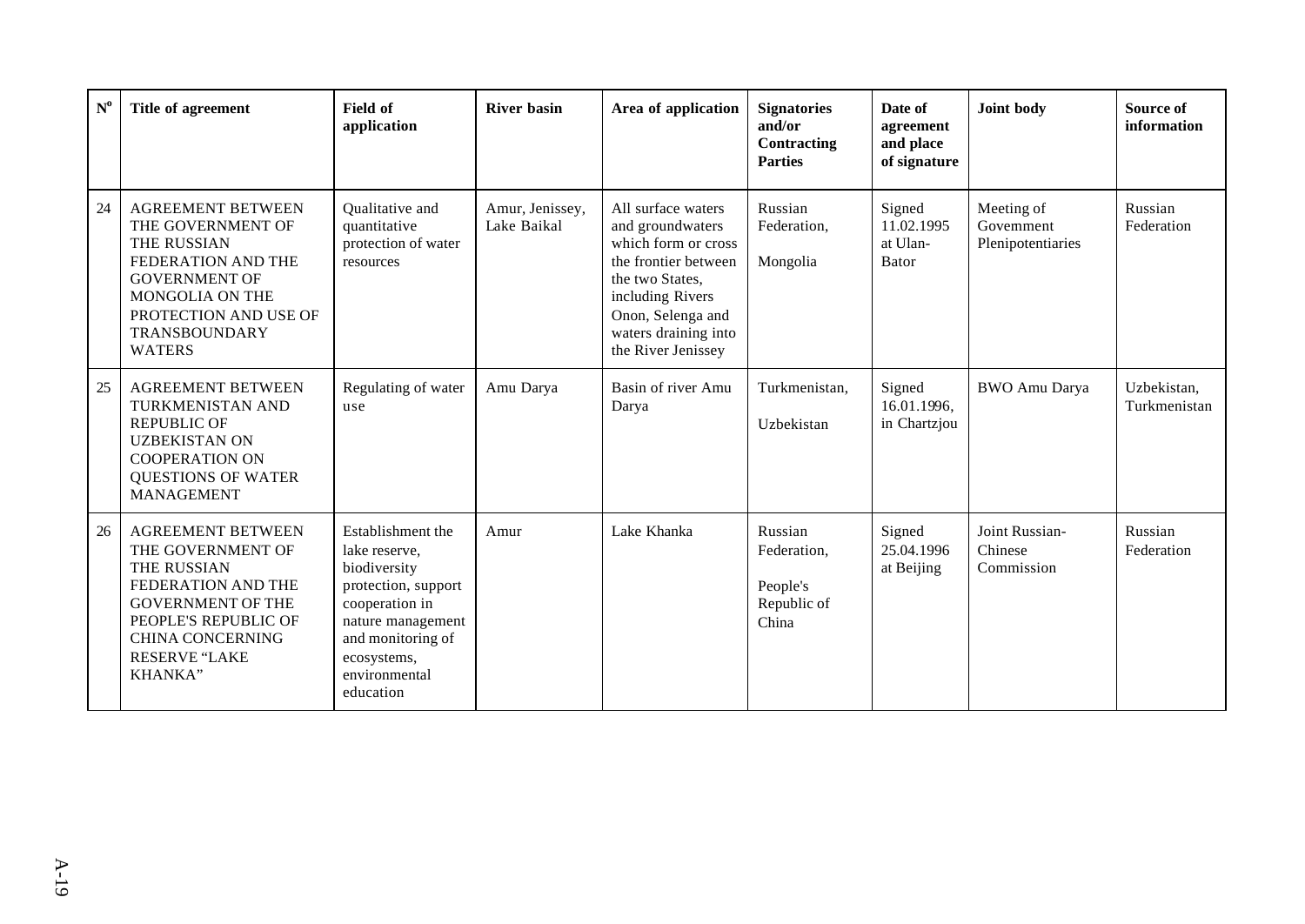| $N^{\rm o}$ | Title of agreement                                                                                                                                                                                                               | <b>Field of</b><br>application                                                                                          | <b>River basin</b>     | Area of application                                                                                 | <b>Signatories</b><br>and/or<br>Contracting<br><b>Parties</b> | Date of<br>agreement<br>and place<br>of signature | Joint body                                        | Source of<br>information |
|-------------|----------------------------------------------------------------------------------------------------------------------------------------------------------------------------------------------------------------------------------|-------------------------------------------------------------------------------------------------------------------------|------------------------|-----------------------------------------------------------------------------------------------------|---------------------------------------------------------------|---------------------------------------------------|---------------------------------------------------|--------------------------|
| 27          | PROTOCOL ON JOINT USE<br>AND PROTECTION OF<br><b>TRANSBOUNDARY</b><br><b>WATER BODIES,</b><br><b>COORDINATION OF</b><br><b>WATER MANAGEMENT IN</b><br><b>BASIN OF RIVER URAL</b>                                                 | Qualitative and<br>quantitative<br>protection of water<br>resources; water<br>supply, irrigation;<br>floods; regulating | Ural                   | Rivers Ural,<br>Chagan,<br>Or', Ilek, Khobda                                                        | Russian<br>Federation,<br>Kazakhstan                          | Signed<br>20.06.1996,<br>at Kurgan                | Joint Working<br>Group on Basin of<br>River Ural  | Russian<br>Federation    |
| 28          | PROTOCOL ON JOINT USE<br>AND PROTECTION OF<br><b>TRANSBOUNDARY</b><br><b>WATER BODIES,</b><br><b>COORDINATION OF</b><br>WATER MANAGEMENT IN<br><b>BASIN OF RIVER TOBOL</b>                                                       | Qualitative and<br>quantitative<br>protection of water<br>resources; water<br>supply, irrigation;<br>floods; regulating | Tobol                  | Rivers Tobol.<br>Sintashti, Ayat,<br>Upper-Tobol<br>reservoir,<br>Karamatarsky<br>reservoir         | Russian<br>Federation,<br>Kazakhstan                          | Signed<br>20.06.1996.<br>at Kurgan                | Joint Working<br>Group on Basin of<br>River Tobol | Russian<br>Federation    |
| 29          | <b>AGREEMENT BETWEEN</b><br>THE GOVERNMENT OF<br><b>UKRAINE AND THE</b><br><b>GOVERNMENT OF</b><br>REPUBLIC OF POLAND ON<br><b>COOPERATION IN THE</b><br><b>FIELD OF WATER</b><br><b>MANAGEMENT IN</b><br><b>FRONTIER WATERS</b> | Irrigation,<br>regulating, water<br>supply                                                                              | Zapadnyi Bug,<br>Visla | All transboundary<br>waters which form<br>or cross the frontier<br>between the two<br><b>States</b> | Ukraine,<br>Poland                                            | Signed<br>10.10.1996<br>in Kiev                   | Joint Commission                                  | Ukraine                  |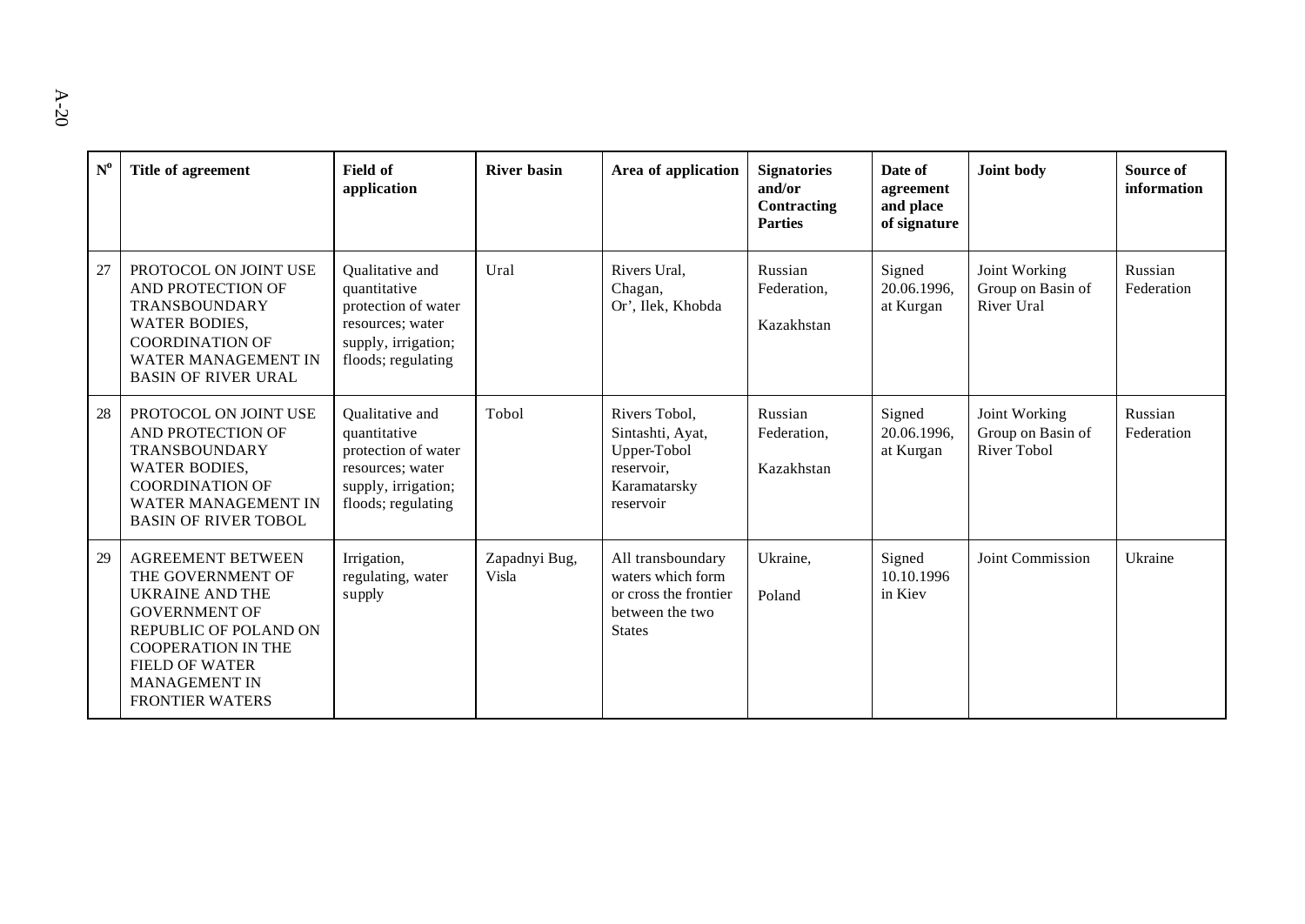| $\mathbf{N}^{\mathrm{o}}$ | Title of agreement                                                                                                                                                                                                                                                                                                            | <b>Field of</b><br>application                                                                                          | <b>River basin</b> | Area of application                                                               | <b>Signatories</b><br>and/or<br>Contracting<br><b>Parties</b> | Date of<br>agreement<br>and place<br>of signature | Joint body                                        | Source of<br>information |
|---------------------------|-------------------------------------------------------------------------------------------------------------------------------------------------------------------------------------------------------------------------------------------------------------------------------------------------------------------------------|-------------------------------------------------------------------------------------------------------------------------|--------------------|-----------------------------------------------------------------------------------|---------------------------------------------------------------|---------------------------------------------------|---------------------------------------------------|--------------------------|
| 30                        | <b>AGREEMENT BETWEEN</b><br>THE GOVERNMENT OF<br>THE REPUBLIC OF<br><b>UZBEKISTAN AND THE</b><br><b>GOVERNMENT OF</b><br><b>REPUBLIC OF</b><br><b>KYRGYZSTAN ON THE</b><br><b>QUESTIONS OF USE</b><br><b>WATER ENERGY</b><br><b>RESOURCES OF NARYN</b><br><b>SYR DARYA's</b><br>HYDROPOWER STATIONS<br><b>CASCADE IN 1997</b> | Regulating of use<br>waters of Syr Darya<br>taking in mind<br>providing for<br>vegetation watering                      | Syr Darya          | Basin of river Syr<br>Darya                                                       | Uzbekistan,<br>Kyrgyzstan                                     | Signed<br>25.12.1996<br>in Tashkent               | <b>BWO</b> Syr Darya                              | Uzbekistan               |
| 31                        | PROTOCOL ON JOINT USE<br>AND PROTECTION OF<br><b>TRANSBOUNDARY</b><br><b>WATER BODIES,</b><br><b>COORDINATION OF</b><br>WATER MANAGEMENT IN<br><b>BASIN OF RIVER ISHIM</b>                                                                                                                                                    | Qualitative and<br>quantitative<br>protection of water<br>resources; water<br>supply, irrigation;<br>floods; regulating | Ishim              | River Ishim,<br>Sergeevskiy and<br>Petropavlovsky<br>water-engineering<br>systems | Russian<br>Federation,<br>Kazakhstan                          | Signed<br>26.06.1997,<br>at Pavlodar              | Joint Working<br>Group on Basin of<br>River Ishim | Russian<br>Federation    |
| 32                        | <b>AGREEMENT BETWEEN</b><br>THE GOVERNMENT OF<br>THE RUSSIAN<br>FEDERATION AND THE<br><b>GOVERNMENT OF THE</b><br>REPUBLIC OF ESTONIA<br><b>CONCERNING</b><br><b>COOPERATION IN</b><br>PROTECTION AND<br><b>RATIONAL USE OF</b><br><b>TRANSBOUNDARY</b><br><b>WATERS</b>                                                      | Organizing<br>cooperation in<br>protection and<br>rational use of<br>transboundary<br>waters and their<br>ecosystems    | Narva              | Transboundary<br>water of basin River<br>Narva and Lake<br>Pskovsko-<br>Chudskoje | Russian<br>Federation,<br>Estonia                             | Signed<br>20.08.1997<br>at Moscow                 | Joint Commission                                  | Russian<br>Federation    |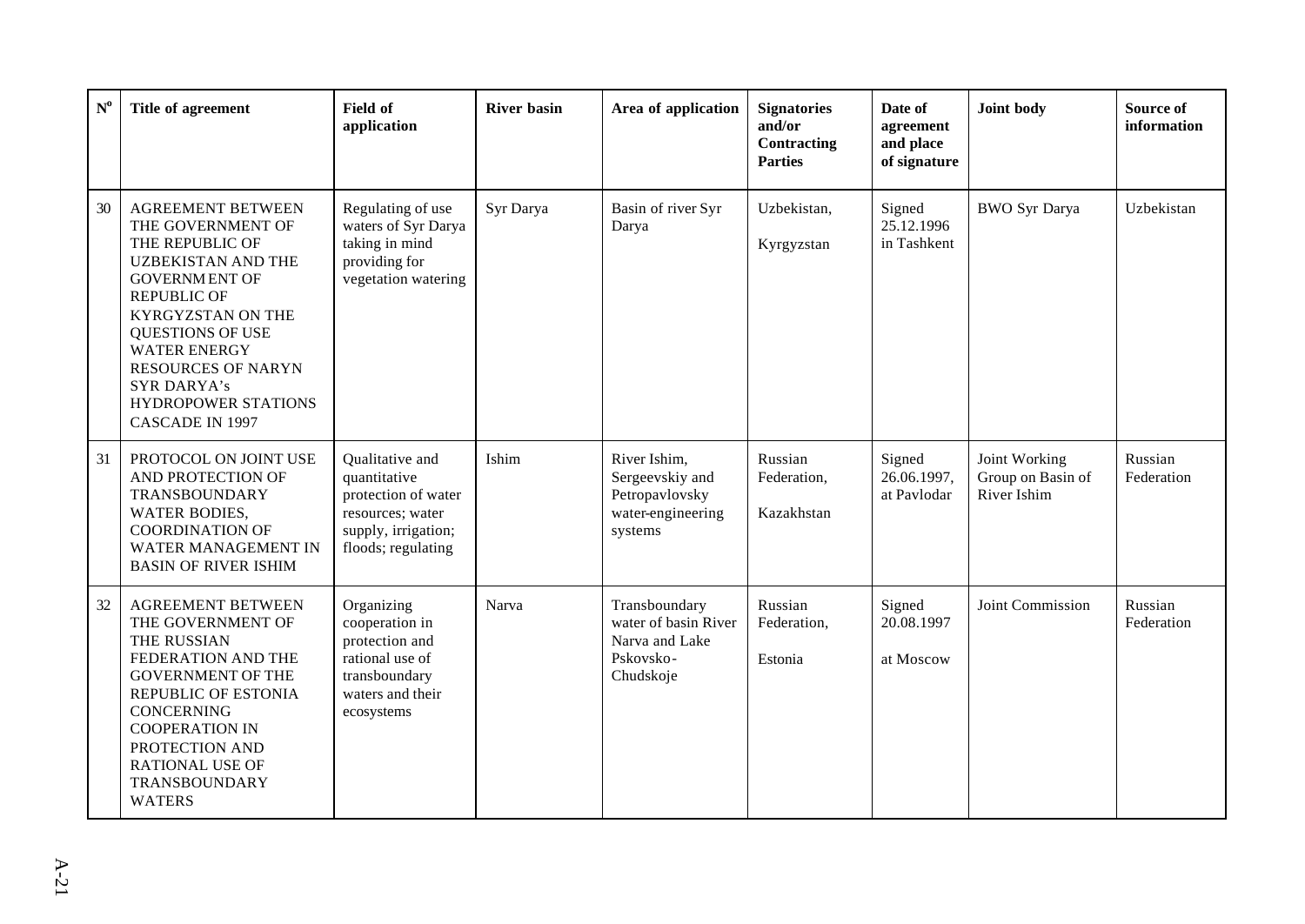| $\mathbf{N}^{\mathrm{o}}$ | Title of agreement                                                                                                                                                                                                                                                                                                                                                                                                            | Field of<br>application                                           | <b>River basin</b>            | Area of application                                                                         | <b>Signatories</b><br>and/or<br>Contracting<br><b>Parties</b> | Date of<br>agreement<br>and place<br>of signature | Joint body                                           | Source of<br>information |
|---------------------------|-------------------------------------------------------------------------------------------------------------------------------------------------------------------------------------------------------------------------------------------------------------------------------------------------------------------------------------------------------------------------------------------------------------------------------|-------------------------------------------------------------------|-------------------------------|---------------------------------------------------------------------------------------------|---------------------------------------------------------------|---------------------------------------------------|------------------------------------------------------|--------------------------|
| 33                        | MEMORANDUM OF<br><b>UNDERSTANDING</b><br>BETWEEN THE MINISTRY<br>OF ENVIRONMENT OF<br><b>GEORGIA AND THE STATE</b><br><b>COMMITTEE FOR</b><br><b>ECOLOGY AND NATURAL</b><br><b>RESOURCES OF</b><br><b>AZERBAIJANI REPUBLIC</b><br>ON COLLABORATION IN<br>THE DEVELOPMENT AND<br><b>IMPLEMENTATION OF THE</b><br>PILOT PROJECT ON<br>MONITORING AND<br><b>ASSESSMENT IN THE</b><br><b>MTKVARI / KURA RIVER</b><br><b>BASIN</b> | Harmonization of<br>water quality<br>monitoring and<br>assessment | Mtkvary / Kura                | Basin of River<br>Mtkvary / Kura                                                            | Georgia,<br>Azerbaijan                                        | Signed<br>16.09.1997                              | Regular meetings of<br>representatives of<br>Parties | Azerbaijan               |
| 34                        | <b>AGREEMENT BETWEEN</b><br>THE GOVERNMENT OF<br><b>ROMANIA AND THE</b><br><b>GOVERNMENT OF</b><br><b>UKRAINE ON</b><br><b>COOPERATION IN THE</b><br><b>FIELD OF</b><br><b>TRANSBOUNDARY</b><br><b>WATER MANAGEMENT</b>                                                                                                                                                                                                       | Irrigation, water<br>supply, regulating                           | Danube, Tisza,<br>Prut, Siret | All surface waters<br>which form or cross<br>the boundary<br>between Romania<br>and Ukraine | Romania,<br>Ukraine                                           | Signed<br>30.09.1997<br>at Galati                 | Meeting of<br>Government<br>plenipotentiaries        | Ukraine                  |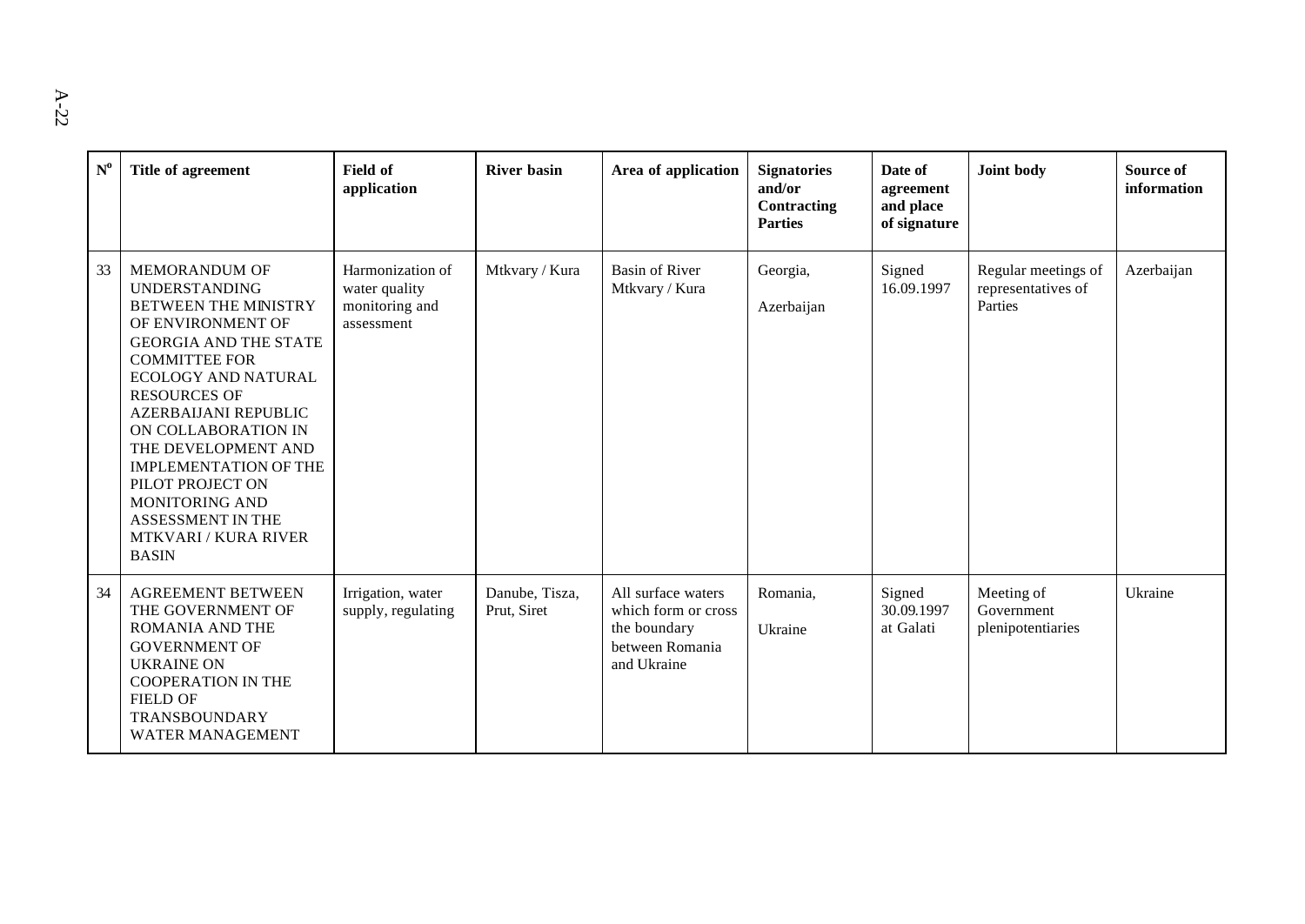| $N^{\rm o}$ | Title of agreement                                                                                                                                                                                                                                                                                                       | <b>Field of</b><br>application                                                                                                                 | <b>River basin</b>                                                                                                                 | Area of application                                                                                                                     | <b>Signatories</b><br>and/or<br>Contracting<br><b>Parties</b> | Date of<br>agreement<br>and place<br>of signature                           | Joint body                                    | <b>Source of</b><br>information |
|-------------|--------------------------------------------------------------------------------------------------------------------------------------------------------------------------------------------------------------------------------------------------------------------------------------------------------------------------|------------------------------------------------------------------------------------------------------------------------------------------------|------------------------------------------------------------------------------------------------------------------------------------|-----------------------------------------------------------------------------------------------------------------------------------------|---------------------------------------------------------------|-----------------------------------------------------------------------------|-----------------------------------------------|---------------------------------|
| 35          | <b>AGREEMENT BETWEEN</b><br>THE GOVERNMENT OF<br>THE RUSSIAN<br>FEDERATION AND THE<br><b>GOVERNMENT OF THE</b><br>PEOPLE'S REPUBLIC OF<br><b>CHINA CONCERNING</b><br><b>GUIDANCE OF JOINT</b><br><b>ECONOMIC USE OF</b><br>SEPARATE ISLANDS AND<br><b>SURROUNDING WATER</b><br><b>AREAS IN FRONTIER</b><br><b>RIVERS</b> | Regulation of<br>economy activity<br>on sub-frontier<br>areas                                                                                  | Amur                                                                                                                               | Islands of Amur and<br>surrounding water<br>areas                                                                                       | Russian<br>Federation,<br>People's<br>Republic of<br>China    | Signed<br>10.11.1997<br>at Beijing                                          | No joint body                                 | Russian<br>Federation           |
| 36          | <b>AGREEMENT BETWEEN</b><br>THE GOVERNMENT OF<br><b>UKRAINE AND THE</b><br><b>GOVERNMENT OF</b><br>HUNGARY REPUBLIC ON<br>THE QUESTIONS OF<br>WATER MANAGEMENT IN<br><b>FRONTIER WATERS</b>                                                                                                                              | Water supply,<br>regulating                                                                                                                    | Tisza                                                                                                                              | All surface waters<br>which form or cross<br>the boundary<br>between Ukraine<br>and Hungary                                             | Ukraine,<br>Hungary                                           | Signed<br>11.1.1997 at<br>Budapesht                                         | Meeting of<br>Government<br>plenipotentiaries | Ukraine                         |
| 37          | <b>AGREEMENT ON</b><br><b>GENERAL PRINCIPLES OF</b><br><b>INTERACTION IN</b><br><b>RATIONAL USE AND</b><br>PROTECTION OF<br>TRANSBOUNDARY<br>WATER BODIES OF THE<br><b>STATES - PARTICIPANTS</b><br>OF THE CIS                                                                                                           | Protection of<br>surface waters and<br>groundwaters,<br>determination of<br>joint principles for<br>use and distribution<br>of water resources | Transboundary<br>rivers basin<br>shared by the<br>States members<br>of the<br>Agreement; in<br>March 2003:<br>Dnepr, West<br>Dvina | In March 2003 all<br>transboundary<br>waters of Belarus<br>and Russian<br>Federation,<br>including Rivers<br>Dnepr, West Dvina,<br>Sozg | Belarus,<br>Russian<br>Federation;<br>Tajikistan              | Signed<br>11.09.1998<br>at Moscow<br>entered into<br>force on<br>06.06.2002 | Joint bodies                                  | Secretariat of<br>the CIS       |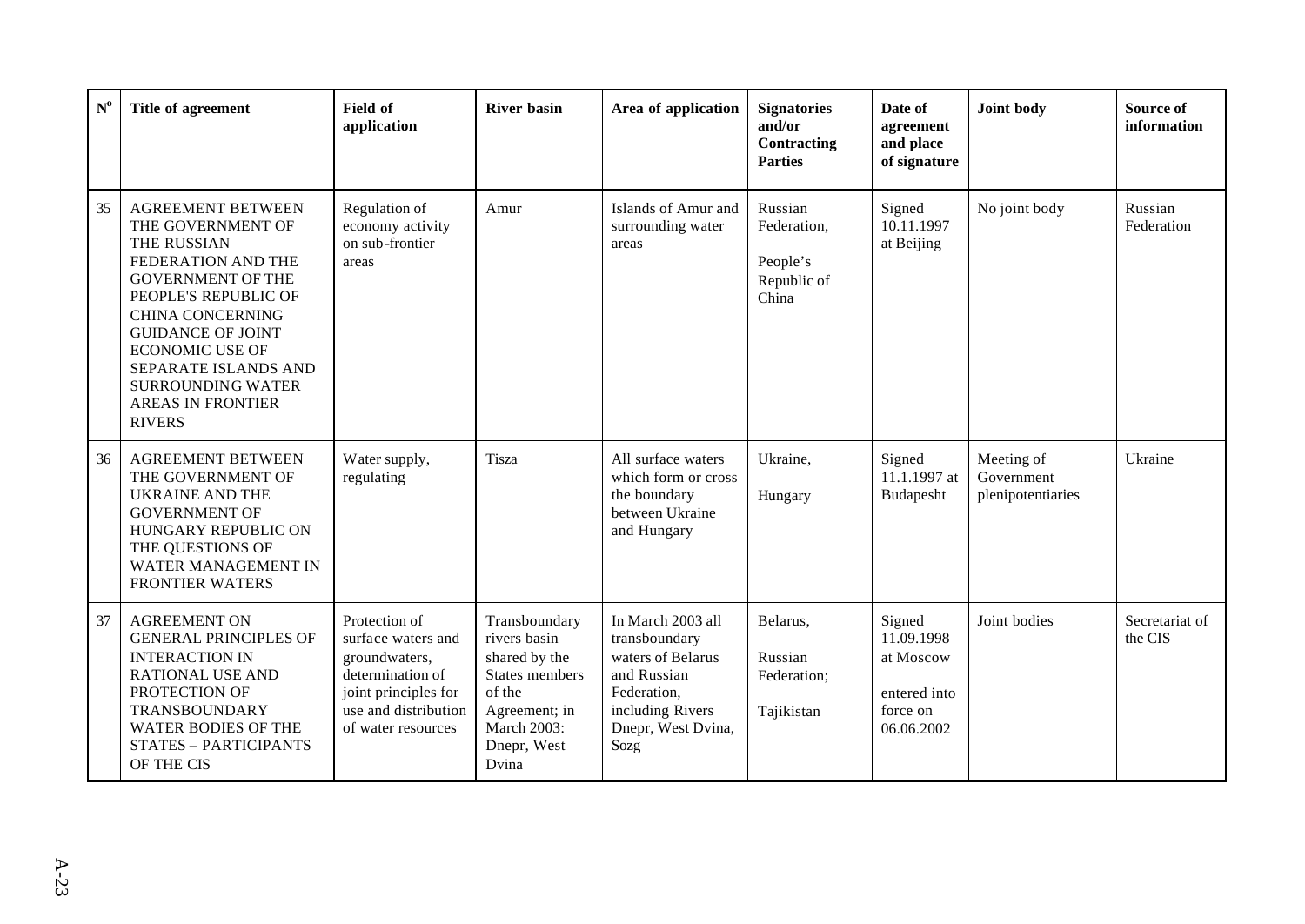| $\mathbf{N}^{\mathrm{o}}$ | Title of agreement                                                                                                                                                                                                                                             | <b>Field of</b><br>application                                      | <b>River basin</b>                   | Area of application                                                                                                                           | <b>Signatories</b><br>and/or<br>Contracting<br><b>Parties</b> | Date of<br>agreement<br>and place<br>of signature                        | Joint body       | Source of<br>information |
|---------------------------|----------------------------------------------------------------------------------------------------------------------------------------------------------------------------------------------------------------------------------------------------------------|---------------------------------------------------------------------|--------------------------------------|-----------------------------------------------------------------------------------------------------------------------------------------------|---------------------------------------------------------------|--------------------------------------------------------------------------|------------------|--------------------------|
| 38                        | <b>AGREEMENT BETWEEN</b><br>THE GOVERNMENT OF<br>THE REPUBLIC<br>KAZAKHSTAN AND THE<br><b>GOVERNMENT OF</b><br><b>KYRGYZ REPUBLIC ON</b><br><b>USE INTERSTATE WATER</b><br>MANAGEMENT'S<br><b>INSTALLATIONS ON</b><br>RIVERS CHU AND TALAS                     | Regulating of use<br>water<br>management's<br>installations         | Chu, Talas                           | Rivers Chu, Talas<br>and water reservoirs<br>on these rivers                                                                                  | Kazakhstan,<br>Kyrgyzstan                                     | Signed<br>21.01.2000<br>in Astana<br>entered into<br>force<br>16.04.2002 |                  | Kazakhstan               |
| 39                        | <b>AGREEMENT BETWEEN</b><br>THE GOVERNMENT OF<br>THE REPUBLIC<br><b>KAZAKHSTAN AND THE</b><br><b>GOVERNMENT OF</b><br><b>REPUBLIC OF CHINA</b><br><b>CONCERNING</b><br><b>COOPERATION IN USE</b><br>AND PROTECTION OF<br><b>TRANSBOUNDARY</b><br><b>WATERS</b> | Qualitative and<br>quantitative<br>protection of water<br>resources | <b>Black Irtysh</b><br>(Irtysh), Ili | All surface waters<br>which form or cross<br>the frontiers<br>between the two<br>States, including<br>rivers Black Irtysh<br>(Irtysh) and Ili | Kazakhstan,<br>China                                          | Signed<br>12.09.2001<br>in Astana                                        | Joint Commission | Kazakhstan               |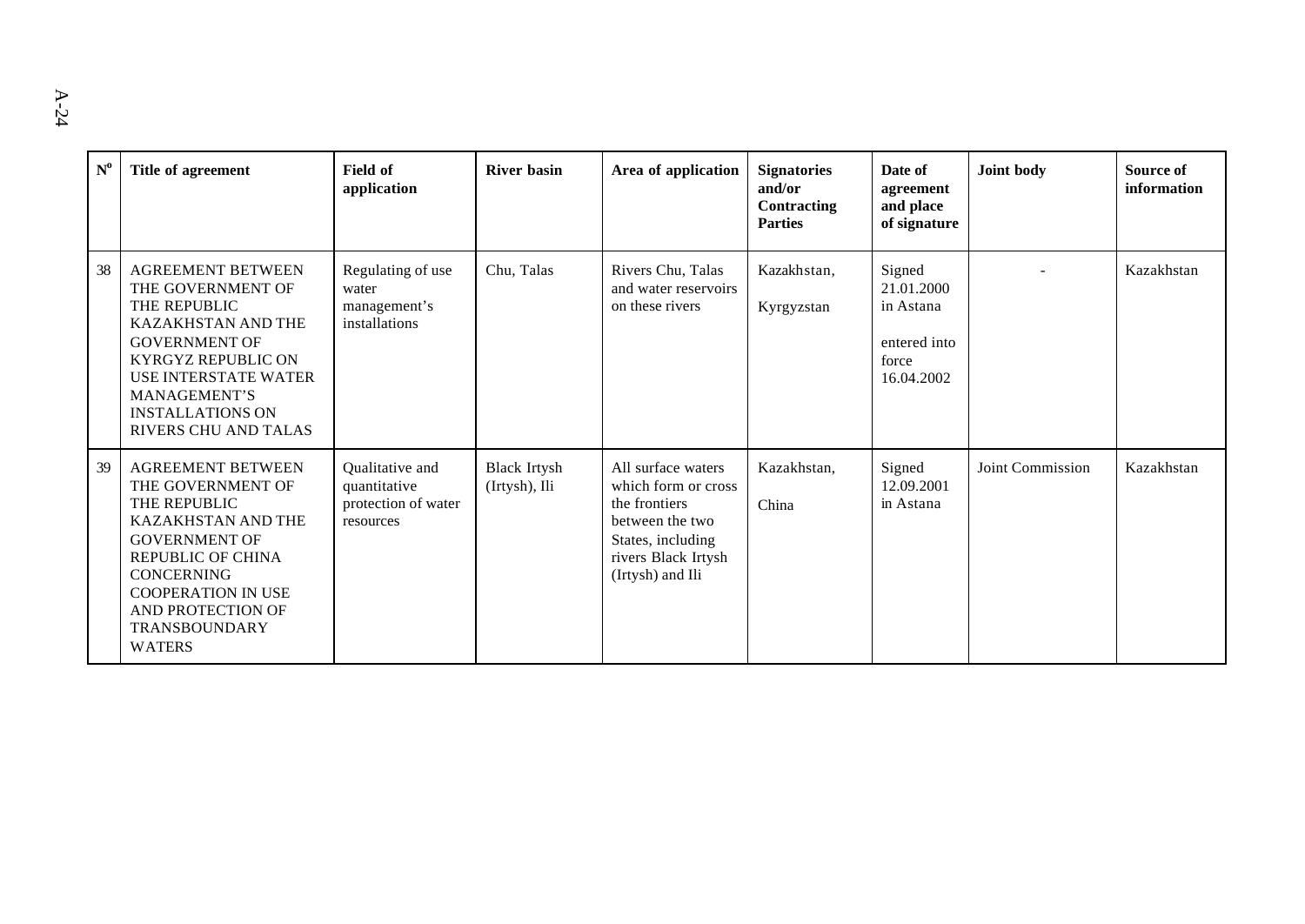| $\mathbf{N}^{\mathrm{o}}$ | Title of agreement                                                                                                                                                                                                                                                              | <b>Field of</b><br>application                                                                                                            | <b>River basin</b>   | Area of application                                                         | <b>Signatories</b><br>and/or<br>Contracting<br><b>Parties</b> | Date of<br>agreement<br>and place<br>of signature | Joint body                                    | Source of<br>information |
|---------------------------|---------------------------------------------------------------------------------------------------------------------------------------------------------------------------------------------------------------------------------------------------------------------------------|-------------------------------------------------------------------------------------------------------------------------------------------|----------------------|-----------------------------------------------------------------------------|---------------------------------------------------------------|---------------------------------------------------|-----------------------------------------------|--------------------------|
| 40                        | <b>AGREEMENT BETWEEN</b><br>THE GOVERNMENT OF<br>THE REPUBLIC BELARUS<br>AND THE CABINET<br>MINISTERS OF UKRAINE<br><b>CONCERNING JOINT USE</b><br>AND PROTECTION OF<br><b>TRANSBOUNDARY</b><br><b>WATERS</b>                                                                   | Water research,<br>Inter-basin water<br>transfer, protection<br>surface waters and<br>ground waters,<br>regulating,<br>navigation         | Dnepr, Pripjiat      | All transboundary<br>waters, including<br>Rivers Dnepr,<br>Pripjiat, Sozg   | Belarus,<br>Ukraine                                           | Signed<br>16.10.2001<br>at Kiev                   | Meeting of<br>Government<br>Plenipotentiaries | <b>Belarus</b>           |
| 41                        | <b>AGREEMENT BETWEEN</b><br>THE GOVERNMENT OF<br>THE RUSSIAN<br>FEDERATION AND THE<br><b>GOVERNMENT OF THE</b><br><b>REPUBLIC OF BELARUS</b><br><b>CONCERNING</b><br><b>COOPERATION IN</b><br>PROTECTION AND<br><b>RATIONAL USE OF</b><br><b>TRANSBOUNDARY</b><br><b>WATERS</b> | Protection of water<br>bodies, hydro-<br>technical<br>installations; water<br>research, public<br>informing, support<br>local cooperation | Dnepr, West<br>Dvina | All transboundary<br>waters, including<br>Rivers Dnepr, West<br>Dvina, Sozg | Russian<br>Federation,<br><b>Belarus</b>                      | Signed<br>24.05.2002<br>at Minsk                  | Joint Commission                              | Russian<br>Federation    |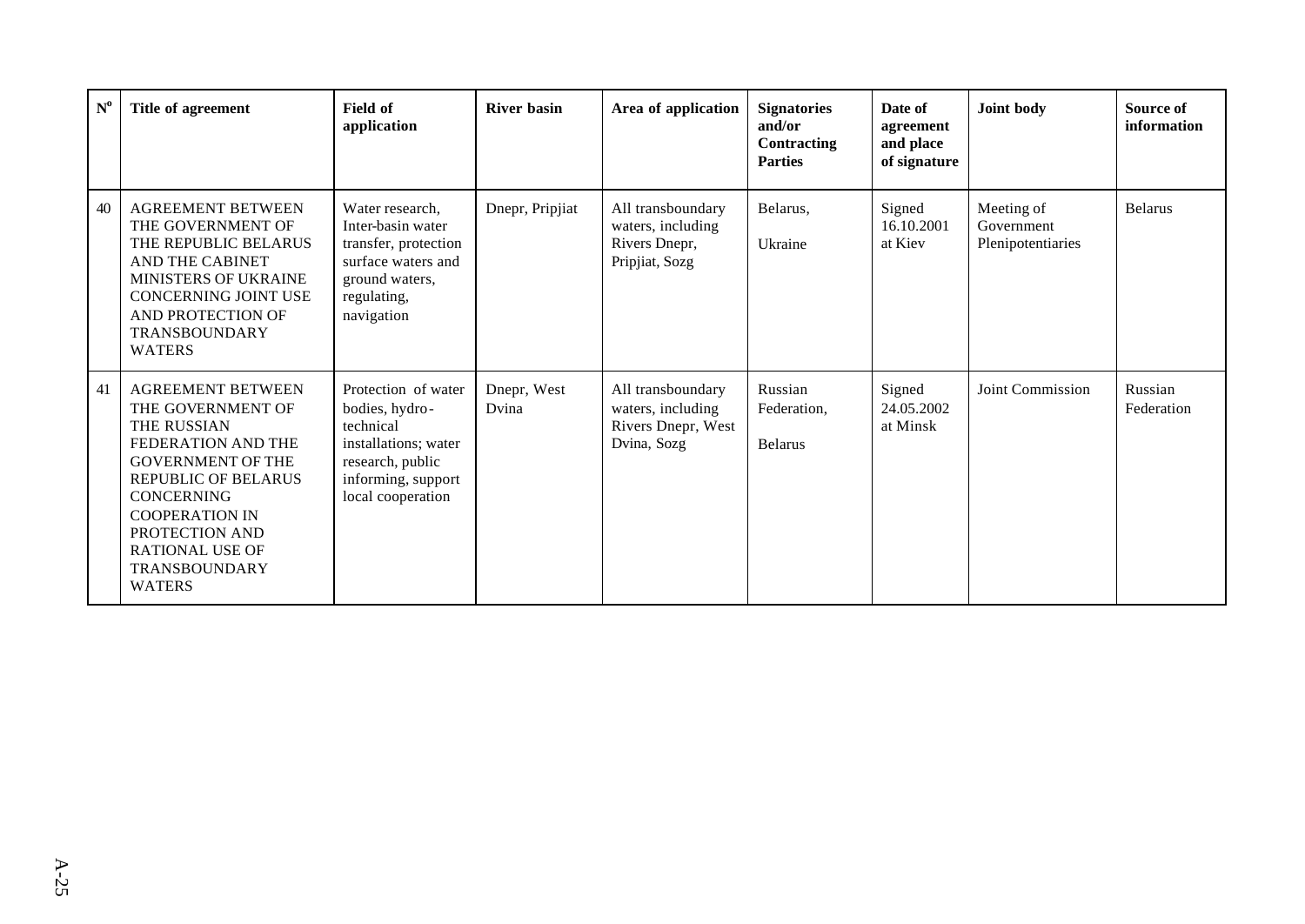| $N^{\mathrm{o}}$ | Title of agreement                                                                                                                                                                                                                                                                                         | <b>Field of</b><br>application                                                                                                                                                                          | <b>River basin</b>                          | Area of application                                                                            | <b>Signatories</b><br>and/or<br>Contracting<br><b>Parties</b>            | Date of<br>agreement<br>and place<br>of signature | Joint body                                                                                                                                                                                                      | Source of<br>information                                                 |
|------------------|------------------------------------------------------------------------------------------------------------------------------------------------------------------------------------------------------------------------------------------------------------------------------------------------------------|---------------------------------------------------------------------------------------------------------------------------------------------------------------------------------------------------------|---------------------------------------------|------------------------------------------------------------------------------------------------|--------------------------------------------------------------------------|---------------------------------------------------|-----------------------------------------------------------------------------------------------------------------------------------------------------------------------------------------------------------------|--------------------------------------------------------------------------|
| 42               | <b>DECISION MADE BY</b><br>THE HEADS OF THE<br><b>CENTRAL ASIAN</b><br><b>COUNTRIES ON "MAIN</b><br><b>DIRECTIONS OF THE</b><br><b>ACTION PLAN FOR</b><br><b>IMPROVING THE</b><br><b>ECOLOGICAL AND</b><br>SOCIAL-ECONOMIC<br>SITUATION IN THE ARAL<br><b>SEA BASIN</b><br>FOR THE PERIOD OF 2003-<br>2010 | Measures on<br>complex water<br>management,<br>hydro-technical<br>installations;<br>solving of social-<br>economic<br>problems;<br>development of<br>legal background of<br>interstate<br>organisations | Rivers Amu<br>Darja, Sir Darja,<br>Aral Sea | All watercourses<br>and lakes of the<br>Parties of the<br>Decision in basin of<br>the Aral Sea | Kazakhstan;<br>Kyrgyzstan;<br>Tajikistan;<br>Turkmenistan;<br>Uzbekistan | Signed<br>06.10.2002<br>in Dushanbe               | Existing joint<br>bodies: Inter-State<br>Coordination Water-<br>management<br>Commission of CA;<br>Inter-State<br>Commission for<br>Sustainable<br>development Inter-<br>State Found for<br>Saving the Aral Sea | Kazakhstan;<br>Kyrgyzstan;<br>Tajikistan;<br>Turkmenistan;<br>Uzbekistan |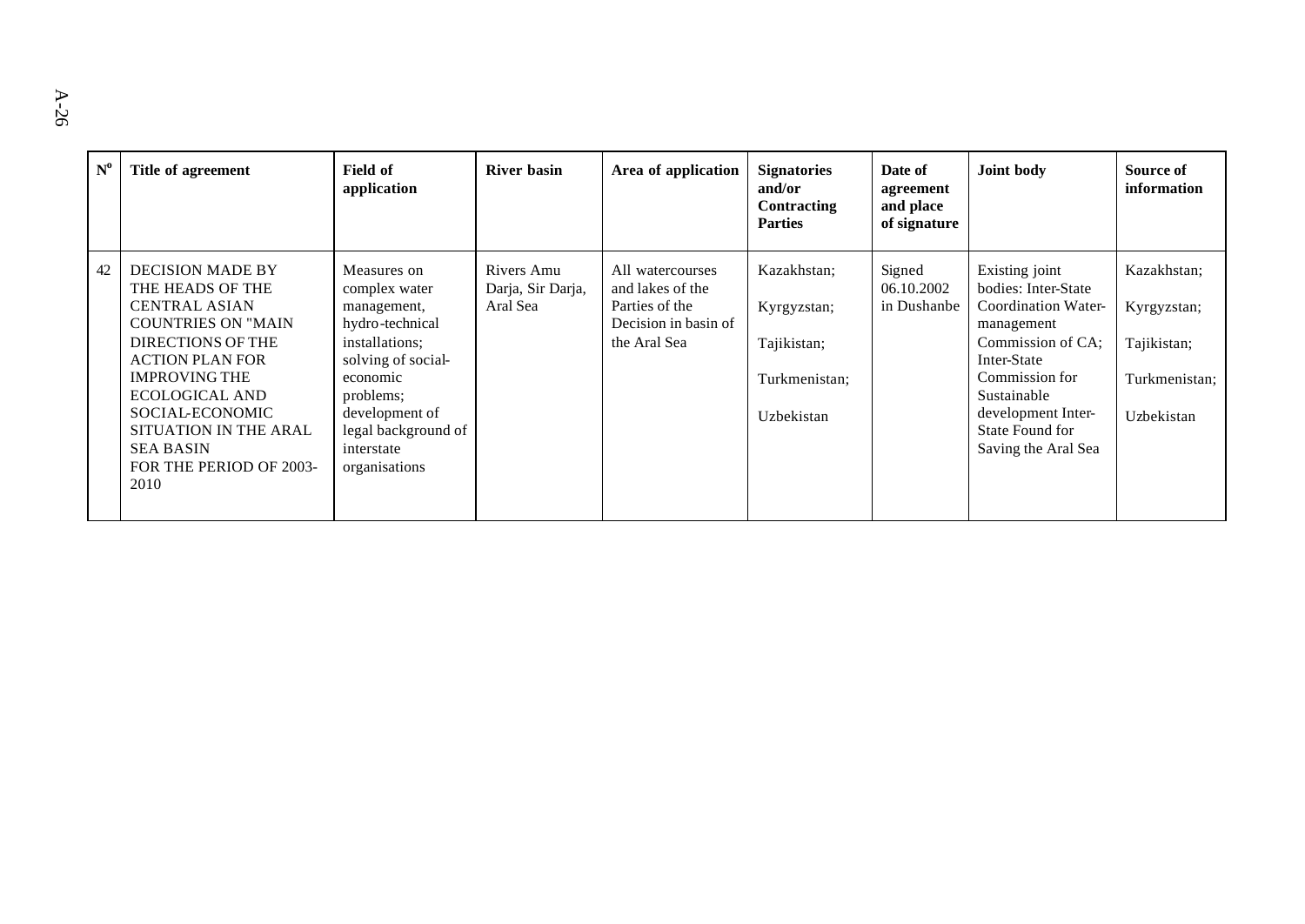# **ANNEX 4. Examples of environmental agreements in the NIS**

| $N^0$          | Title of agreement                                                                                                                                                                                                                                                                                                                                                                   | Signatories and/or<br><b>Contracting Parties</b>                                                                                                      | Date of<br>agreement<br>and place of<br>signature |
|----------------|--------------------------------------------------------------------------------------------------------------------------------------------------------------------------------------------------------------------------------------------------------------------------------------------------------------------------------------------------------------------------------------|-------------------------------------------------------------------------------------------------------------------------------------------------------|---------------------------------------------------|
| $\mathbf{1}$   | AGREEMENT ON INTERACTION IN THE<br>FIELD OF ECOLOGY AND<br>ENVIRONMENTAL PROTECTION                                                                                                                                                                                                                                                                                                  | Armenia, Azerbaijan, Belarus,<br>Kazakhstan, Kyrgyzstan, Republic of<br>Moldova, Russian Federation, Tajikistan,<br>Turkmenistan, Ukraine, Uzbekistan | 08.02.1992,<br><b>Moscow</b>                      |
| $\overline{2}$ | AGREEMENT ON JOINT ACTIONS FOR<br>SOLVING PROBLEMS OF ARAL SEA AND<br>NEAR-ARAL REGION, ENVIRONMENTAL<br>NORMALIZATION AND ENSURING OF<br>SOCIAL-ECONOMIC DEVELOPMENT OF<br>THE ARAL REGION                                                                                                                                                                                          | Kazakhstan, Kyrgyzstan, Tajikistan,<br>Turkmenistan, Uzbekistan                                                                                       | 26.03.1993,<br>Kzil Orda                          |
| 3              | <b>AGREEMENT BETWEEN THE</b><br><b>GOVERNMENT OF THE RUSSIAN</b><br>FEDERATION AND THE GOVERNMENT<br>OF THE PEOPLE'S REPUBLIC OF CHINA<br>REPUBLIC ON CO-OPERATION IN THE<br>FIELD OF ENVIRONMENTAL<br><b>PROTECTION</b>                                                                                                                                                             | Russian Federation, China                                                                                                                             | 27.05.1994,<br>Beijing                            |
| $\overline{4}$ | <b>ALMATY DECLARATION</b>                                                                                                                                                                                                                                                                                                                                                            | Kazakhstan, Kyrgyzstan, Tajikistan,<br>Turkmenistan, Uzbekistan                                                                                       | 28.02.1997,<br>Almaty                             |
| 5              | <b>AGREEMENT BETWEEN THE</b><br><b>GOVERNMENT OF REPUBLIC</b><br>KAZAKSHSTAN, THE GOVERNMENT OF<br>REPUBLIC KYRGYSTAN, THE<br><b>GOVERNMENT OF REPUBLIC</b><br>TAJIKISTAN, THE GOVERNMENT OF<br>TURKMENISTAN AND THE<br><b>GOVERNMENT OF REPUBLIC</b><br>UZBEKISTAN CONCERNING STATUS OF<br>THE INTERNATIONAL FUND FOR SAVING<br>THE ARAL SEA (IFAS) AND ITS<br><b>ORGANIZATIONS</b> | Kazakhstan, Kyrgyzstan, Tajikistan,<br>Turkmenistan, Uzbekistan                                                                                       | 29.05.1997,<br>Tashkent                           |
| 6              | <b>AGREEMENT BETWEEN THE</b><br><b>GOVERNMENT OF REPUBLIC</b><br>KAZAKSHSTAN, THE GOVERNMENT OF<br>REPUBLIC KYRGYSTAN AND THE<br><b>GOVERNMENT OF REPUBLIC</b><br>UZBEKISTAN ON CO-OPERATION IN THE<br>FIELD OF ENVIRONMENTAL<br>PROTECTION AND RATIONAL USE OF<br>THE NATURE                                                                                                        | Kazakhstan, Kyrgyzstan, Republic of<br>Uzbekistan                                                                                                     | 17.03.1998,<br><b>Bishkek</b>                     |
| 7              | AGREEMENT ON CO-OPERATION IN THE<br>FIELD OF ENVIRONMENTAL<br><b>MONITORING</b>                                                                                                                                                                                                                                                                                                      | Armenia, Azerbaijan, Belarus, Georgia,<br>Kazakhstan, Kyrgyzstan, Republic of<br>Moldova, Russian Federation, Tajikistan,<br>Uzbekistan               | 13.01.1999,<br>Saratov                            |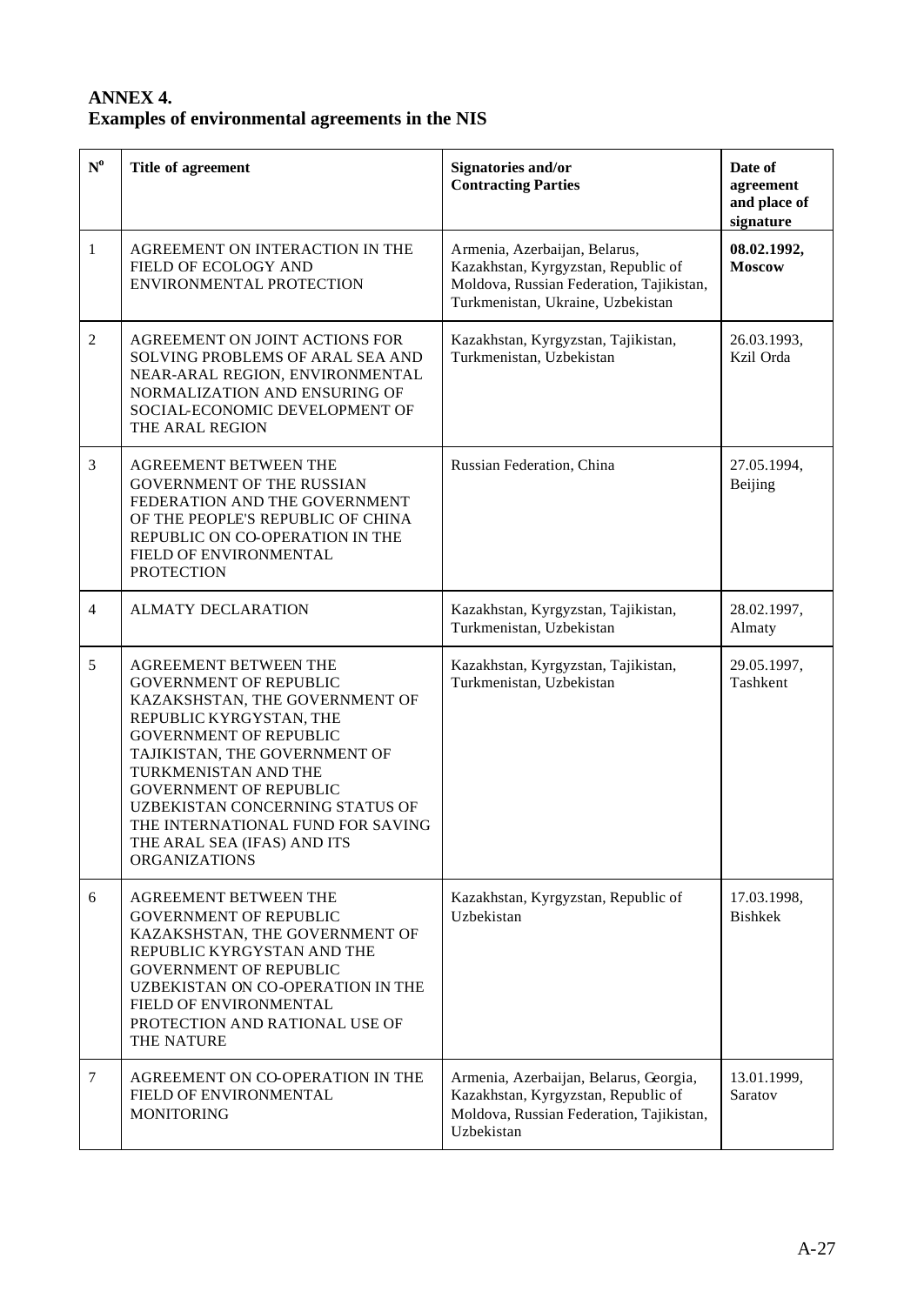| $N^{\rm o}$ | Title of agreement                                                                                                                                                                              | Signatories and/or<br><b>Contracting Parties</b> | Date of<br>agreement<br>and place of<br>signature |
|-------------|-------------------------------------------------------------------------------------------------------------------------------------------------------------------------------------------------|--------------------------------------------------|---------------------------------------------------|
| 8           | AGREEMENT BETWEEN THE<br><b>GOVERNMENT OF THE RUSSIAN</b><br>FEDERATION AND THE GOVERNMENT<br>OF THE LITHUANIAN REPUBLIC ON CO-<br><b>OPERATION IN THE FIELD OF</b><br>ENVIRONMENTAL PROTECTION | Russian Federation, Lithuania                    | 29.06.1999,<br>Moscow                             |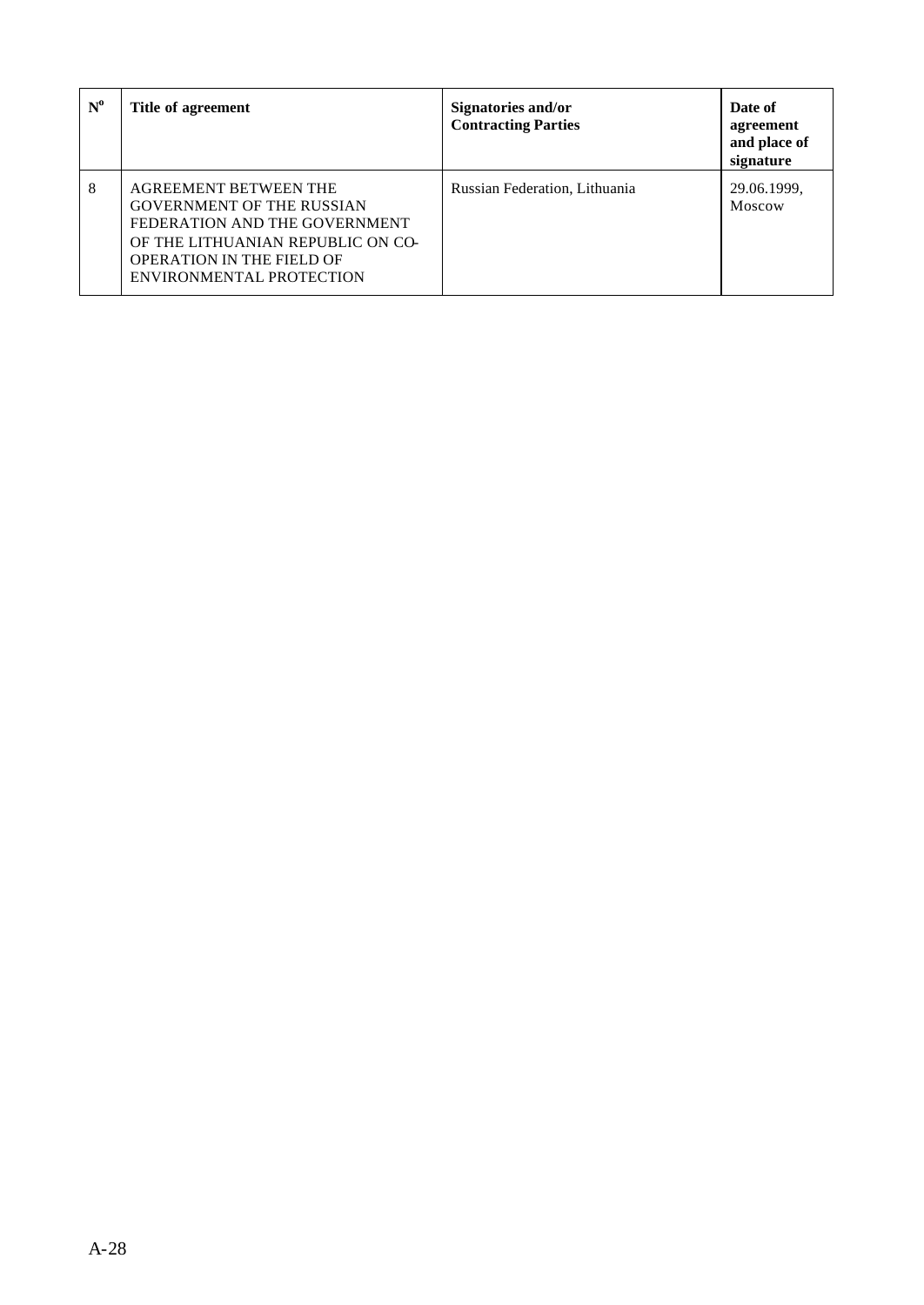# **ANNEX 5. Examples of draft agreements proposed or under negotiation in the NIS**

| $N^0$          | Title of agreement                                                                                                                                                                                                                                                       | <b>River basin</b>                      | Signatories and/or<br><b>Contracting Parties</b> |
|----------------|--------------------------------------------------------------------------------------------------------------------------------------------------------------------------------------------------------------------------------------------------------------------------|-----------------------------------------|--------------------------------------------------|
| $\mathbf{1}$   | AGREEMENT BETWEEN THE GOVERNMENT OF<br>THE RUSSIAN FEDERATION AND THE<br>GOVERNMENT OF THE AZERBAIJAN REPUBLIC<br>ON CO-OPERATION IN THE FIELD OF RATIONAL<br>USE AND PROTECTION OF WATERS RESOURCES<br>OF THE FRONTIER RIVER SAMUR                                      | <b>River Samur</b>                      | Russian Federation,<br>Azerbaijan                |
| $\overline{c}$ | AGREEMENT BETWEEN THE GOVERNMENT OF<br>THE RUSSIAN FEDERATION, THE GOVERNMENT<br>OF THE BELARUS AND THE GOVERNMENT OF<br>THE LATVIAN REPUBLIC ON CO-OPERATION IN<br>THE FIELD OF USE AND PROTECTION OF<br>WATERS RESOURCES OF THE BASIN OF RIVER<br>WEST DVINA (DAUGAVA) | <b>River West</b><br>Dvina<br>(Daugava) | Russian Federation, Belarus,<br>Latvia           |
| 3              | AGREEMENT BETWEEN THE GOVERNMENT OF<br>THE RUSSIAN FEDERATION, THE GOVERNMENT<br>OF THE BELARUS AND THE GOVERNMENT OF<br>THE LITHUANIAN REPUBLIC ON CO-OPERATION<br>IN THE FIELD OF USE AND PROTECTION OF<br>WATERS RESOURCES OF THE BASIN OF RIVER<br>NEMAN (NEMUNAS)   | River Neman<br>(Nemunas)                | Russian Federation, Belarus,<br>Lithuania        |
| $\overline{4}$ | AGREEMENT BETWEEN THE GOVERNMENT OF<br>THE RUSSIAN FEDERATION AND THE<br>GOVERNMENT OF THE PEOPLE'S REPUBLIC OF<br>CHINA ON CO-OPERATION IN THE FIELD OF<br>PROTECTION AND RATIONAL USE OF<br><b>TRANSBOUNDARY WATERS</b>                                                | Rivers Amur,<br>Ussury,<br>Argun'       | Russian Federation, China                        |
| 5              | CONVEENTION REPUBLIC OF MOLDOVA, POLISH<br>REPUBLIC AND UKRAINE CONCERNING<br><b>CONSERVATION OF LANDSCAPE'S AND</b><br>BIOLOGICAL DIVERSITY AND RATIONAL USE OF<br>NATURE RESOURCES OF THE BASIN OF RIVER<br><b>DNESTR</b>                                              | <b>River Dnestr</b>                     | Republic of Moldova, Poland,<br>Ukraine          |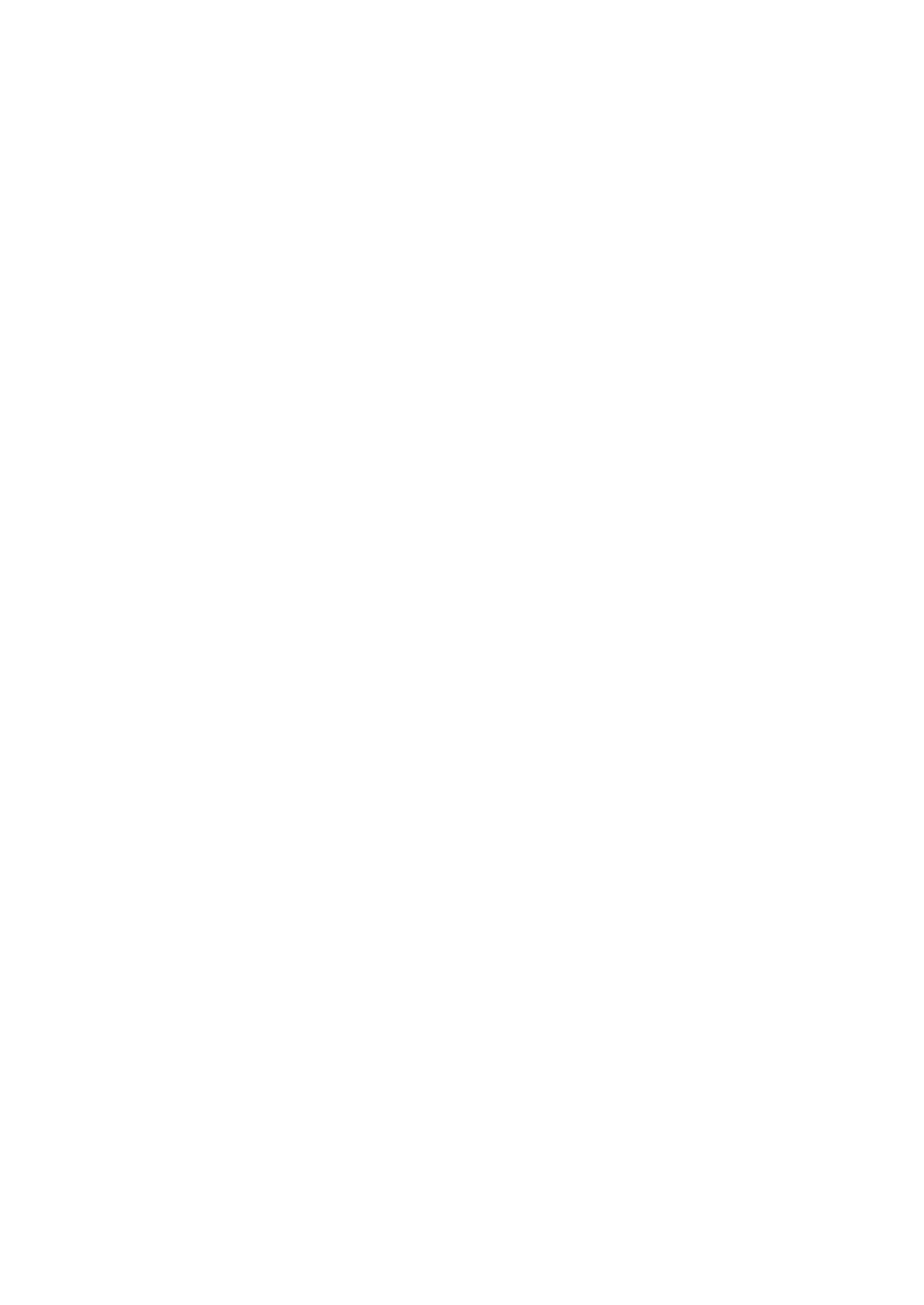# **Annex 6. Participation of NIS in UNECE multilateral environmental agreements**

|                           | Date of ratification, accession, acceptance or approval |                                    |                                           |                                      |                                       |
|---------------------------|---------------------------------------------------------|------------------------------------|-------------------------------------------|--------------------------------------|---------------------------------------|
| Countries                 | Water<br>Convention                                     | Protocol on<br>Water and<br>Health | Transboundary<br><b>EIA</b><br>Convention | Industrial<br>Accident<br>Convention | Public<br>participation<br>Convention |
| Armenia                   |                                                         |                                    | 21.02.1997                                | 21.02.1997                           | 01.08.2001                            |
| Azerbaijan                | 03.08.2000                                              | 09.01.2003                         | 25.03.1999                                |                                      | 23.03.2000                            |
| <b>Belarus</b>            |                                                         |                                    |                                           |                                      | 09.03.2000                            |
| Georgia                   |                                                         |                                    |                                           |                                      | 11.04.2000                            |
| Kazakhstan                | 11.01.2001                                              |                                    | 11.01.2001                                | 11.01.2001                           | 11.01.2001                            |
| Kyrgyzstan                |                                                         |                                    | 01.05.2001                                |                                      | 01.05.2001                            |
| Republic of Moldova       | 04.01.1994                                              |                                    | 04.01.1994                                | 04.01.1994                           | 09.08.1999                            |
| <b>Russian Federation</b> | 02.11.1993                                              | 31.12.1999                         |                                           | 01.02.1994                           |                                       |
| Tajikistan                |                                                         |                                    |                                           |                                      | 17.07.2001                            |
| Turkmenistan              |                                                         |                                    |                                           |                                      | 25.06.1999                            |
| Ukraine                   | 08.10.1999                                              |                                    | 20.07.1999                                |                                      | 18.11.1999                            |
| Uzbekistan                |                                                         |                                    |                                           |                                      |                                       |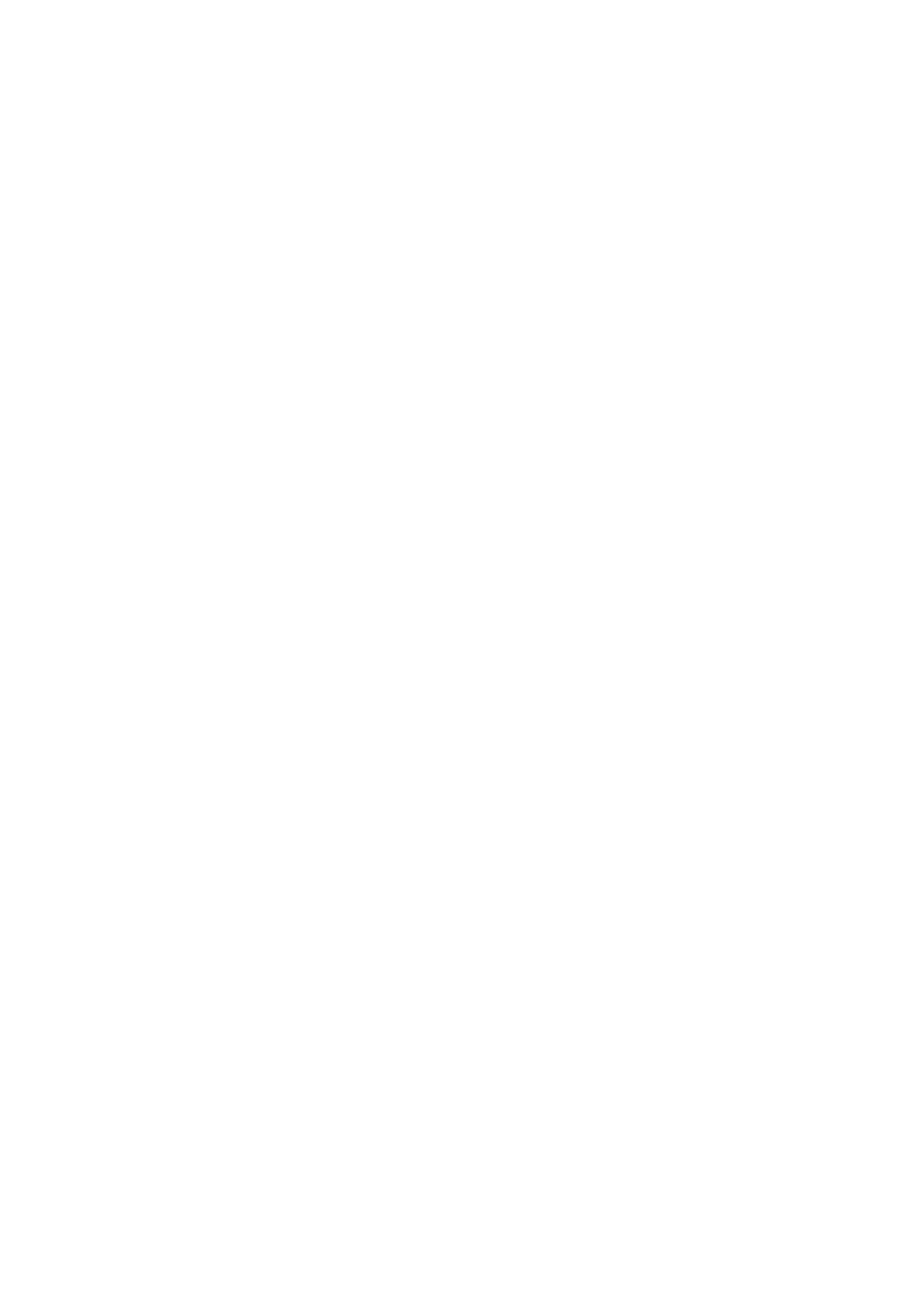**ANNEX 7. Agenda of the Workshop**

# $(\rightarrow)$

# **Convention on the Protection and Use of Transboundary Watercourses and International Lakes**

# **Transboundary Water Cooperation**

# **in the Newly Independent States**

#### **Moscow, Russian Federation 31 March – 1 April 2003**

# **PROGRAMME**

### **Monday 31 March**

| $9:30 - 10:00$ Registration |                                                                                                                              |  |  |
|-----------------------------|------------------------------------------------------------------------------------------------------------------------------|--|--|
| $10.00 - 11.00$             | Opening                                                                                                                      |  |  |
|                             | Chair – representative of the Russian Federation                                                                             |  |  |
|                             | Welcome remarks by the Depute Ministry for Nature Resources<br>of the Russian Federation (Irina Osokina, RF MNR)             |  |  |
|                             | Background: The objective of the workshop, The UNECE Water Convention,<br>The NIS Strategy on Environment (Bo Libert, UNECE) |  |  |
|                             | Background: The EU Initiative on Water (Francesca Bernardini, UNECE)                                                         |  |  |
|                             | Discussion Paper and Inventory (Nikolaj Grishin, ECOTERRA)                                                                   |  |  |
|                             | 11:00 - 11:15 Coffee Break                                                                                                   |  |  |
| $11:15 - 13:00$             | Country presentations and discussions                                                                                        |  |  |
| 13:00-14:00                 | <b>Lunch Break</b>                                                                                                           |  |  |
| 14:00-16.00                 | Chair: representative of Armenia                                                                                             |  |  |
|                             | Country presentations continued.                                                                                             |  |  |
| $16.00 - 16.15$             | <b>Coffee Break</b>                                                                                                          |  |  |
| 16.15-18.00                 | Discussions between riparian states in separate river basins<br>(The respective groups will report back the following day)   |  |  |
| 19.00                       | Reception                                                                                                                    |  |  |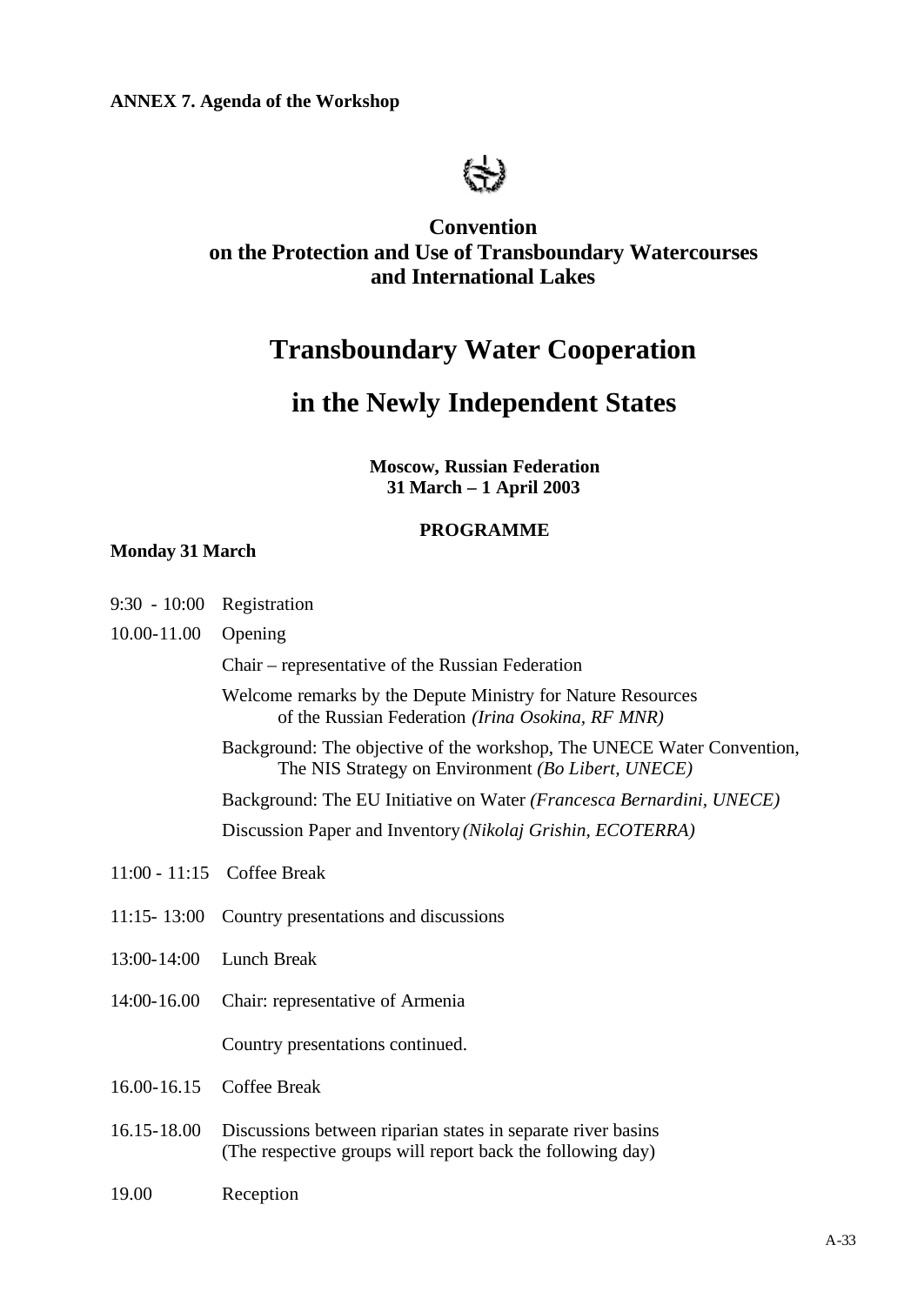#### **Tuesday 1 April**

9:30 - 11:00 Chair: representative of Kazakhstan

Reports from discussions on specific river basins

Concluding discussion: The status of transboundary cooperation

- 11:00 11:15 Coffee Break
- 11:15- 13:00 The NGO perspective *(Natalia Alekseeva, CTC)*

Discussion on public participation

Swedish EPA Programme on Transboundary Waters *(Stina Lundberg, Swedish EPA)*

Discussion on the role of donors

- 13:00-14:30 Lunch Break
- 14:30-16.00 Chair: representative of Ukraine

Concluding discussion: Challenges for improved transboundary cooperation *(introduction by Nikolaj Grishin, ECOTERRA)*

16.00-16.15 Closing

\* \* \*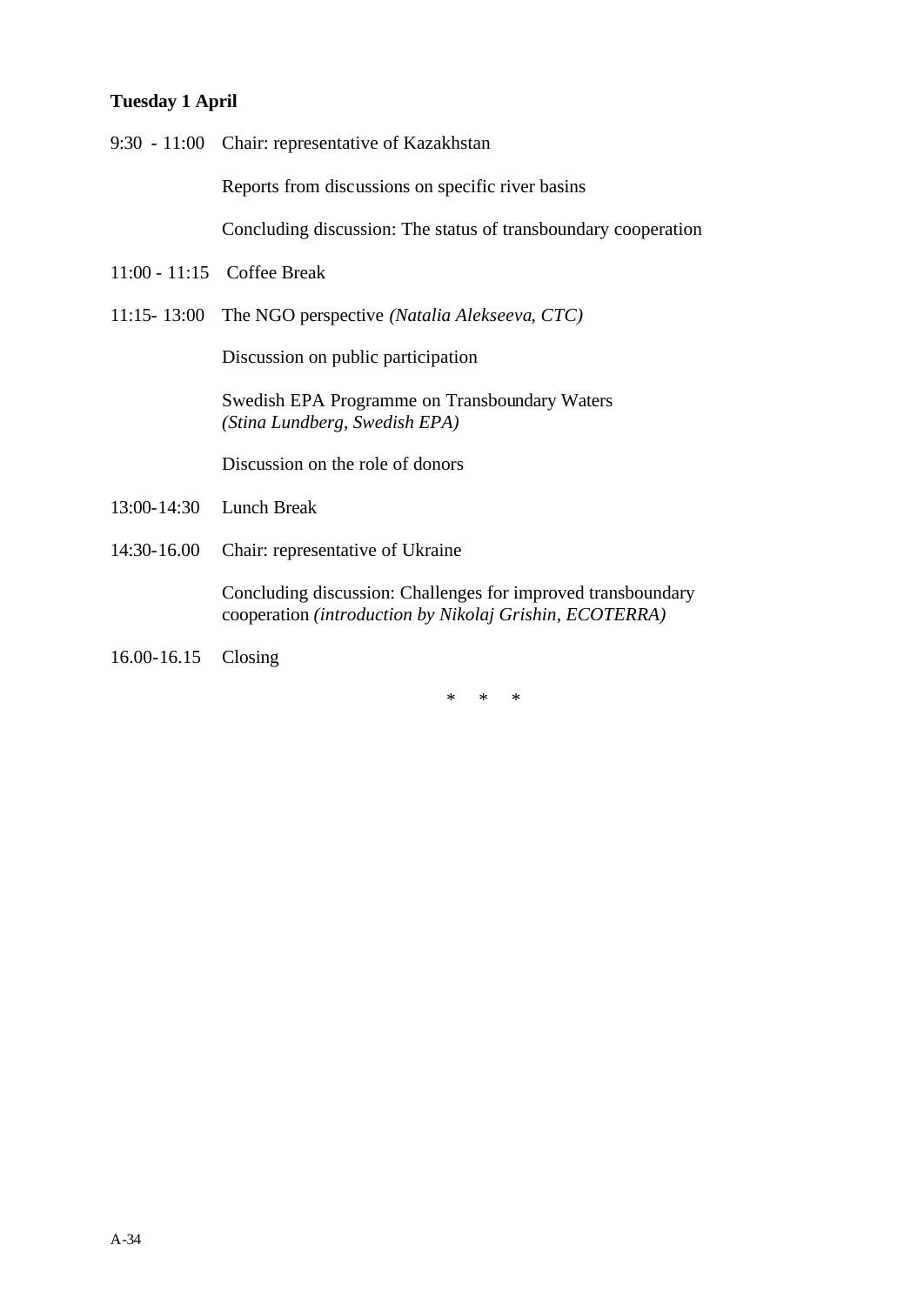# **ANNEX 8. List of participants**

# **TRANSBOUNDARY WATER COOPERATION**

### **IN THE NEWLY INDEPENDENT STATES**

*Moscow, March 31 – April 1, 2003 Scientific Center of Agricultural Sector Union, village "Moskovskiy"*

#### **LIST OF PARTICIPANTS**

# **COMMONWEALTH OF INDEPENDENT STATES (CIS)**

#### **ARMENIA**

| <b>SAHAKYAN Smbat</b>  | Deputy Head                                                                                                                                                                                                                 |
|------------------------|-----------------------------------------------------------------------------------------------------------------------------------------------------------------------------------------------------------------------------|
|                        | <b>Water Resources Division</b><br>Tel.: $(+3741)$ 53 28 32<br>Fax: (+ 3741) 53 81 87/53 18 61<br>E-mail: interdpt@yahoo.com                                                                                                |
| <b>SANOYAN</b> Grigori | Deputy Minister<br>Ministry of Nature Protection of RA<br>Tel. $(+3741)$ 55 55 09<br>Fax: (+ 3741) 53 81 87/53 18 61<br>E-mail: interdpt@yahoo.com                                                                          |
|                        | <b>AZERBAIJAN</b>                                                                                                                                                                                                           |
| ADYGEZALOVA Maisa      | Senior Specialist<br>Department of Environmental Policy<br>Ministry of Ecology and Natural Resources<br>Tel.: (99412) 98 39 54<br>Fax: (99412) 92 59 07                                                                     |
| DZHAVADZADE Rashad     | Specialist<br>Department of Law<br>Ministry of Ecology and Natural Resources<br>Tel.: 38 81 30                                                                                                                              |
|                        | <b>GEORGIA</b>                                                                                                                                                                                                              |
| MTSKHEVATADZE Ilia     | Deputy Head<br>Main Department of Water Resources Protection<br>Ministry of Environmental Protection and Natural<br><b>Resources</b><br>Tel.: $+995$ 32 33 25 99<br>Fax: $+995$ 32 33 39 52<br>E-mail: airdept@caucasus.net |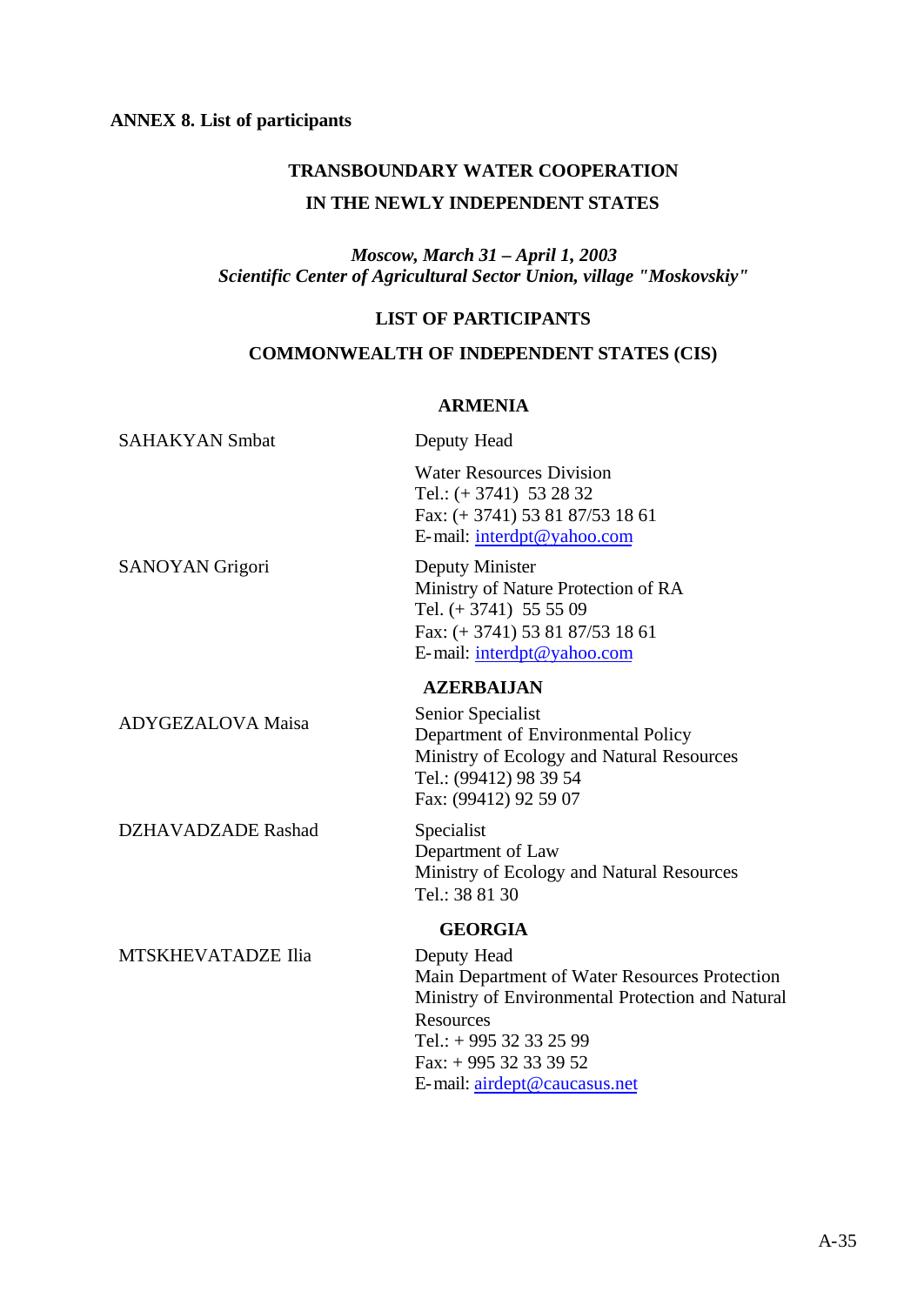|                        | <b>KAZAKHSTAN</b>                                                                                                                                                                                                                                                                                                                      |
|------------------------|----------------------------------------------------------------------------------------------------------------------------------------------------------------------------------------------------------------------------------------------------------------------------------------------------------------------------------------|
| KIPSHAKBAEV Nariman    | Director<br>Kazakhstan branch of<br>Scientific and Information Center of Intergovernmental<br>Cordination Hydroeconomic Commission<br>434, Seifullin Ave., Almaty, 480091, Kazakhstan<br>Tel.: 732 72 791611<br>E-mail: nkipshakbaev@nursat.kz                                                                                         |
| <b>KUANOV Bisen</b>    | Head<br>Ural-Caspian Basin Hydroeconomic Department<br>Tel./fax: 8 3122 22 86 22                                                                                                                                                                                                                                                       |
| FILKOVA Tatiana        | <b>KYRGYZSTAN</b><br>Deputy Head<br>Unit<br>of<br>environmental<br>Protection<br><b>State</b><br>and<br><b>Environmental Examination</b><br>Ministry of ecology and Emergency Situations<br>Kirgizstan, Bishkek 720 000 Toktonalieva 2/1<br>Tel.: (996 312) 21 07 86;<br>Fax: (996 312) 54 11 17<br>E-mail: ecoexp@mecd.bishkek.gov.kg |
|                        | <b>REPUBLIC OF MOLDOVA</b>                                                                                                                                                                                                                                                                                                             |
| <b>GUVIR Tamara</b>    | Head<br><b>Wastes Management Division</b><br>Main Department of Environmental Impact and Wastes<br>Management<br>Ministry of Environment, Construction and Development<br>Str. Cosmonautilor 9, MD 2005<br>Tel. 373 2 204 527<br>E-mail: guvir@mediu.moldova.md                                                                        |
| <b>MITU</b> Lilian     | <b>Leading Specialist</b><br>Main Department of Municipal Economy<br>Ministry of Environment, Construction and Development<br>Str. Cosmonautilor 9, MD 2005<br>Tel.: 204 559/955 20 60<br>E-mail:comunala@mediu.moldova.md                                                                                                             |
| <b>TROMBITSKY Ilya</b> | NGO "BIOTICA" Ecological Society (Moldova)<br>& International Environmental Association of River<br>Keepers "Eco-TIRAS"<br>P.O.Box 1451, CHISINAU 2043, MOLDOVA<br>Tel.: (373 91) 21726<br>Fax: +373 2 243717<br>E-mail: <i>ilya.trombitsky@biotica-moldova.org</i> ;<br>ilyatrom@hotmail.com                                          |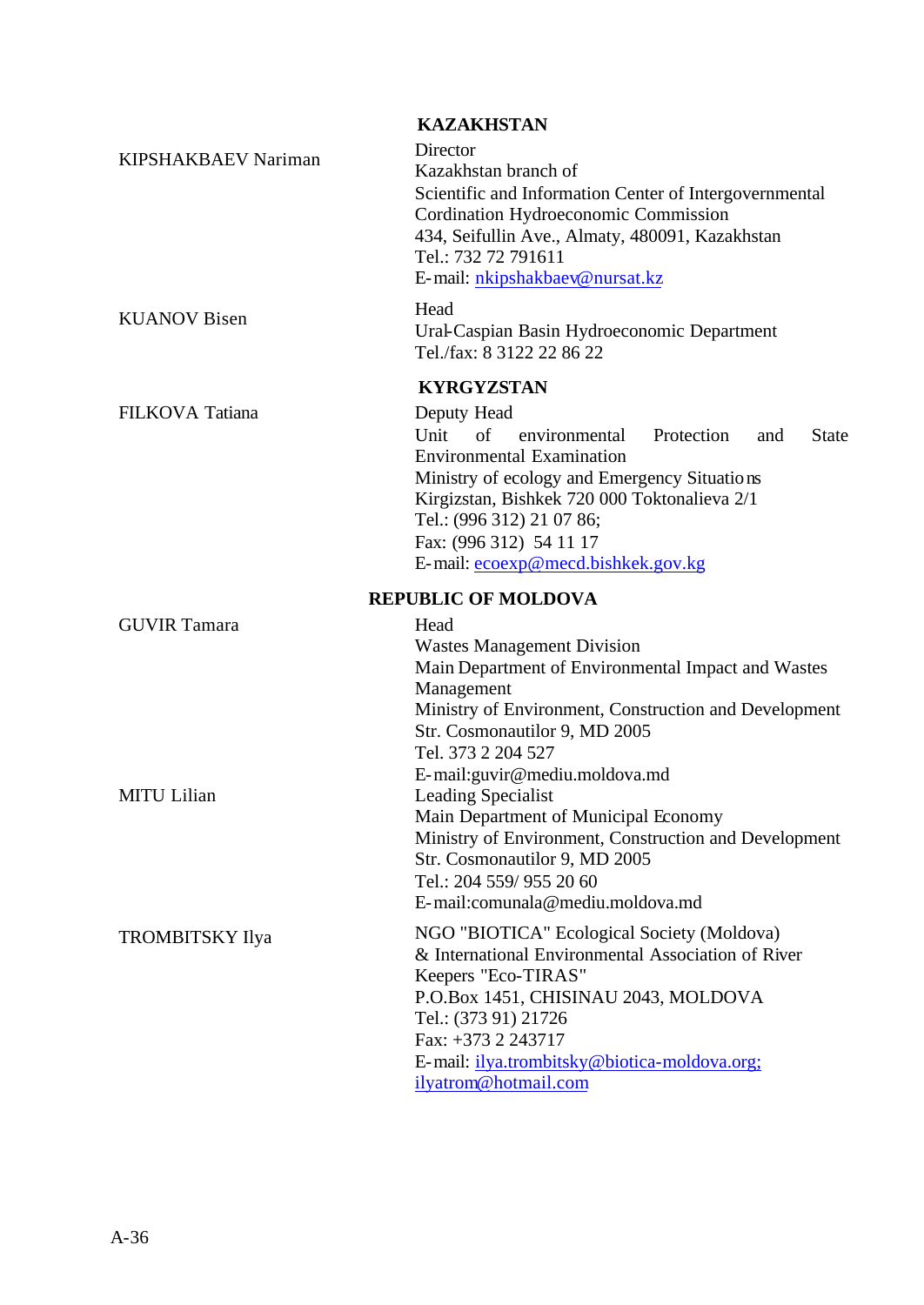|                                | <b>TAJIKISTAN</b>                                                                                                                                                                                                                                                                 |
|--------------------------------|-----------------------------------------------------------------------------------------------------------------------------------------------------------------------------------------------------------------------------------------------------------------------------------|
| <b>SHONAZAROV Kholik</b>       | Head of Legal Division<br>Ministry of NP<br>Str. Bohtara 12, Dushanbe<br>Tel.: 21 20 45<br>Fax: 21 18 39                                                                                                                                                                          |
|                                | TURKMENISTAN                                                                                                                                                                                                                                                                      |
| <b>NEPESOV Muhammet</b>        | Head of Laboratory<br>National Institute of Deserts, Flora and Fauna<br>Ministry of Nature<br>Tel. 99312 35 72 95<br>Fax: 99312 35 37 16<br>E-mail: mnepes@online.tm                                                                                                              |
|                                | <b>UKRAINE</b>                                                                                                                                                                                                                                                                    |
| <b>ANTONENKO Victor</b>        | Head of North Donetsk Basin Department of Water<br>Resources<br>Fax: 062 62 27894<br>E-mail: sdbuvr@slav.dn.ua                                                                                                                                                                    |
| <b>NAGULA Nikolay</b>          | Deputy Head of External Relations Division<br>State Committee of Water Industry of the Ukraine<br>Tel.:/fax: 235 31 92<br>E-mail: scwm@scwm.gov.ua                                                                                                                                |
|                                | <b>UZBEKISTAN</b>                                                                                                                                                                                                                                                                 |
| <b>ABDURAKHMANOV Fazletdin</b> | Head<br>Division for Protection and Rational Use of Terrestrial<br>and Water Resources<br>Fergana Regional Environmental Protection Committee<br>Tel.: 24 14 03<br>Fax: 24 14 03                                                                                                  |
| <b>FRANK Larisa</b>            | Senior Specialist<br>Main Department for Protection and Rational Use of<br><b>Terrestrial and Water Resources</b><br>State Environmental Protection Committee of the<br>Republic Of Uzbekistan<br>Tel.: (998 712) 35 19 29;<br>Fax: (998 712) 35 07 61<br>E-mail: Franklg@mail.ru |
|                                | <b>RUSSIAN FEDERATION</b>                                                                                                                                                                                                                                                         |
| <b>BARYSHNIKOV Andrey</b>      | Deputy Head<br>Division of Water Legislation<br>Department of Legislative and Norm Activity<br><b>MNR</b> of Russia<br>Tel.: 254 48 47<br>Fax: 254 21 81<br>E-mail: bar@mnr.gov.ru                                                                                                |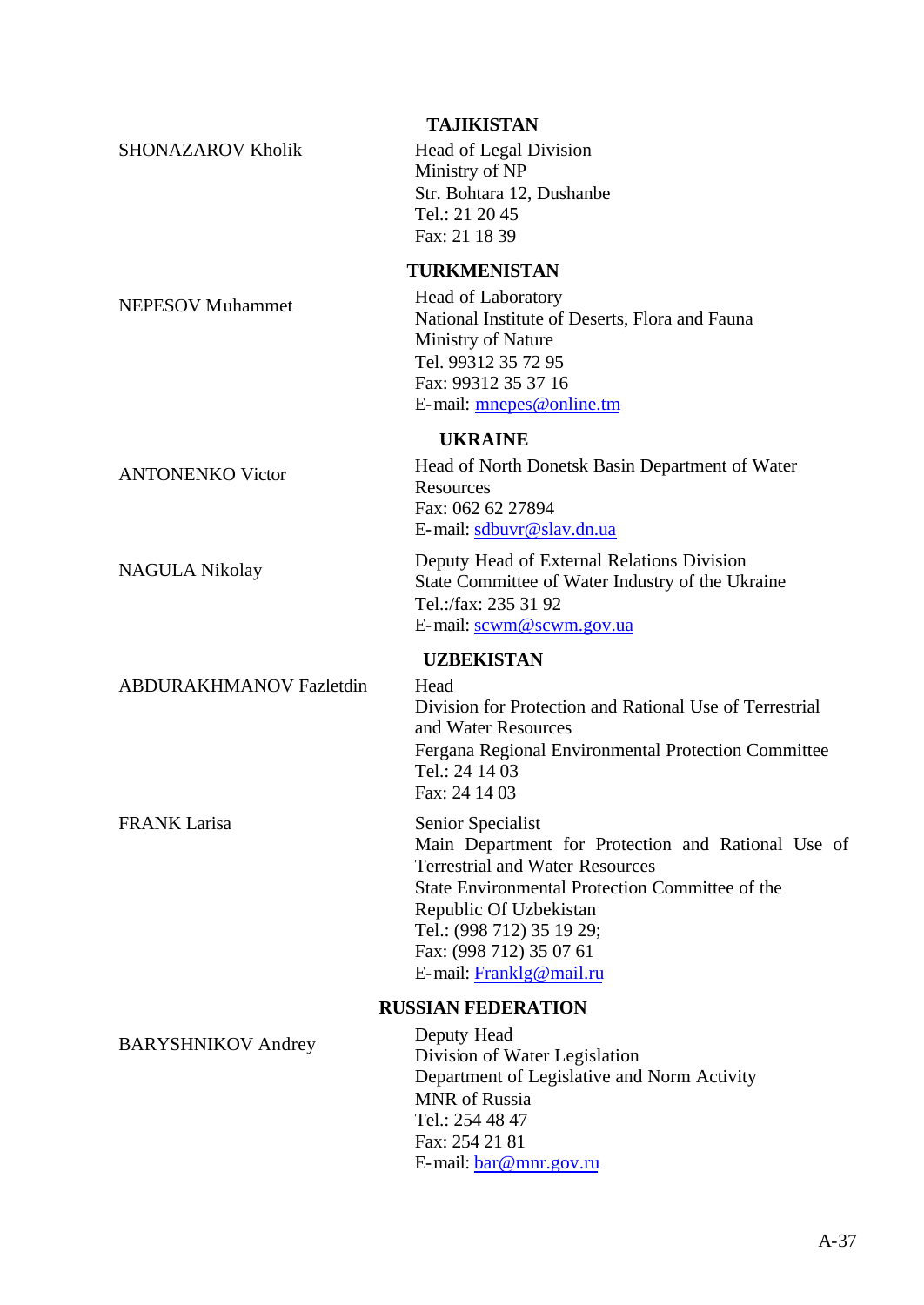| <b>BUDARIN Vladimir</b>  | Head<br>Nev-Ladoga Basin Water Management Administration<br>Tel (812) 323 37 36, 323 16 82<br>Fax: (812) 328 76 71<br>E-mail: water@admiral.ru                                        |
|--------------------------|---------------------------------------------------------------------------------------------------------------------------------------------------------------------------------------|
| <b>GRISHIN Nikolay</b>   | Director<br>Agency "ECOTERRA"<br>Tel: (095) 108 83 24<br>E-mail: ngrishin@online.ru                                                                                                   |
| KHORUNZHENKO Alexander   | Head<br>Don Basin Water Department<br>Tel. (8632) 64 87 66<br>Fax: (8632) 64 33 22<br>E-mail: dbvu@rost.ru                                                                            |
| <b>KOSKIN</b> Sergey     | Head of the Department<br>Department of Water Resources<br><b>MNR</b> of Russia<br>Tel.: 953 48 42<br>E-mail: Skoskin@mnr.gov.ru                                                      |
| <b>KUKOSH Valeriy</b>    | Head of the Division<br><b>Information Resources of Nature Management Division</b><br><b>MNR</b> of Russia<br>Tel.: 254 49 75<br>Fax: 254 53 55<br>E-mail: kukosh@mnr.gov.ru          |
| <b>MIROBIDOV Farkhad</b> | Deputy Head<br>Nizhne-Volzhskoye Basin Water Department<br>Russia, 400001, Volgograd, Profsouznaya str. 30<br>Tel.: (8442) 93 02 36<br>Fax: (8442) 93 02 36<br>E-mail: nvbvu@avtlg.ru |
| <b>MOROZOV Boris</b>     | <b>Project Coordinator</b><br>Center for International Projects<br>Russia, Moscow, 105043, str. Pervomajskay, 58 ?<br>Tel.: (095) 165 63 81<br>E-mail:cip@id.ru                       |
| NAKONECHNIKOVA Maria     | Leading Specialist of Transboundary Waters Division<br>Department of Water Resources<br><b>MNR</b> of Russia<br>Tel.: 230 86 60                                                       |
| <b>OSOKINA</b> Irina     | Deputy Minister<br><b>MNR</b> of Russia<br>Tel.: (095) 254 75 41<br>Fax: (095) 254 60 70                                                                                              |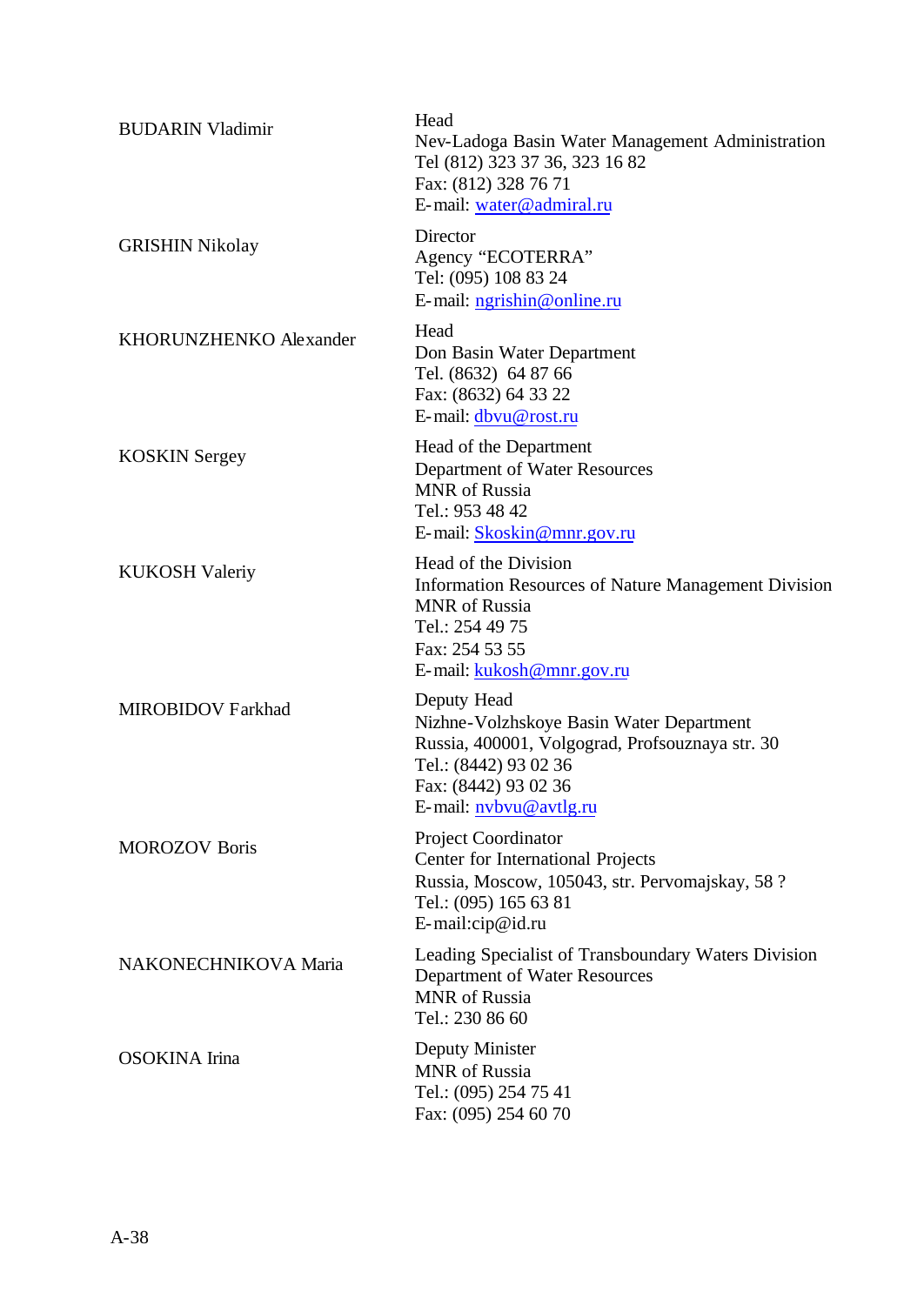| <b>SHUITSEV Yury</b>   | <b>Project Coordinator</b><br>Center for International Projects<br>Russia, Moscow, 105043, str. Pervomajskay, 58 ?<br>Tel.: (095) 165 69 03<br>Tel./Fax: (095) 165 08 90<br>E-mail: $ecoshu.cip@g23.$ relcom.ru |
|------------------------|-----------------------------------------------------------------------------------------------------------------------------------------------------------------------------------------------------------------|
| <b>TIKHONOV Sergey</b> | Director<br>Center for International Projects<br>Russia, Moscow, 105043, str. Pervomajskay, 58 ?<br>Tel.: (095) 165 05 62<br>Tel./Fax: (095) 165 08 90<br>E-mail: $cip.tse@g23.$ relcom.ru                      |
| <b>TIMINA</b> Tatiana  | Leading Specialist of Transboundary Waters Division<br>Department of Water Resources<br><b>MNR</b> of Russia<br>Tel./fax: 953 88 35<br>E-mail: tgws@elnet.msk.ru                                                |
| <b>ZYBIN</b> Evgeny    | Head of the Division<br>Division of Transboundary Waters<br><b>MNR</b> of Russia<br>Tel: (095) 230 87 01<br>Fax: (095) 953-88-35<br>E-mail: lgws@elnet.msk.ru                                                   |

# **FOREIGN PARTICIPANTS, REPRESENTATIVES OF INTERNATIONAL ORGANIZATIONS**

# **FINLAND**

| SIRKKA Haunia          | Director                                          |
|------------------------|---------------------------------------------------|
|                        | <b>International Affairs</b>                      |
|                        | Finnish Environmental Institute                   |
|                        | Tel.: $+358940300706$                             |
|                        | Fax: +358 9 4030 0789                             |
|                        | E-mail: sirkka.haunia@ymparisto.fi                |
|                        | <b>LATVIA</b>                                     |
| <b>HADONINA Dzidra</b> | Senior Official                                   |
|                        | <b>Environment Protection Department</b>          |
|                        | Ministry of Environment of the Republic of Latvia |
|                        | Tel.: $+371$ 7026556                              |
|                        | Fax: +371 7820442                                 |
|                        | E-mail: dzidra.hadonina@varam.gov.lv              |
|                        | <b>SWEDEN</b>                                     |
| <b>LUNDBERG Stina</b>  | <b>Swedish Environmental Protection Agency</b>    |
|                        | <b>Implementation and Enforcement Department</b>  |
|                        | Tel.: $+4686981646$                               |
|                        | Fax: $+4686981345$                                |
|                        | E-mail: stina.lundberg@naturvardsverket.se        |
|                        |                                                   |